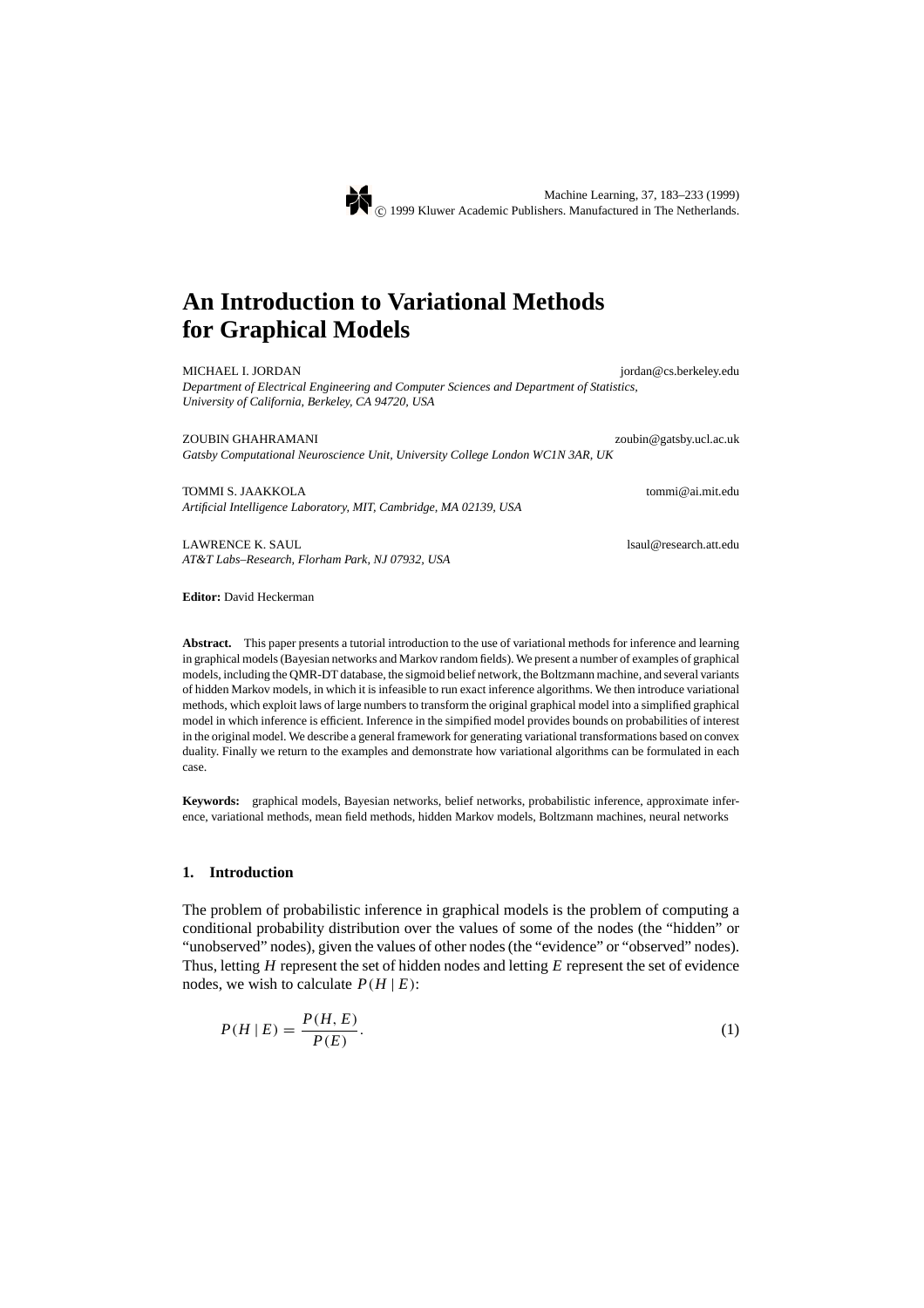General exact inference algorithms have been developed to perform this calculation (Jensen, 1996; Shachter, Andersen, & Szolovits, 1994; Shenoy, 1992); these algorithms take systematic advantage of the conditional independencies present in the joint distribution as inferred from the pattern of missing edges in the graph.

We often also wish to calculate marginal probabilities in graphical models, in particular the probability of the observed evidence, *P*(*E*). Viewed as a function of the parameters of the graphical model, for fixed *E*, *P*(*E*) is an important quantity known as the *likelihood*. As is suggested by Eq. (1), the evaluation of the likelihood is closely related to the calculation of  $P(H | E)$ . Indeed, although inference algorithms do not simply compute the numerator and denominator of Eq. (1) and divide, they in fact generally produce the likelihood as a by-product of the calculation of  $P(H \mid E)$ . Moreover, algorithms that maximize likelihood (and related quantities) generally make use of the calculation of  $P(H | E)$  as a subroutine.

Although there are many cases in which the exact algorithms provide a satisfactory solution to inference and learning problems, there are other cases, several of which we discuss in this paper, in which the time or space complexity of the exact calculation is unacceptable and it is necessary to have recourse to approximation procedures. Within the context of the junction tree construction, for example, the time complexity is exponential in the size of the maximal clique in the junction tree. As we will see, there are natural architectural assumptions that necessarily lead to large cliques.

Even in cases in which the complexity of the exact algorithms is manageable, there can be reason to consider approximation procedures. Note in particular that the exact algorithms make no use of the numerical representation of the joint probability distribution associated with a graphical model; put another way, the algorithms have the same complexity regardless of the particular probability distribution under consideration within the family of distributions that is consistent with the conditional independencies implied by the graph. There may be situations in which nodes or clusters of nodes are "nearly" conditionally independent, situations in which node probabilities are well determined by a subset of the neighbors of the node, or situations in which small subsets of configurations of variables contain most of the probability mass. In such cases the exactitude achieved by an exact algorithm may not be worth the computational cost. A variety of approximation procedures have been developed that attempt to identify and exploit such situations. Examples include the pruning algorithms of Kjærulff (1994), the "bounded conditioning" method of Horvitz, Suermondt, and Cooper (1989), search-based methods (e.g., Henrion, 1991), and the "localized partial evaluation" method of Draper and Hanks (1994). A virtue of all of these methods is that they are closely tied to the exact methods and thus are able to take full advantage of conditional independencies. This virtue can also be a vice, however, given the exponential growth in complexity of the exact algorithms.

A related approach to approximate inference has arisen in applications of graphical model inference to error-control decoding (McEliece, MacKay, & Cheng, 1998). In particular, Kim and Pearl's algorithm for singly-connected graphical models (Pearl, 1988) has been used successfully as an iterative approximate method for inference in non-singly-connected graphs.

Another approach to the design of approximation algorithms involves making use of Monte Carlo methods. A variety of Monte Carlo algorithms have been developed (see Neal,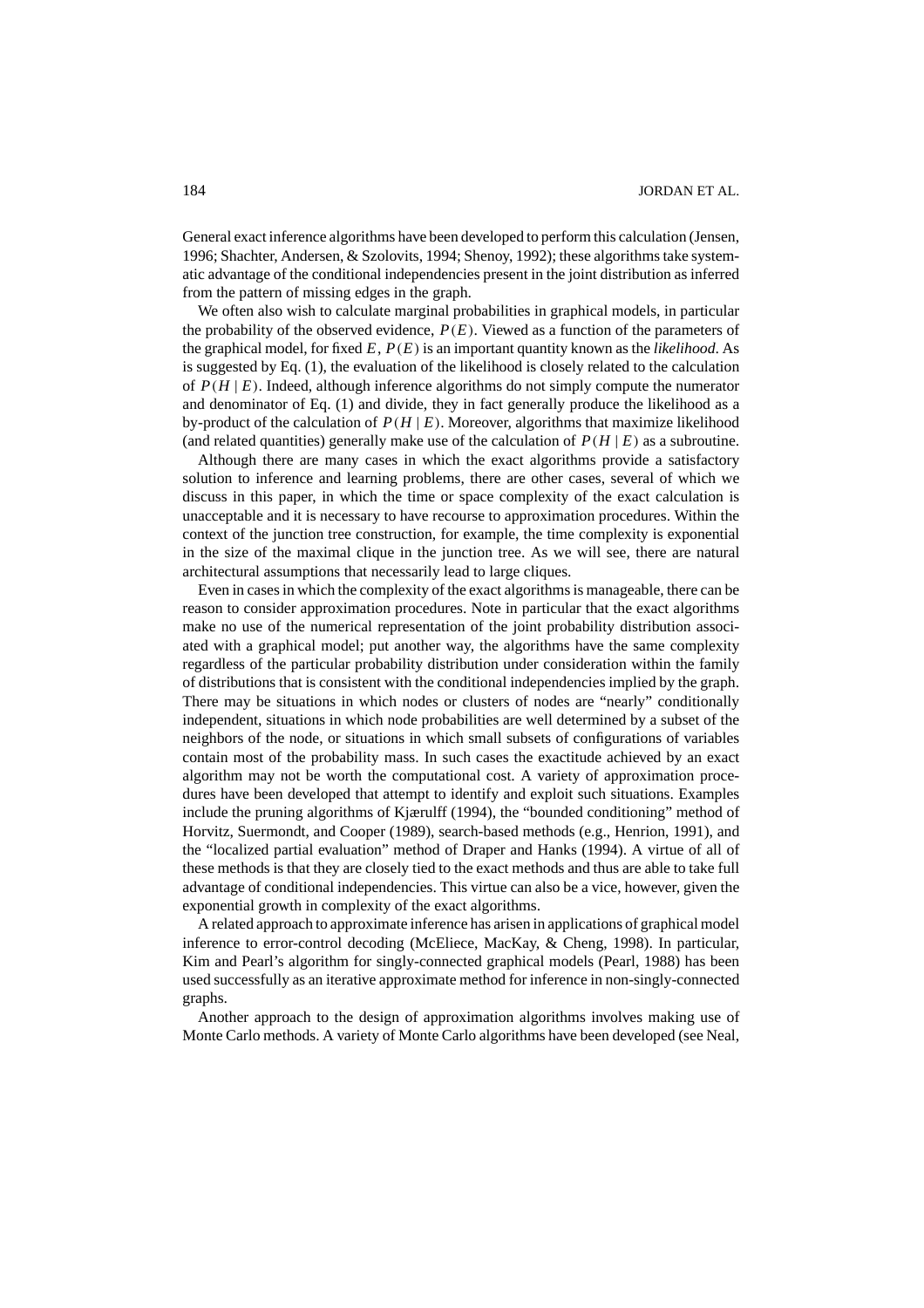#### INTRODUCTION TO VARIATIONAL METHODS 185

1993) and applied to the inference problem in graphical models (Dagum & Luby, 1993; Fung & Favero, 1994; Gilks, Thomas, & Spiegelhalter, 1994; Jensen, Kong, & Kjærulff, 1995; Pearl, 1988). Advantages of these algorithms include their simplicity of implementation and theoretical guarantees of convergence. The disadvantages of the Monte Carlo approach are that the algorithms can be slow to converge and it can be hard to diagnose their convergence.

In this paper we discuss variational methods, which provide yet another approach to the design of approximate inference algorithms. Variational methodology yields deterministic approximation procedures that generally provide bounds on probabilities of interest. The basic intuition underlying variational methods is that complex graphs can be probabilistically simple; in particular, in graphs with dense connectivity there are averaging phenomena that can come into play, rendering nodes relatively insensitive to particular settings of values of their neighbors. Taking advantage of these averaging phenomena can lead to simple, accurate approximation procedures.

It is important to emphasize that the various approaches to inference that we have outlined are by no means mutually exclusive; indeed they exploit complementary features of the graphical model formalism. The best solution to any given problem may well involve an algorithm that combines aspects of the different methods. In this vein, we will present variational methods in a way that emphasizes their links to exact methods. Indeed, as we will see, exact methods often appear as subroutines within an overall variational approximation (cf. Jaakkola & Jordan, 1996; Saul & Jordan, 1996).

It should be acknowledged at the outset that there is as much "art" as there is "science" in our current understanding of how variational methods can be applied to probabilistic inference. Variational transformations form a large, open-ended class of approximations, and although there is a general mathematical picture of how these transformations can be exploited to yield bounds on probabilities in graphical models, there is not as yet a systematic algebra that allows particular variational transformations to be matched optimally to particular graphical models. We will provide illustrative examples of general families of graphical models to which variational methods have been applied successfully, and we will provide a general mathematical framework which encompasses all of these particular examples, but we are not as yet able to provide assurance that the framework will transfer easily to other examples.

We begin in Section 2 with a brief overview of exact inference in graphical models, basing the discussion on the junction tree algorithm. Section 3 presents several examples of graphical models, both to provide motivation for variational methodology and to provide examples that we return to and develop in detail as we proceed through the paper. The core material on variational approximation is presented in Section 4. Sections 5 and 6 fill in some of the details, focusing on sequential methods and block methods, respectively. In these latter two sections, we also return to the examples and work out variational approximations in each case. Finally, Section 7 presents conclusions and directions for future research.

# **2. Exact inference**

In this section we provide a brief overview of exact inference for graphical models, as represented by the junction tree algorithm (for relationships between the junction tree algorithm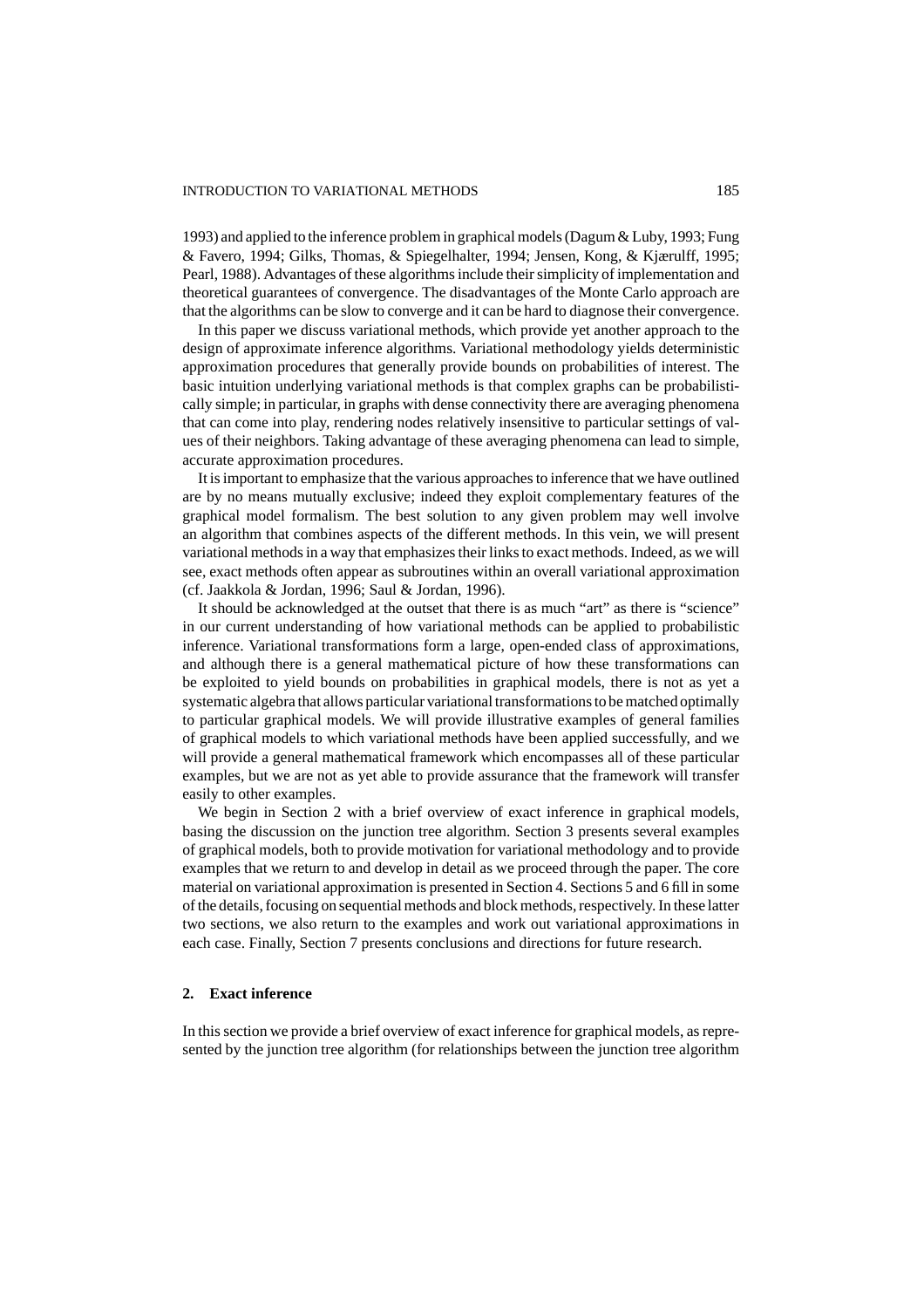

*Figure 1.* A directed graph is parameterized by associating a local conditional probability with each node. The joint probability is the product of the local probabilities.

and other exact inference algorithms, see Shachter, Andersen, and Szolovits (1994); see also Dechter (1999), and Shenoy (1992), for recent developments in exact inference). Our intention here is not to provide a complete description of the junction tree algorithm, but rather to introduce the "moralization" and "triangulation" steps of the algorithm. An understanding of these steps, which create data structures that determine the run time of the inference algorithm, will suffice for our purposes.<sup>1</sup> For a comprehensive introduction to the junction tree algorithm see Jensen (1996).

Graphical models come in two basic flavors—*directed* graphical models and *undirected* graphical models. A directed graphical model (also known as a "Bayesian network") is specified numerically by associating local conditional probabilities with each of the nodes in an acyclic directed graph. These conditional probabilities specify the probability of node *S<sub>i</sub>* given the values of its parents, i.e.,  $P(S_i | S_{\pi(i)})$ , where  $\pi(i)$  represents the set of indices of the parents of node  $S_i$  and  $S_{\pi(i)}$  represents the corresponding set of parent nodes (see figure 1).<sup>2</sup> To obtain the joint probability distribution for all of the *N* nodes in the graph, i.e.,  $P(S) = P(S_1, S_2, \ldots, S_N)$ , we take the product over the local node probabilities:

$$
P(S) = \prod_{i=1}^{N} P(S_i \mid S_{\pi(i)})
$$
\n(2)

Inference involves the calculation of conditional probabilities under this joint distribution.

An undirected graphical model (also known as a "Markov random field") is specified numerically by associating "potentials" with the cliques of the graph.<sup>3</sup> A potential is a function on the set of configurations of a clique (that is, a setting of values for all of the nodes in the clique) that associates a positive real number with each configuration. Thus, for every subset of nodes  $C_i$  that forms a clique, we have an associated potential  $\phi_i(C_i)$ (see figure 2). The joint probability distribution for all of the nodes in the graph is obtained by taking the product over the clique potentials:

$$
P(S) = \frac{\prod_{i=1}^{M} \phi_i(C_i)}{Z},\tag{3}
$$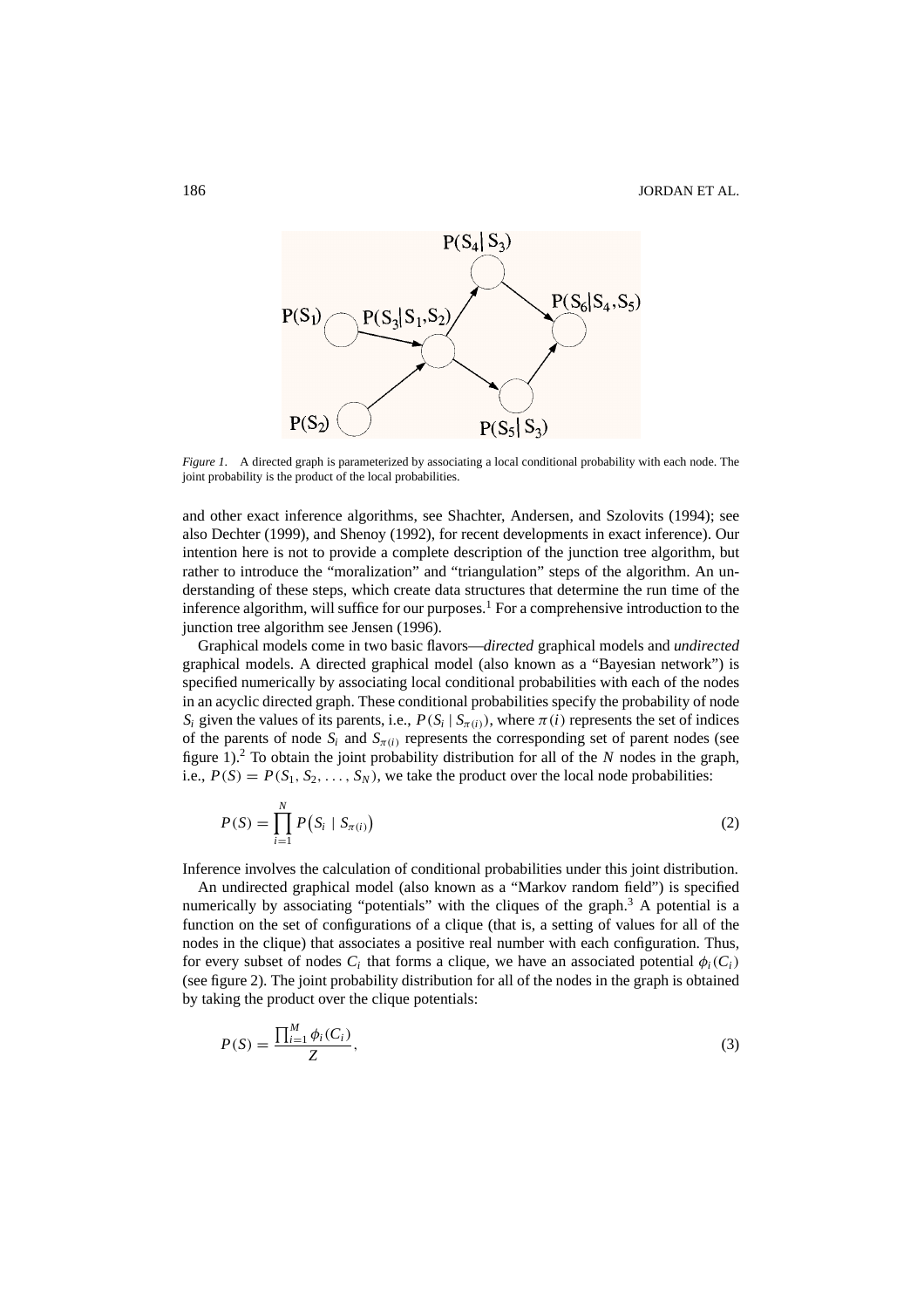

*Figure 2*. An undirected graph is parameterized by associating a potential with each clique in the graph. The cliques in this example are  $C_1 = \{S_1, S_2, S_3\}, C_2 = \{S_3, S_4, S_5\}$ , and  $C_3 = \{S_4, S_5, S_6\}.$  A potential assigns a positive real number to each configuration of the corresponding clique. The joint probability is the normalized product of the clique potentials.

where *M* is the total number of cliques and where the normalization factor *Z* is obtained by summing the numerator over all configurations:

$$
Z = \sum_{\{S\}} \left\{ \prod_{i=1}^{M} \phi_i(C_i) \right\}.
$$
\n<sup>(4)</sup>

In keeping with statistical mechanical terminology we will refer to this sum as a "partition function.'

The junction tree algorithm compiles directed graphical models into undirected graphical models; subsequent inferential calculation is carried out in the undirected formalism. The step that converts the directed graph into an undirected graph is called "moralization." (If the initial graph is already undirected, then we simply skip the moralization step). To understand moralization, we note that in both the directed and the undirected cases, the joint probability distribution is obtained as a product of local functions. In the directed case, these functions are the node conditional probabilities  $P(S_i | S_{\pi(i)})$ . In fact, this probability nearly qualifies as a potential function; it is certainly a real-valued function on the configurations of the set of variables  $\{S_i, S_{\pi(i)}\}$ . The problem is that these variables do not always appear together within a clique. That is, the parents of a common child are not necessarily linked. To be able to utilize node conditional probabilities as potential functions, we "marry" the parents of all of the nodes with undirected edges. Moreover we drop the arrows on the other edges in the graph. The result is a "moral graph," which can be used to represent the probability distribution on the original directed graph within the undirected formalism.4

The second phase of the junction tree algorithm is somewhat more complex. This phase, known as "triangulation," takes a moral graph as input and produces as output an undirected graph in which additional edges have (possibly) been added. This latter graph has a special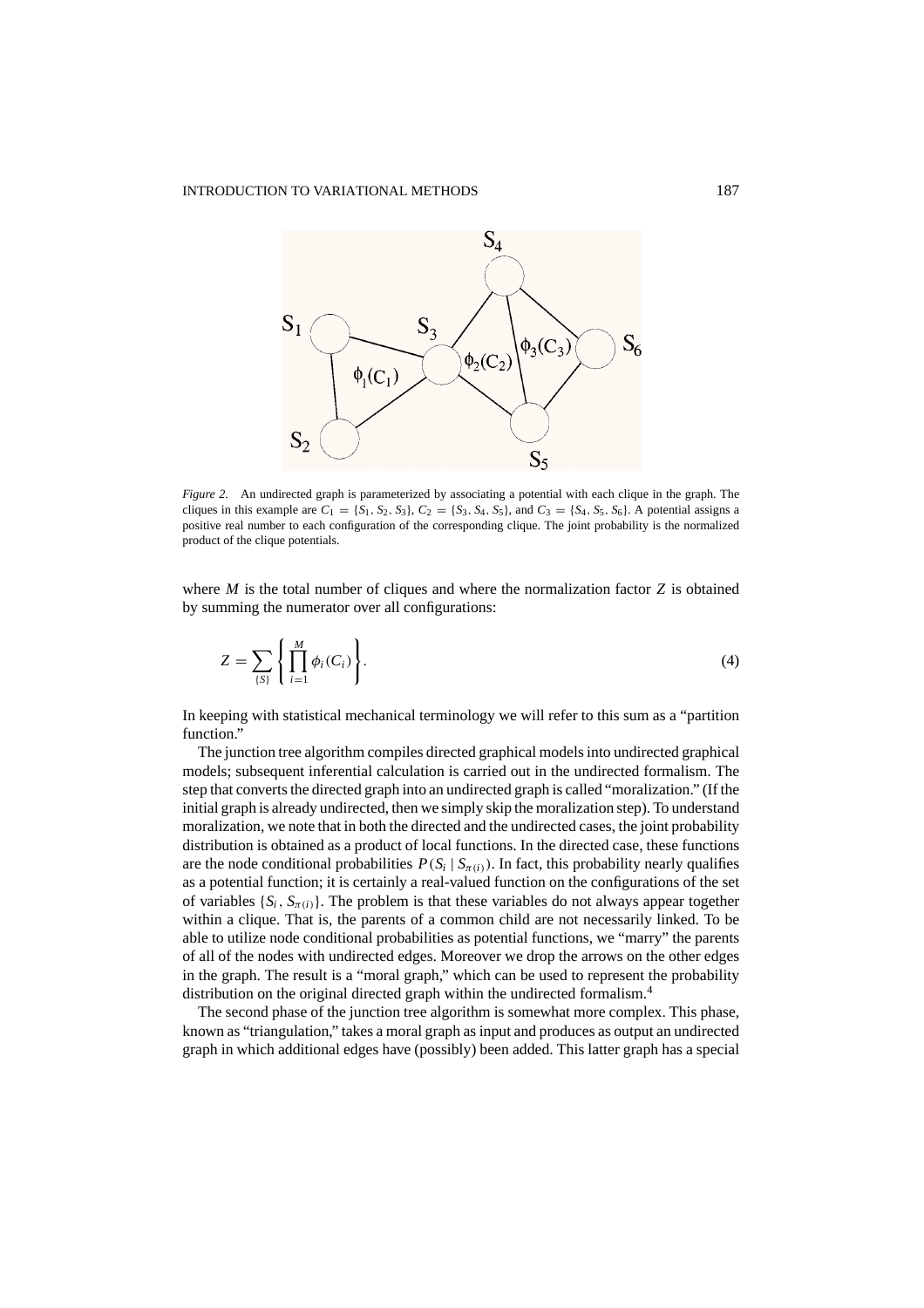

*Figure 3.* (a) The simplest non-triangulated graph. The graph has a 4-cycle without a chord. (b) Adding a chord between nodes *B* and *D* renders the graph triangulated.

property that allows recursive calculation of probabilities to take place. In particular, in a triangulated graph, it is possible to build up a joint distribution by proceeding sequentially through the graph, conditioning blocks of interconnected nodes only on predecessor blocks in the sequence. The simplest graph in which this is *not* possible is the "4-cycle," the cycle of four nodes shown in figure 3(a). If we try to write the joint probability sequentially as, for example,  $P(A)P(B|A)P(C|B)P(D|C)$ , we see that we have a problem. In particular, *A* depends on *D*, and we are unable to write the joint probability as a sequence of conditionals.

A graph is *not triangulated* if there are 4-cycles which do not have a *chord*, where a chord is an edge between non-neighboring nodes. Thus the graph in figure 3(a) is not triangulated; it can be triangulated by adding a chord as in figure 3(b). In the latter graph we can write the joint probability sequentially as  $P(A, B, C, D) = P(A)P(B, D|A)P(C|B, D)$ .

More generally, once a graph has been triangulated it is possible to arrange the cliques of the graph into a data structure known as a *junction tree*. A junction tree has the *running intersection property*: If a node appears in any two cliques in the tree, it appears in all cliques that lie on the path between the two cliques. This property has the important consequence that a general algorithm for probabilistic inference can be based on achieving local consistency between cliques. (That is, the cliques assign the same marginal probability to the nodes that they have in common). In a junction tree, because of the running intersection property, local consistency implies global consistency.

The probabilistic calculations that are performed on the junction tree involve marginalizing and rescaling the clique potentials so as to achieve local consistency between neighboring cliques. The time complexity of performing this calculation depends on the size of the cliques; in particular for discrete data the number of values required to represent the potential is exponential in the number of nodes in the clique. For efficient inference, it is therefore critical to obtain small cliques.

In the remainder of this paper, we will investigate specific graphical models and consider the computational costs of exact inference for these models. In all of these cases we will either be able to display the "obvious" triangulation, or we will be able to lower bound the size of cliques in a triangulated graph by considering the cliques in the moral graph.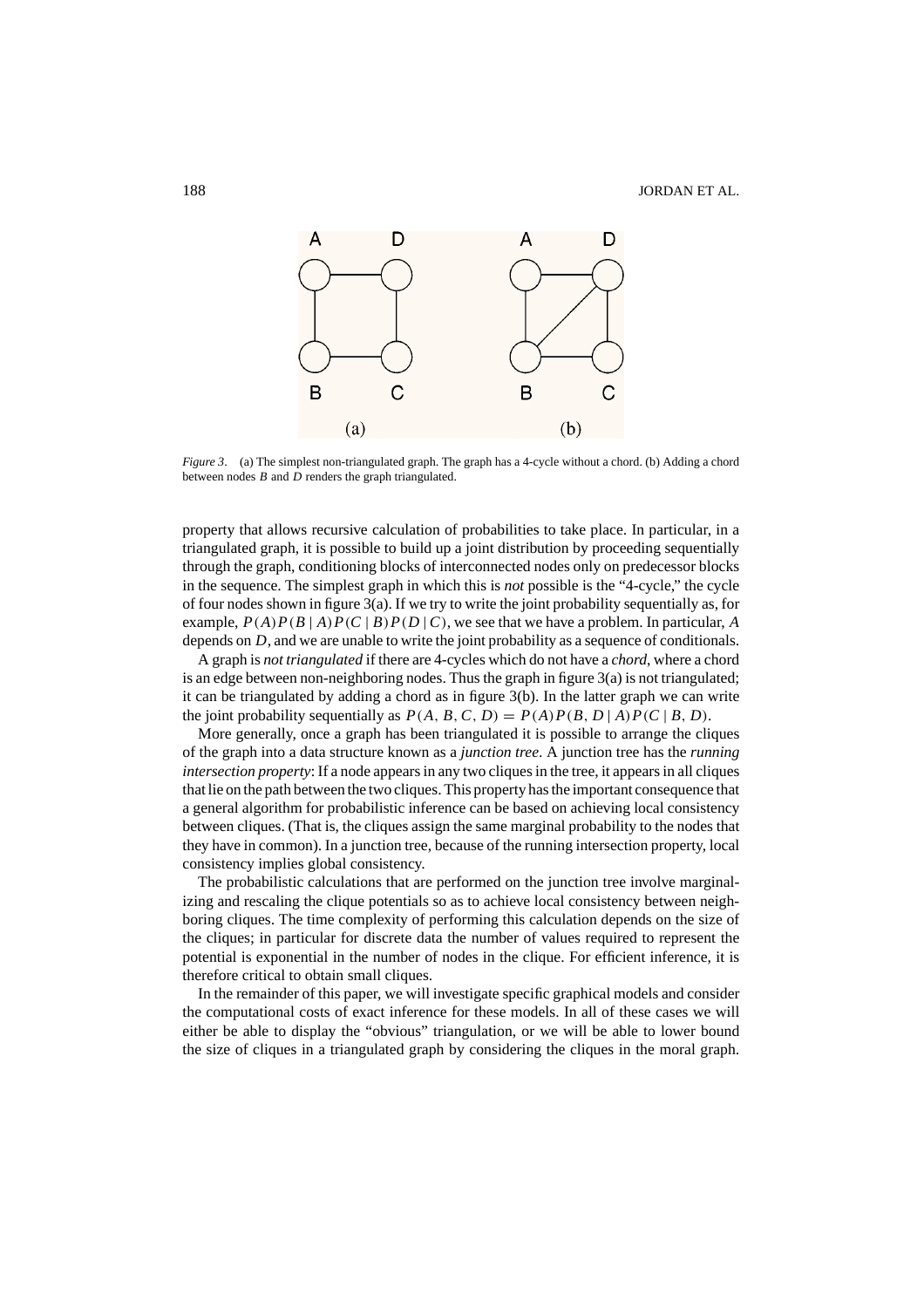#### INTRODUCTION TO VARIATIONAL METHODS 189

Thus we will not need to consider specific algorithms for triangulation (for discussion of triangulation algorithms, see, e.g., Kjærulff, 1990).

### **3. Examples**

In this section we present examples of graphical models in which exact inference is generally infeasible. Our first example involves a diagnostic system in which a fixed graphical model is used to answer queries. The remaining examples involve estimation problems in which a graphical model is fit to data and subsequently used for prediction or diagnosis.

## *3.1. The QMR-DT database*

The QMR-DT database is a large-scale probabilistic database that is intended to be used as a diagnostic aid in the domain of internal medicine.<sup>5</sup> We provide a brief overview of the QMR-DT database here; for further details see Shwe et al. (1991).

The QMR-DT database is a bipartite graphical model in which the upper layer of nodes represent diseases and the lower layer of nodes represent symptoms (see figure 4). There are approximately 600 disease nodes and 4000 symptom nodes in the database.

The evidence is a set of observed symptoms; henceforth we refer to observed symptoms as "findings" and represent the vector of findings with the symbol *f* . The symbol *d* denotes the vector of diseases. All nodes are binary, thus the components *fi* and *di* are binary random variables. Making use of the conditional independencies implied by the bipartite form of the graph, $6$  and marginalizing over the unobserved symptom nodes, we obtain the following joint probability over diseases and findings:

$$
P(f,d) = P(f | d)P(d)
$$
\n<sup>(5)</sup>

$$
= \left[ \prod_{i} P(f_i \mid d) \right] \left[ \prod_{j} P(d_j) \right]. \tag{6}
$$



*Figure 4.* The structure of the QMR-DT graphical model. The shaded nodes represent evidence nodes and are referred to as "findings."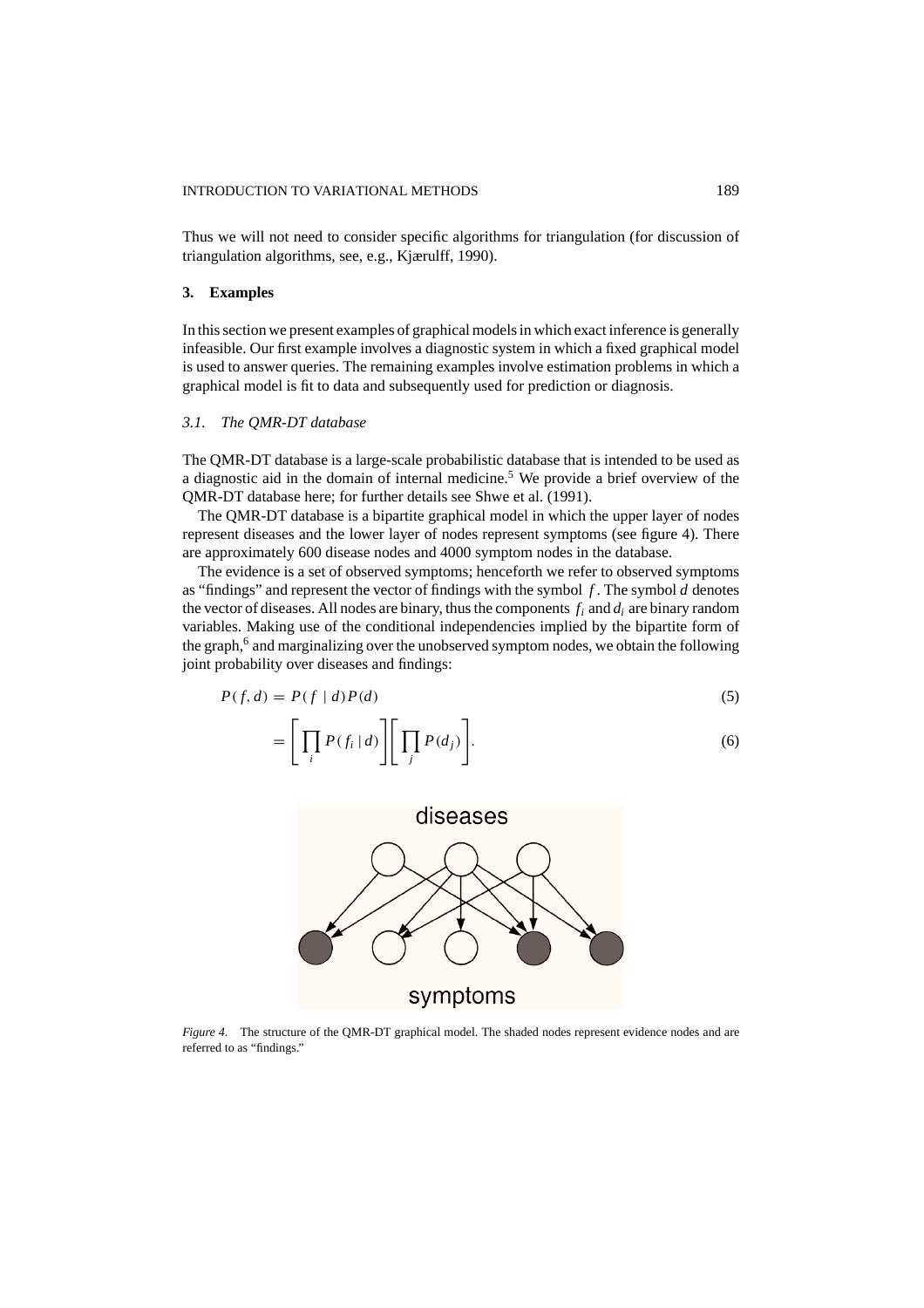The prior probabilities of the diseases,  $P(d_i)$ , were obtained by Shwe et al. from archival data. The conditional probabilities of the findings given the diseases,  $P(f_i | d)$ , were obtained from expert assessments under a "noisy-OR" model. That is, the conditional probability that the *i*th symptom is absent,  $P(f_i = 0 | d)$ , is expressed as follows:

$$
P(f_i = 0 | d) = (1 - q_{i0}) \prod_{j \in \pi(i)} (1 - q_{ij})^{d_j}
$$
\n(7)

where the  $q_{ij}$  are parameters obtained from the expert assessments. Considering the case in which all diseases are absent, we see that the  $q_{i0}$  parameter can be interpreted as the probability that the *i*th finding is present even though no disease is present. The effect of each additional disease, if present, is to contribute an additional factor of  $(1 - q_{ii})$  to the probability that the *i*th finding is absent.

We will find it useful to rewrite the noisy-OR model in an exponential form:

$$
P(f_i = 0 | d) = \exp\left\{-\sum_{j \in \pi(i)} \theta_{ij} d_j - \theta_{i0}\right\}
$$
\n(8)

where  $\theta_{ij} \equiv -\ln(1 - q_{ij})$  are the transformed parameters. Note also that the probability of a positive finding is given as follows:

$$
P(f_i = 1 | d) = 1 - \exp\left\{-\sum_{j \in \pi(i)} \theta_{ij} d_j - \theta_{i0}\right\}
$$
 (9)

These forms express the noisy-OR model as a generalized linear model.

If we now form the joint probability distribution by taking products of the local probabilities  $P(f_i | d)$  as in Eq. (6), we see that negative findings are benign with respect to the inference problem. In particular, a product of exponential factors that are linear in the diseases (cf. Eq. (8)) yields a joint probability that is also the exponential of an expression linear in the diseases. That is, each negative finding can be incorporated into the joint probability in a linear number of operations.

Products of the probabilities of positive findings, on the other hand, yield cross products terms that are problematic for exact inference. These cross product terms couple the diseases (they are responsible for the "explaining away" phenomena that arise for the noisy-OR model; see Pearl, 1988). Unfortunately, these coupling terms can lead to an exponential growth in inferential complexity. Considering a set of standard diagnostic cases (the "CPC cases"; see Shwe et al., 1991), Jaakkola and Jordan (1999b) found that the median size of the maximal clique of the moralized QMR-DT graph is 151.5 nodes. Thus even without considering the triangulation step, we see that diagnostic calculation under the QMR-DT model is generally infeasible.<sup>7</sup>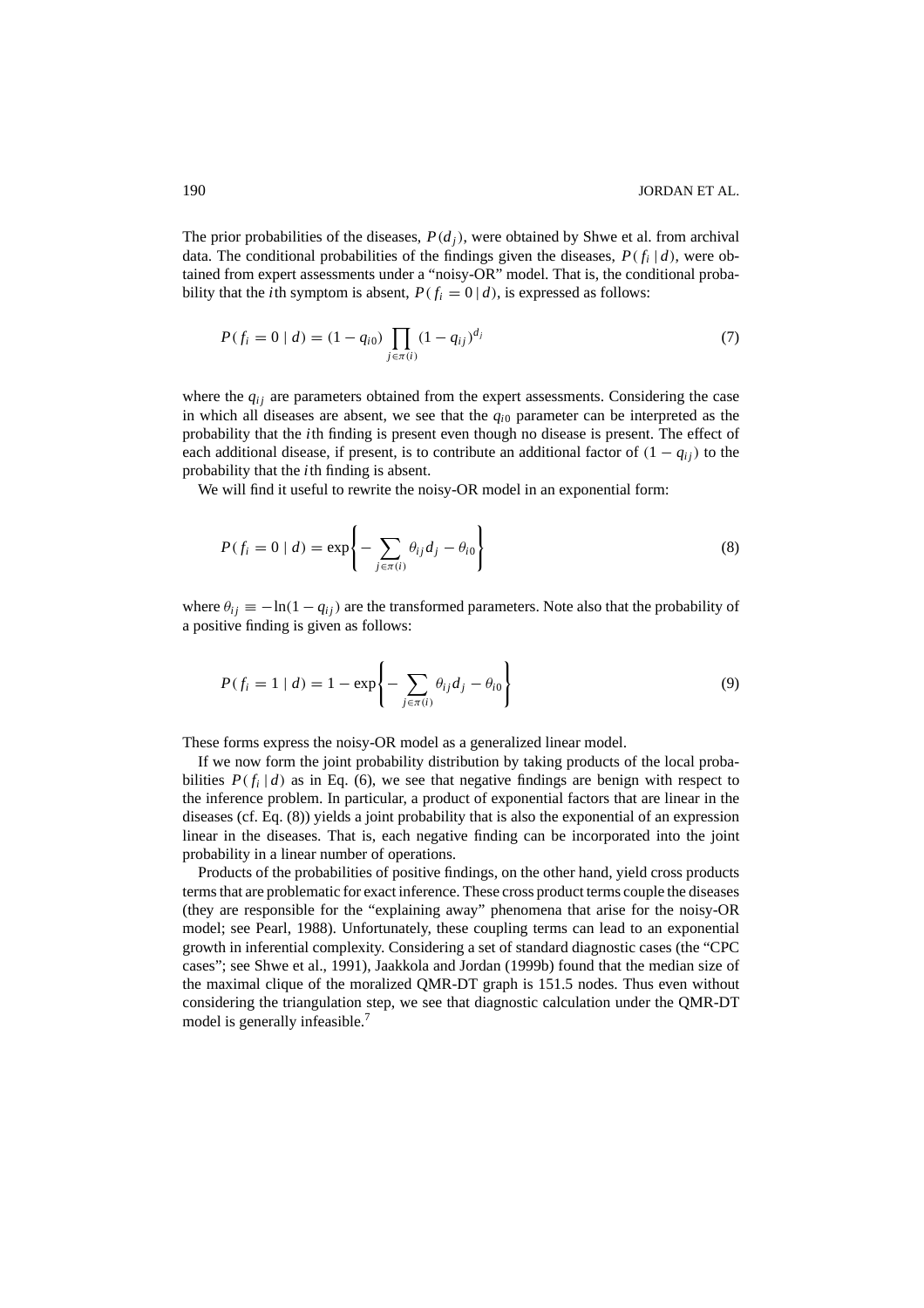

*Figure 5*. The layered graphical structure of a neural network. The input nodes and output nodes comprise the set of evidence nodes.

## *3.2. Neural networks as graphical models*

Neural networks are layered graphs endowed with a nonlinear "activation" function at each node (see figure 5). Let us consider activation functions that are bounded between zero and one, such as those obtained from the logistic function  $f(z) = 1/(1 + e^{-z})$ . We can treat such a neural network as a graphical model by associating a binary variable  $S_i$  with each node and interpreting the activation of the node as the probability that the associated binary variable takes one of its two values. For example, using the logistic function, we write:

$$
P(S_i = 1 | S_{\pi(i)}) = \frac{1}{1 + \exp\{-\sum_{j \in \pi(i)} \theta_{ij} S_j - \theta_{i0}\}}
$$
(10)

where  $\theta_{ij}$  are the parameters associated with edges between parent nodes *j* and node *i*, and  $\theta_{i0}$  is the "bias" parameter associated with node *i*. This is the "sigmoid belief network" introduced by Neal (1992). The advantages of treating a neural network in this manner include the ability to perform diagnostic calculations, to handle missing data, and to treat unsupervised learning on the same footing as supervised learning. Realizing these benefits, however, requires that the inference problem be solved in an efficient way.

In fact, it is easy to see that exact inference is infeasible in general layered neural network models. A node in a neural network generally has as parents all of the nodes in the preceding layer. Thus the moralized neural network graph has links between all of the nodes in this layer (see figure 6). That these links are necessary for exact inference in general is clear—in particular, during training of a neural network the output nodes are evidence nodes, thus the hidden units in the penultimate layer become probabilistically dependent, as do their ancestors in the preceding hidden layers.

Thus if there are *N* hidden units in a particular hidden layer, the time complexity of inference is at least  $O(2^N)$ , ignoring the additional growth in clique size due to triangulation. Given that neural networks with dozens or even hundreds of hidden units are commonplace, we see that training a neural network using exact inference is not generally feasible.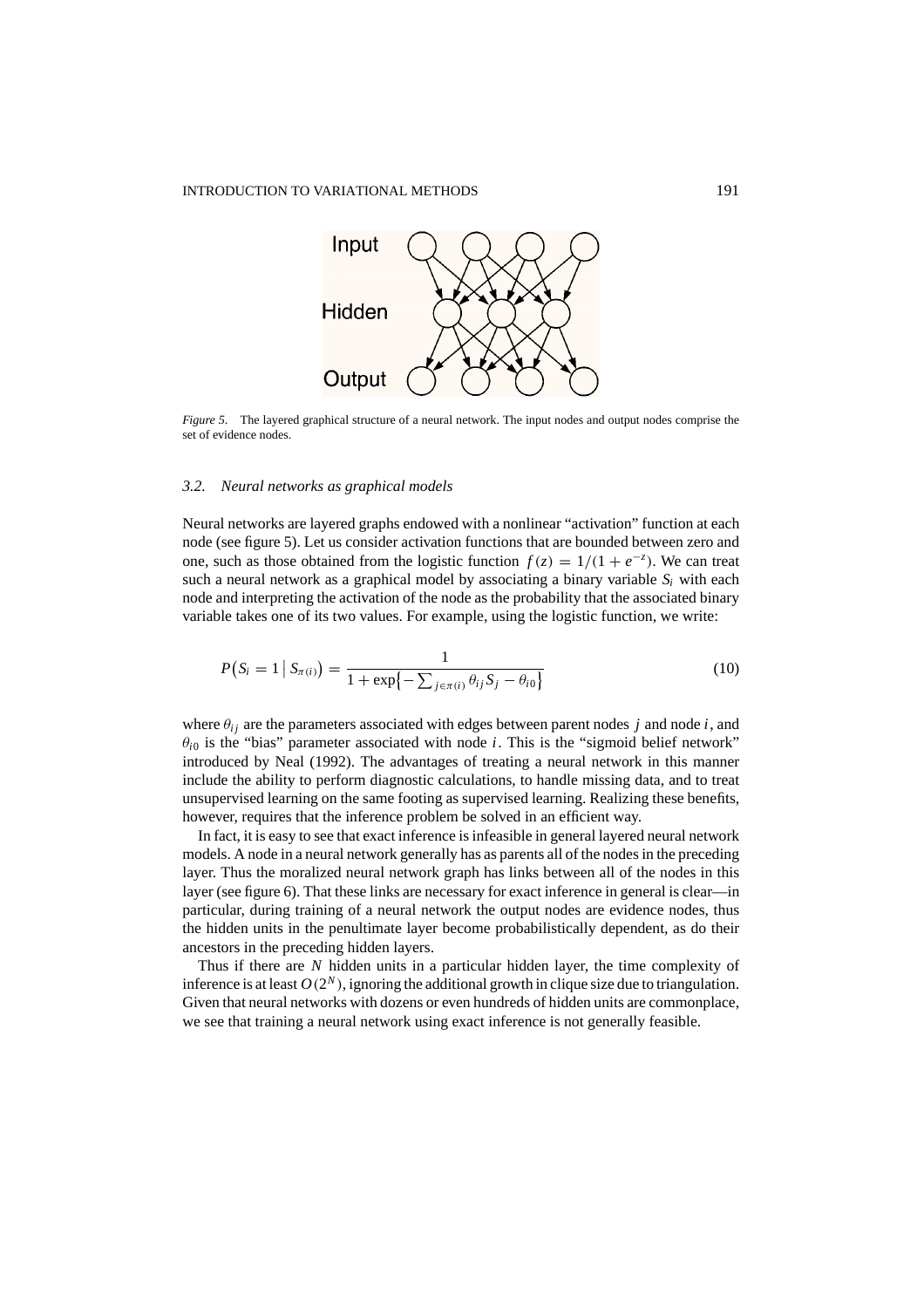

*Figure 6*. Moralization of a neural network. The output nodes are evidence nodes during training. This creates probabilistic dependencies between the hidden nodes which are captured by the edges added by the moralization.



*Figure 7.* A Boltzmann machine. An edge between nodes  $S_i$  and  $S_j$  is associated with a factor  $exp(\theta_{ij} S_i S_j)$  that contributes multiplicatively to the potential of one of the cliques containing the edge. Each node also contributes a factor  $exp(\theta_{i0} S_i)$  to one and only one potential.

## *3.3. Boltzmann machines*

A Boltzmann machine is an undirected graphical model with binary-valued nodes and a restricted set of potential functions (see figure 7). In particular, the clique potentials are formed by taking products of "Boltzmann factors"—exponentials of terms that are at most quadratic in the *Si* (Hinton & Sejnowski, 1986). Thus each clique potential is a product of factors  $\exp{\{\theta_{ij} S_i S_j\}}$  and factors  $\exp{\{\theta_{i0} S_i\}}$ , where  $S_i \in \{0, 1\}$ .<sup>8</sup>

A given pair of nodes  $S_i$  and  $S_j$  can appear in multiple, overlapping cliques. For each such pair we assume that the expression  $exp{\{\theta_{ij} S_i S_j\}}$  appears as a factor in one and only one clique potential. Similarly, the factors  $exp{\{\theta_{i0} S_i\}}$  are assumed to appear in one and only one clique potential. Taking the product over all such clique potentials (cf. Eq. (3)), we have:

$$
P(S) = \frac{\exp\left\{\sum_{i < j} \theta_{ij} S_i S_j + \sum_i \theta_{i0} S_i\right\}}{Z},\tag{11}
$$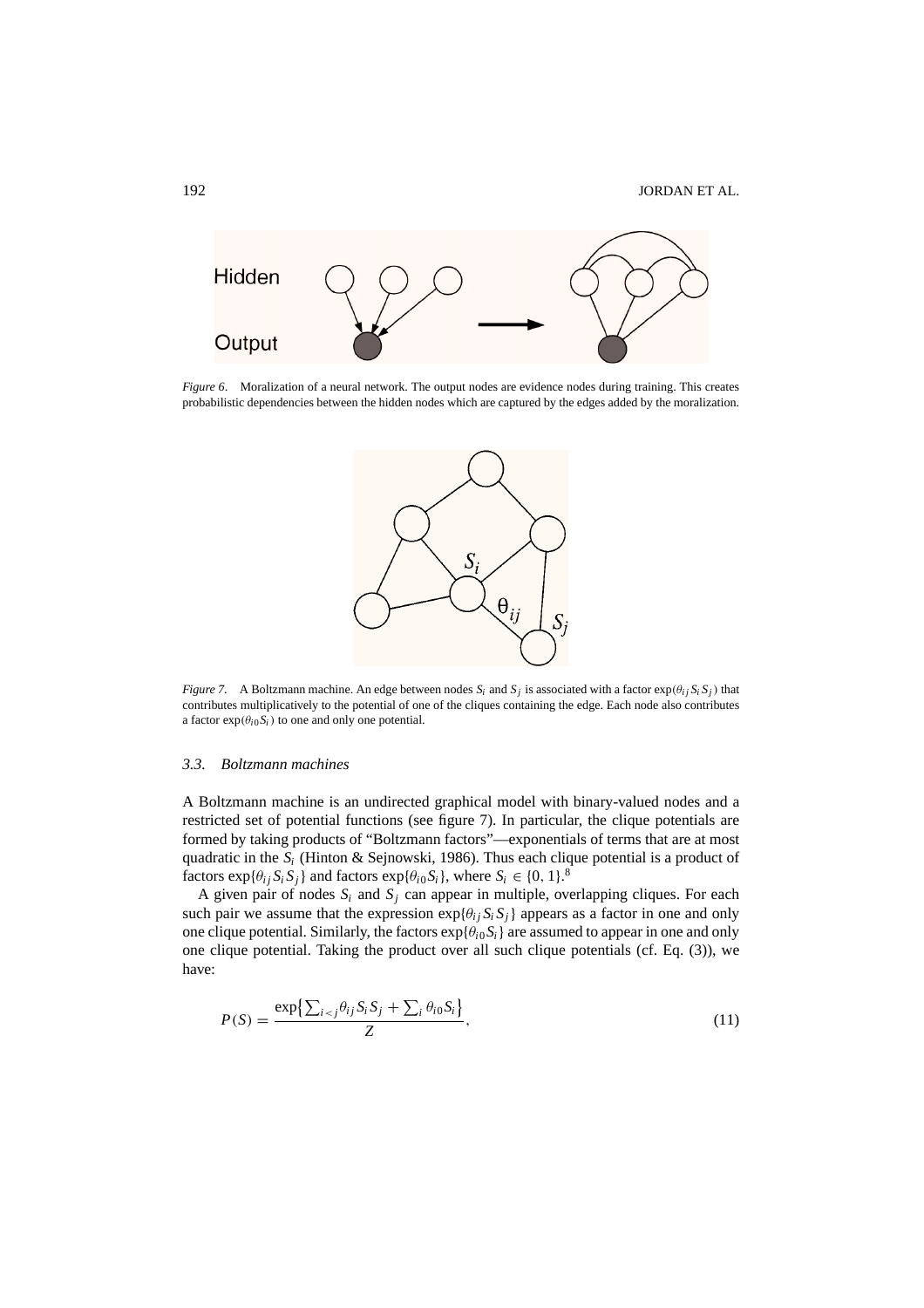where we have set  $\theta_{ij} = 0$  for nodes  $S_i$  and  $S_j$  that are not neighbors in the graph—this convention allows us to sum indiscriminately over all pairs  $S_i$  and  $S_j$  and still respect the clique boundaries. We refer to the negative of the exponent in Eq. (11) as the *energy*. With this definition the joint probability in Eq. (11) has the general form of a *Boltzmann distribution*.

Saul and Jordan (1994) pointed out that exact inference for certain special cases of Boltzmann machine—such as trees, chains, and pairs of coupled chains—is tractable and they proposed a *decimation* algorithm for this purpose. For more general Boltzmann machines, however, decimation is not immune to the exponential time complexity that plagues other exact methods. Indeed, despite the fact that the Boltzmann machine is a special class of undirected graphical model, it is a special class only by virtue of its parameterization, not by virtue of its conditional independence structure. Thus, exact algorithms such as decimation and the junction tree algorithm, which are based solely on the graphical structure of the Boltzmann machine, are no more efficient for Boltzmann machines than they are for general graphical models. In particular, when we triangulate generic Boltzmann machines, including the layered Boltzmann machines and grid-like Boltzmann machines, we obtain intractably large cliques.

Sampling algorithms have traditionally been used to attempt to cope with the intractability of the Boltzmann machine (Hinton & Sejnowski, 1986). The sampling algorithms are overly slow, however, and more recent work has considered the faster "mean field" approximation (Peterson & Anderson, 1987). We will describe the mean field approximation for Boltzmann machines later in the paper—it is a special form of the variational approximation approach that provides lower bounds on marginal probabilities. We will also discuss a more general variational algorithm that provides upper and lower bounds on probabilities (marginals and conditionals) for Boltzmann machines (Jaakkola & Jordan, 1997a).

## *3.4. Hidden Markov models*

In this section, we briefly review hidden Markov models. The hidden Markov model (HMM) is an example of a graphical model in which exact inference is tractable; our purpose in discussing HMMs here is to lay the groundwork for the discussion of intractable variations on HMMs in the following sections. See Smyth, Heckerman, and Jordan (1997) for a fuller discussion of the HMM as a graphical model.

An HMM is a graphical model in the form of a chain (see figure 8). Consider a sequence of multinomial "state" nodes  $X_i$  and assume that the conditional probability of node  $X_i$ , given its immediate predecessor *Xi*−1, is independent of all other preceding variables. (The index *i* can be thought of as a time index). The chain is assumed to be homogeneous; that is, the matrix of transition probabilities,  $A = P(X_i | X_{i-1})$ , is invariant across time. We also require a probability distribution  $\pi = P(X_1)$  for the initial state  $X_1$ .

The HMM model also involves a set of "output" nodes  $Y_i$  and an emission probability law  $B = P(Y_i | X_i)$ , again assumed time-invariant.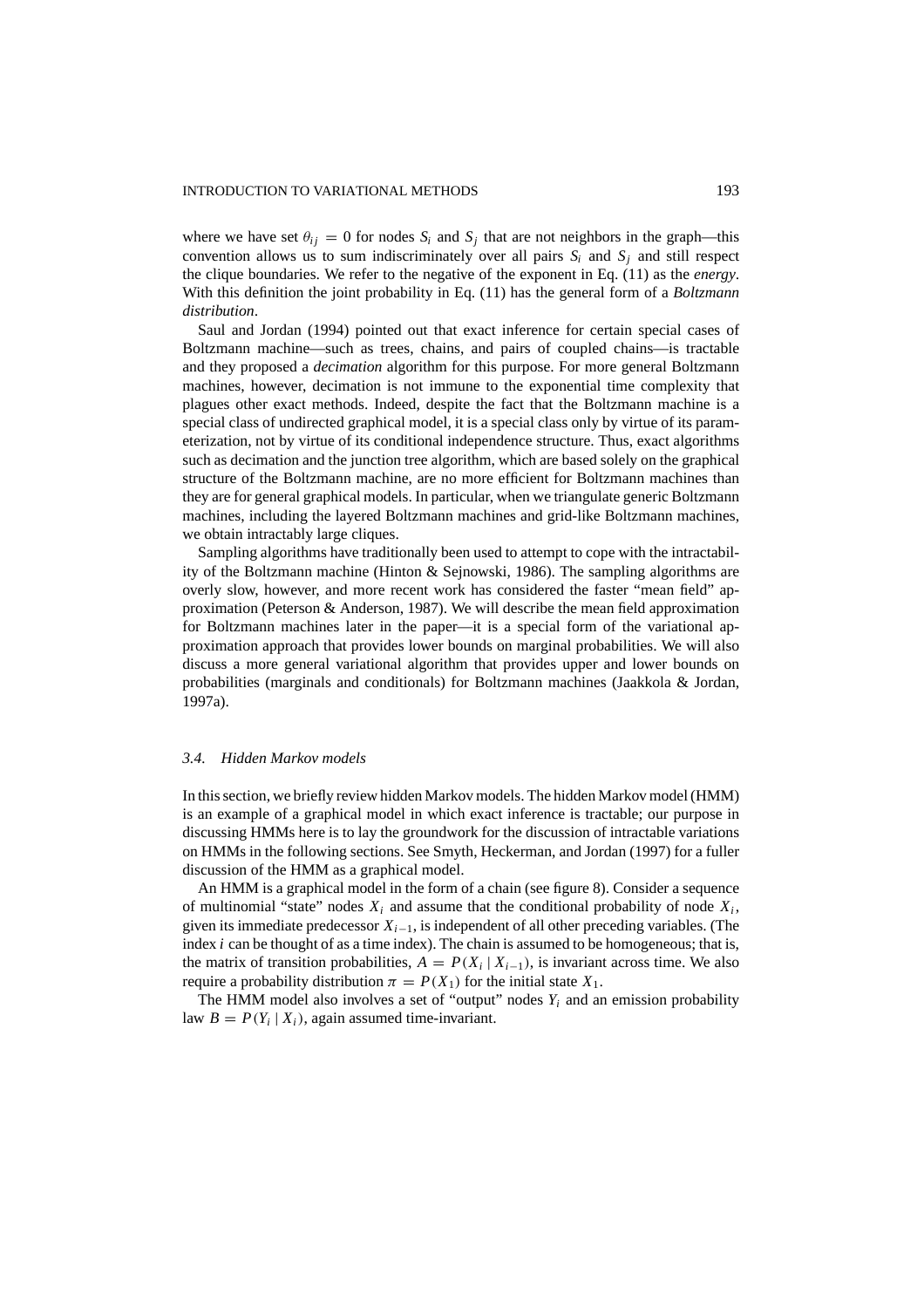

*Figure 8*. A HMM represented as a graphical model. The left-to-right spatial dimension represents time. The output nodes  $Y_i$  are evidence nodes during the training process and the state nodes  $X_i$  are hidden.

An HMM is trained by treating the output nodes as evidence nodes and the state nodes as hidden nodes. An expectation-maximization (EM) algorithm (Baum et al., 1970; Dempster, Laird, & Rubin, 1977) is generally used to update the parameters  $A, B, \pi$ ; this algorithm involves a simple iterative procedure having two alternating steps: (1) run an inference algorithm to calculate the conditional probabilities  $P(X_i | {Y_i})$  and  $P(X_i, X_{i-1} | {Y_i})$ ; (2) update the parameters via weighted maximum likelihood where the weights are given by the conditional probabilities calculated in step (1).

It is easy to see that exact inference is tractable for HMMs. The moralization and triangulation steps are vacuous for the HMM; thus the time complexity can be read off from figure 8 directly. We see that the maximal clique is of size  $N^2$ , where N is the dimensionality of a state node. Inference therefore scales as  $O(N^2T)$ , where *T* is the length of the time series.

## *3.5. Factorial hidden Markov models*

In many problem domains it is natural to make additional structural assumptions about the state space and the transition probabilities that are not available within the simple HMM framework. A number of structured variations on HMMs have been considered in recent years (see Smyth et al., 1997); generically these variations can be viewed as "dynamic belief networks" (Dean & Kanazawa, 1989; Kanazawa, Koller, & Russell, 1995). Here we consider a particularly simple variation on the HMM theme known as the "factorial hidden Markov model" (Ghahramani & Jordan, 1997; Williams & Hinton, 1991).

The graphical model for a factorial HMM (FHMM) is shown in figure 9. The system is composed of a set of *M* chains indexed by *m*. Let the state node for the *m*th chain at time *i* be represented by  $X_i^{(m)}$  and let the transition matrix for the *m*th chain be represented by  $A^{(m)}$ . We can view the effective state space for the FHMM as the Cartesian product of the state spaces associated with the individual chains. The overall transition probability for the system is obtained by taking the product across the intra-chain transition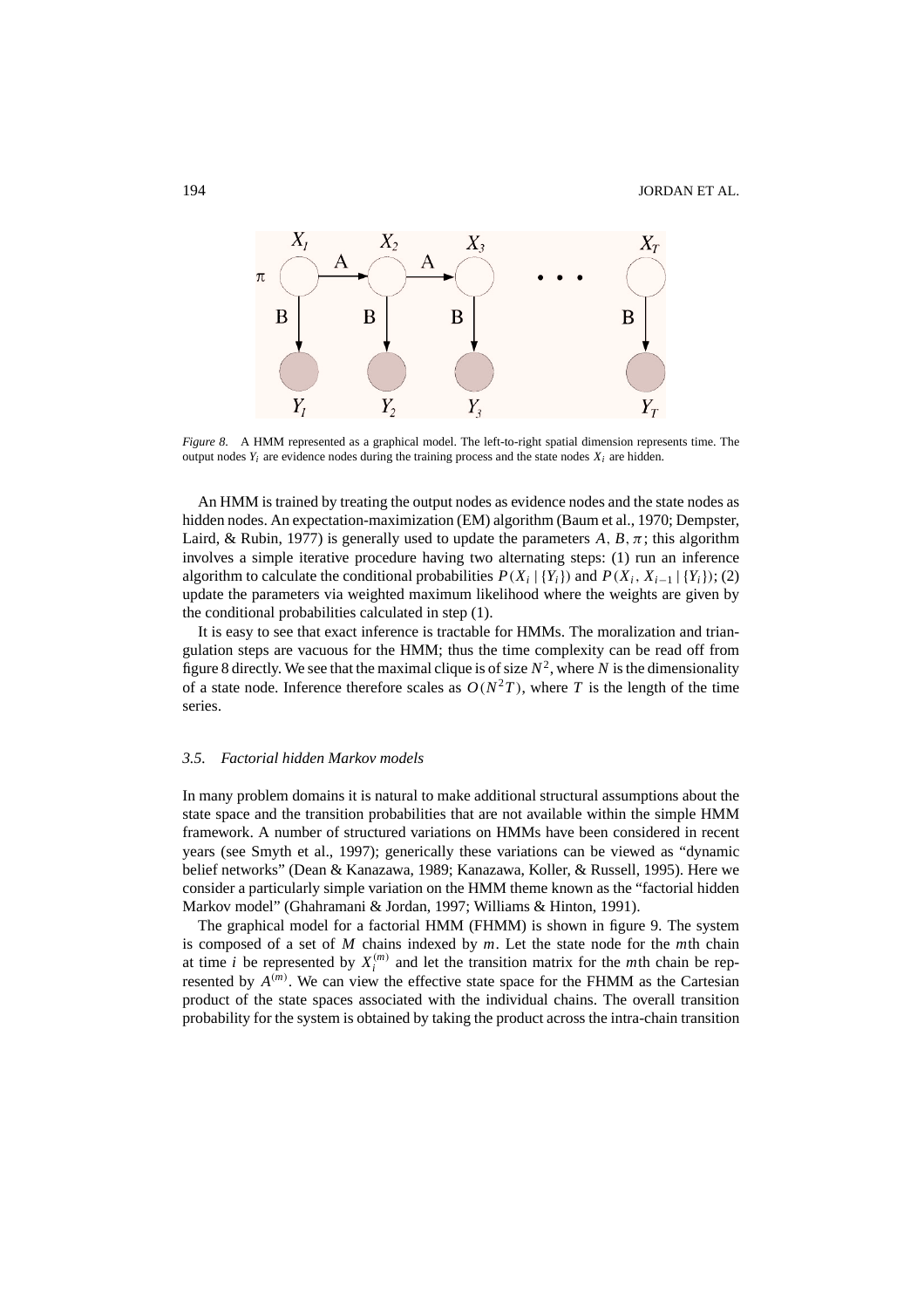

*Figure 9.* A factorial HMM with three chains. The transition matrices are  $A^{(1)}$ ,  $A^{(2)}$ , and  $A^{(3)}$  associated with the horizontal edges, and the output probabilities are determined by matrices  $B^{(1)}$ ,  $B^{(2)}$ , and  $B^{(3)}$  associated with the vertical edges.

probabilities:

$$
P(X_i | X_{i-1}) = \prod_{m=1}^{M} A^{(m)}\big(X_i^{(m)} | X_{i-1}^{(m)}\big),\tag{12}
$$

where the symbol  $X_i$  stands for the *M*-tuple  $(X_i^{(1)}, X_i^{(2)}, \ldots, X_i^{(M)})$ .

Ghahramani and Jordan utilized a linear-Gaussian distribution for the emission probabilities of the FHMM. In particular, they assumed:

$$
P(Y_i \mid X_i) = \mathcal{N}\left(\sum_{m} B^{(m)} X_i^{(m)}, \Sigma\right),\tag{13}
$$

where the  $B^{(m)}$  and  $\Sigma$  are matrices of parameters.

The FHMM is a natural model for systems in which the hidden state is realized via the joint configuration of an uncoupled set of dynamical systems. Moreover, an FHMM is able to represent a large effective state space with a much smaller number of parameters than a single unstructured Cartesian product HMM. For example, if we have 5 chains and in each chain the nodes have 10 states, the effective state space is of size 100,000, while the transition probabilities are represented compactly with only 500 parameters. A single unstructured HMM would require 10<sup>10</sup> parameters for the transition matrix in this case.

The fact that the output is a function of the states of all of the chains implies that the states become stochastically coupled when the outputs are observed. Let us investigate the implications of this fact for the time complexity of exact inference in the FHMM. Figure 10 shows a triangulation for the case of two chains (in fact this is an optimal triangulation).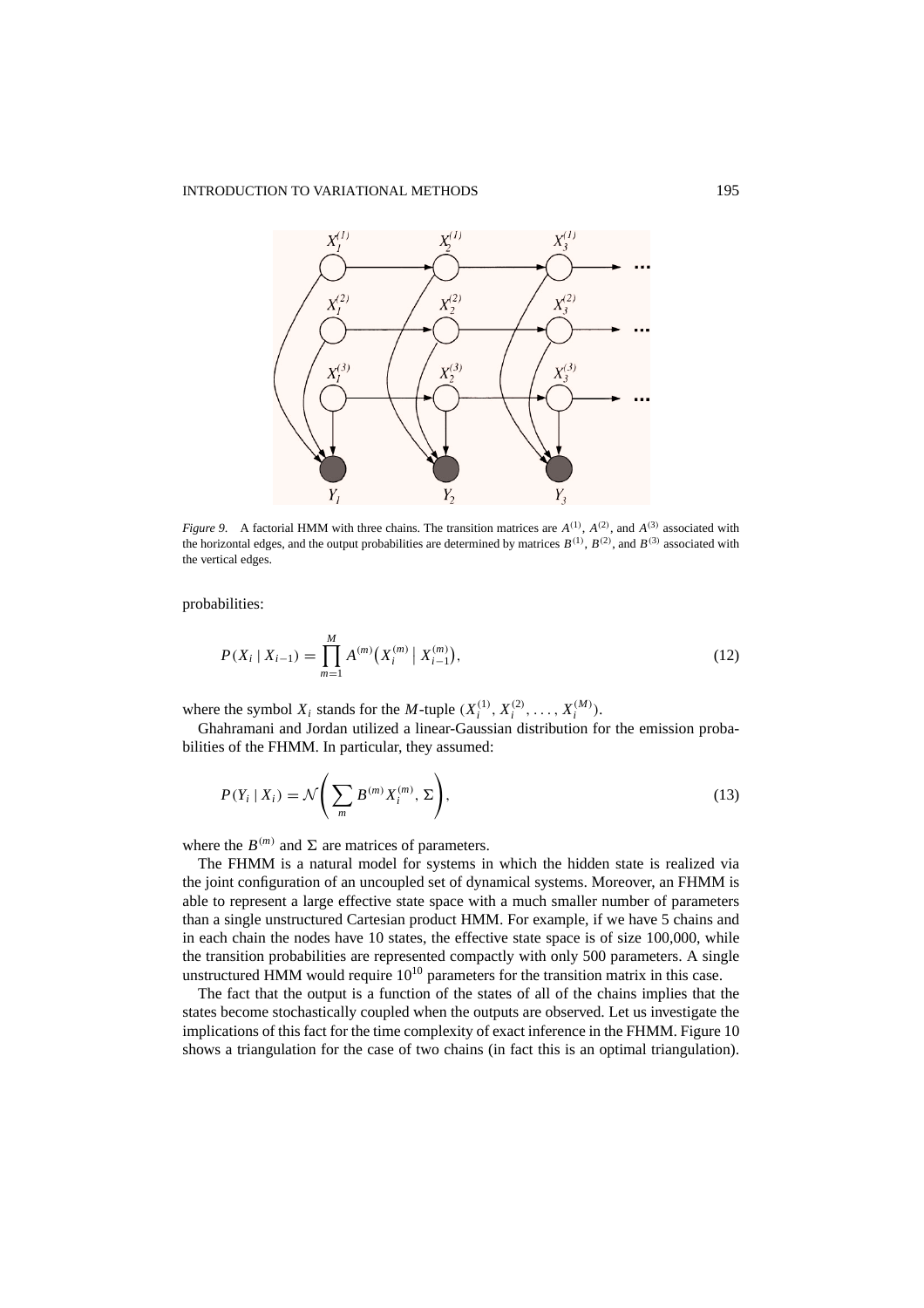

*Figure 10*. A triangulation of an FHMM with two component chains. The moralization step links states at a single time step. The triangulation step links states diagonally between neighboring time steps.



*Figure 11*. A triangulation of the state nodes of a three-chain FHMM with three component chains. (The observation nodes have been omitted in the interest of simplicity.)



*Figure 12*. This graph is not a triangulation of a three-chain FHMM.

The cliques for the hidden states are of size  $N^3$ ; thus the time complexity of exact inference is  $O(N^3T)$ , where *N* is the number of states in each chain (we assume that each chain has the same number of states for simplicity). Figure 11 shows the case of a triangulation of three chains; here the triangulation (again optimal) creates cliques of size  $N<sup>4</sup>$ . (Note in particular that the graph in figure 12, with cliques of size three, is *not* a triangulation; there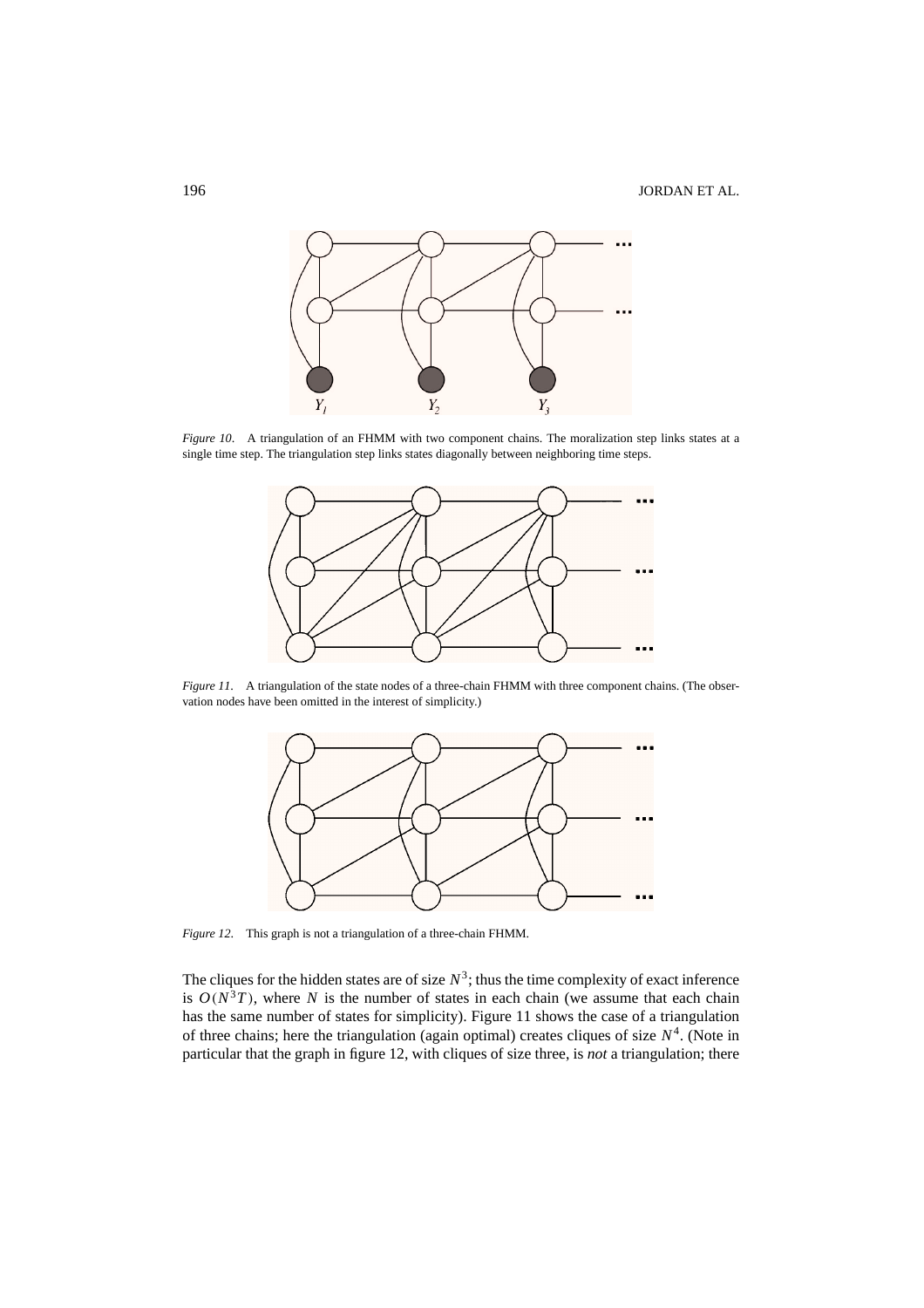are 4-cycles without a chord). In the general case, it is not difficult to see that cliques of size  $N^{M+1}$  are created, where *M* is the number of chains; thus the complexity of exact inference for the FHMM scales as  $O(N^{M+1}T)$ . For a single unstructured Cartesian product HMM having the same number of states as the FHMM—i.e.,  $N^M$  states—the complexity scales as  $O(N^{2M}T)$ , thus exact inference for the FHMM is somewhat less costly, but the exponential growth in complexity in either case shows that exact inference is infeasible for general FHMMs.

## *3.6. Higher-order hidden Markov models*

A related variation on HMMs considers a higher-order Markov model in which each state depends on the previous *K* states instead of the single previous state. In this case it is again readily shown that the time complexity is exponential in *K*. We will not discuss the higherorder HMM further in this paper; for a variational algorithm for the higher-order HMM see Saul and Jordan (1996).

## *3.7. Hidden Markov decision trees*

Finally, we consider a model in which a decision tree is endowed with Markovian dynamics (Jordan, Ghahramani, & Saul, 1997). A decision tree can be viewed as a graphical model by modeling the decisions in the tree as multinomial random variables, one for each level of the decision tree. Referring to figure 13, and focusing on a particular time slice, the shaded node at the top of the diagram represents the input vector. The unshaded nodes below the input nodes are the decision nodes. Each of the decision nodes are conditioned on the input



*Figure 13.* A hidden Markov decision tree. The shaded nodes  $\{U_i\}$  and  $\{Y_i\}$  represent a time series in which each element is an (input, output) pair. Linking the inputs and outputs are a sequence of decision nodes which correspond to branches in a decision tree. These decisions are linked horizontally to represent Markovian temporal dependence.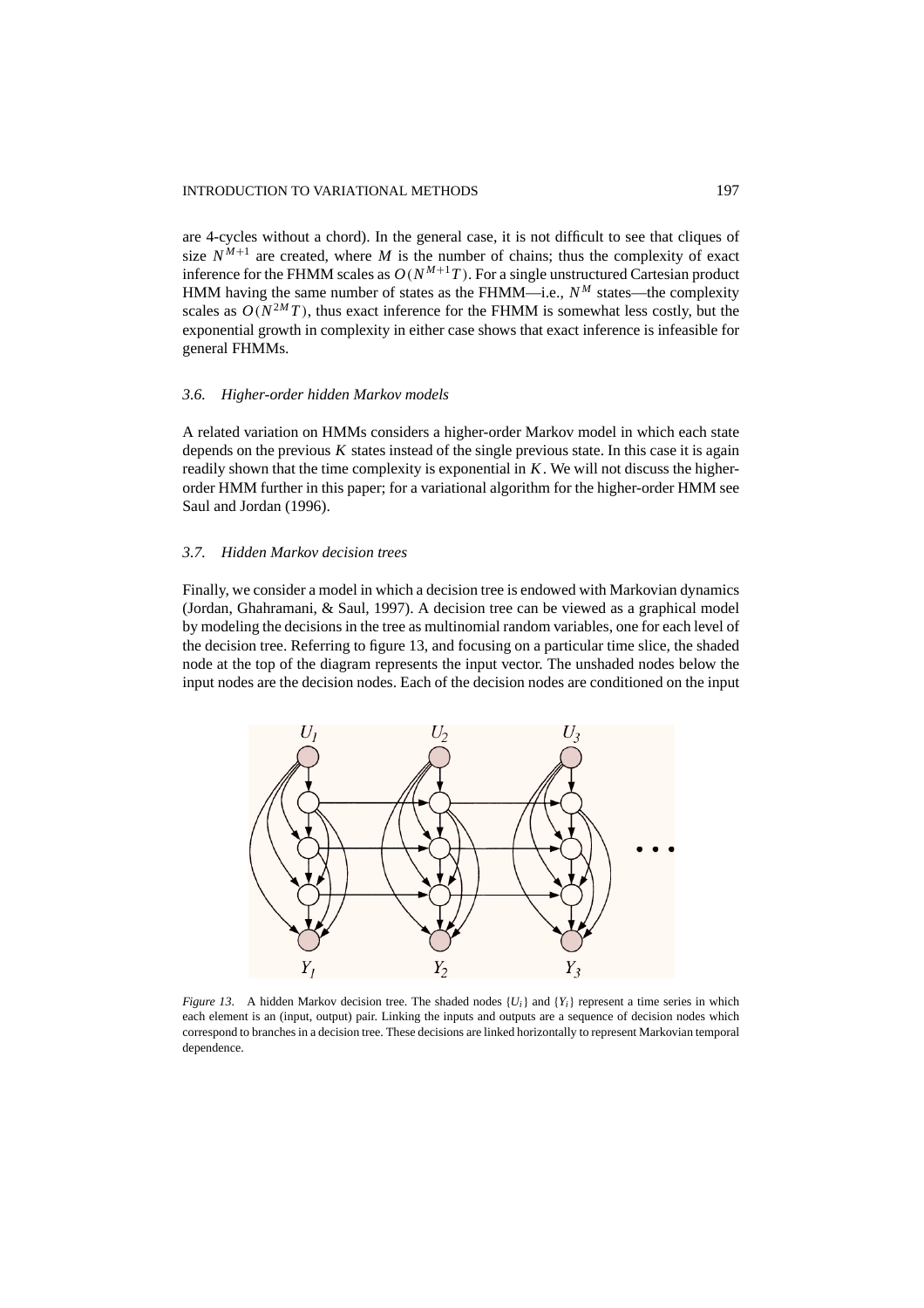and on the entire sequence of preceding decisions (the vertical arrows in the diagram). In terms of a traditional decision tree diagram, this dependence provides an indication of the path followed by the data point as it drops through the decision tree. The node at the bottom of the diagram is the output variable.

If we now make the decisions in the decision tree conditional not only on the current data point, but also on the decisions at the previous moment in time, we obtain a hidden Markov decision tree (HMDT). In figure 13, the horizontal edges represent this Markovian temporal dependence. Note in particular that the dependency is assumed to be level-specific—the probability of a decision depends only on the previous decision at the same level of the decision tree.

Given a sequence of input vectors  $U_i$  and a corresponding sequence of output vectors  $Y_i$ , the inference problem is to compute the conditional probability distribution over the hidden states. This problem is intractable for general HMDTs—as can be seen by noting that the HMDT includes the FHMM as a special case.

#### **4. Basics of variational methodology**

Variational methods are used as approximation methods in a wide variety of settings, including finite element analysis (Bathe, 1996), quantum mechanics (Sakurai, 1985), statistical mechanics (Parisi, 1988), and statistics (Rustagi, 1976). In each of these cases the application of variational methods converts a complex problem into a simpler problem, where the simpler problem is generally characterized by a decoupling of the degrees of freedom in the original problem. This decoupling is achieved via an expansion of the problem to include additional parameters, known as variational parameters, that must be fit to the problem at hand.

The terminology comes from the roots of the techniques in the calculus of variations. We will not start systematically from the calculus of variations; instead, we will jump off from an intermediate point that emphasizes the important role of convexity in variational approximation. This point of view turns out to be particularly well suited to the development of variational methods for graphical models.

## *4.1. Examples*

Let us begin by considering a simple example. In particular, let us express the logarithm function variationally:

$$
\ln(x) = \min_{\lambda} \{\lambda x - \ln \lambda - 1\}.
$$
 (14)

In this expression  $\lambda$  is the variational parameter, and we are required to perform the minimization for each value of *x*. The expression is readily verified by taking the derivative with respect to  $\lambda$ , solving and substituting. The situation is perhaps best appreciated geometrically, as we show in figure 14. Note that the expression in braces in Eq. (14) is linear in *x* with slope  $\lambda$ . Clearly, given the concavity of the logarithm, for each line having slope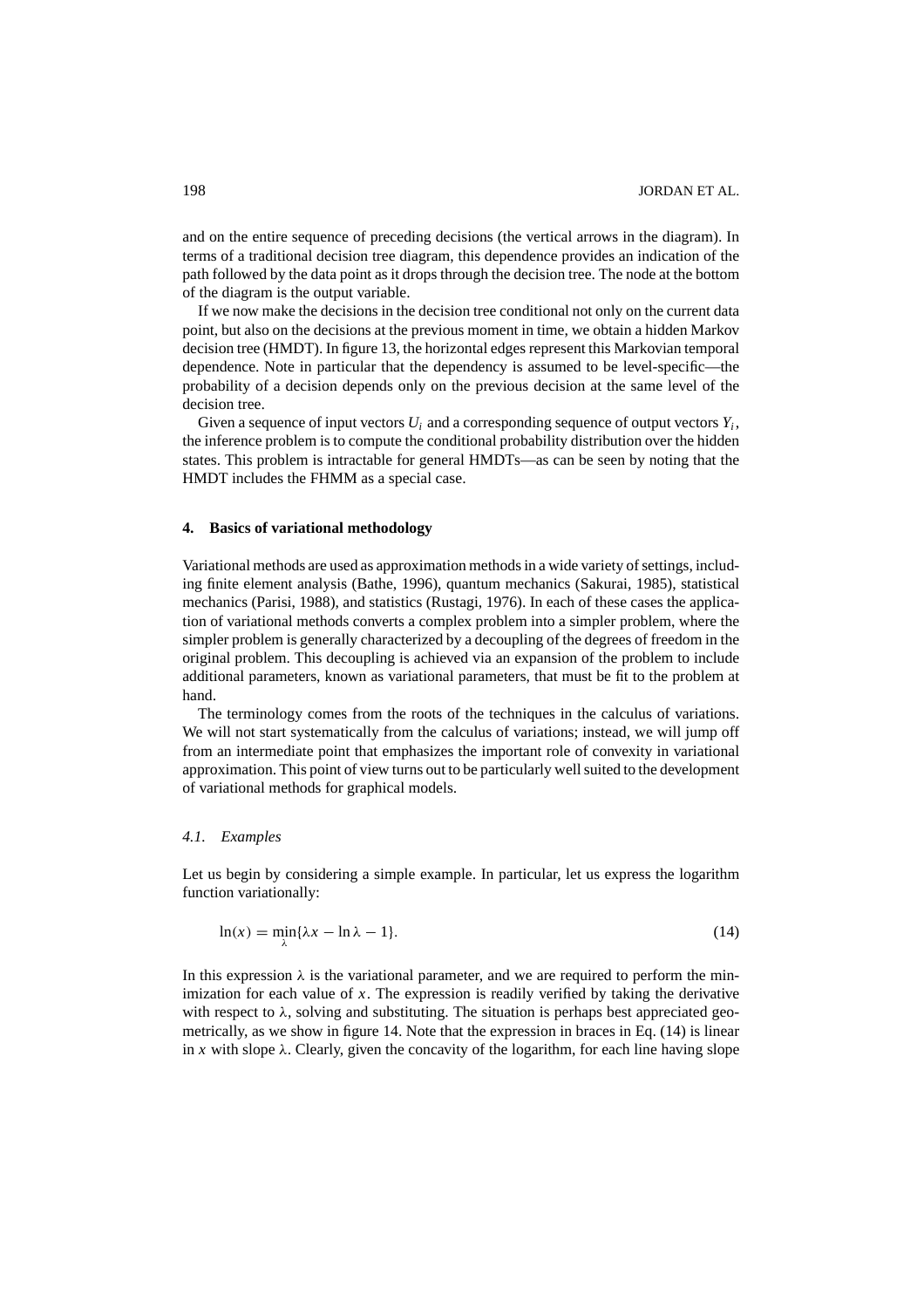

*Figure 14.* Variational transformation of the logarithm function. The linear functions  $(\lambda x - \ln \lambda - 1)$  form a family of upper bounds for the logarithm, each of which is exact for a particular value of *x*.

 $\lambda$  there is a value of the intercept such that the line touches the logarithm at a single point. Indeed,  $-\ln \lambda - 1$  in Eq. (14) is precisely this intercept. Moreover, if we range across  $\lambda$ , the family of such lines forms an upper envelope of the logarithm function. That is, for any given *x*, we have:

$$
\ln(x) \le \lambda x - \ln \lambda - 1,\tag{15}
$$

for all  $\lambda$ . Thus the variational transformation provides a family of upper bounds on the logarithm. The minimum over these bounds is the exact value of the logarithm.

The pragmatic justification for such a transformation is that we have converted a nonlinear function into a linear function. The cost is that we have obtained a free parameter  $\lambda$  that must be set, once for each *x*. For any value of  $\lambda$  we obtain an upper bound on the logarithm; if we set  $\lambda$  well we can obtain a good bound. Indeed we can recover the exact value of logarithm for the optimal choice of  $\lambda$ .

Let us now consider a second example that is more directly relevant to graphical models. For binary-valued nodes it is common to represent the probability that the node takes one of its values via a monotonic nonlinearity that is a simple function—e.g., a linear function—of the values of the parents of the node. An example is the logistic regression model:

$$
f(x) = \frac{1}{1 + e^{-x}},\tag{16}
$$

which we have seen previously in Eq.  $(10)$ . Here *x* is the weighted sum of the values of the parents of a node.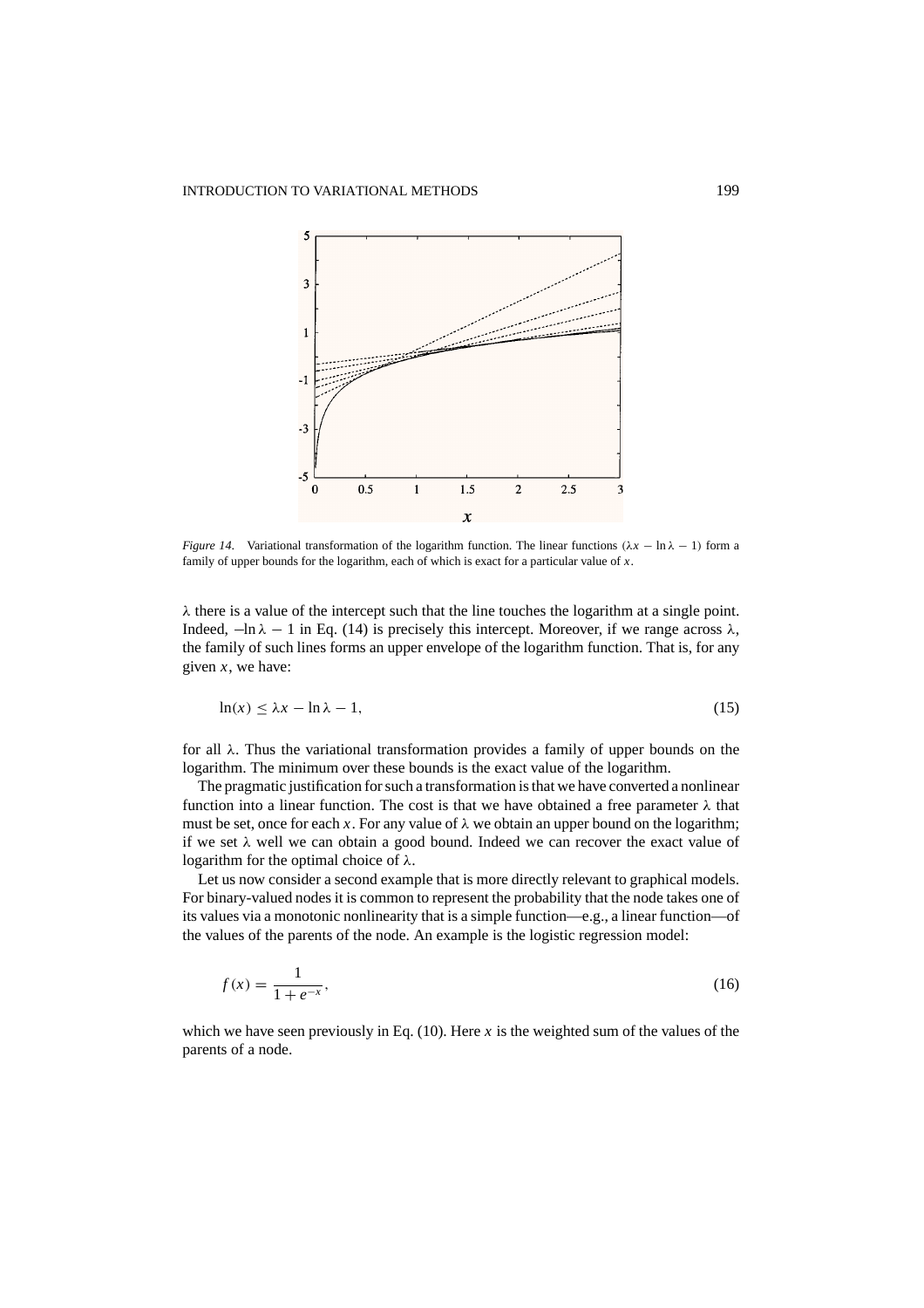The logistic function is neither convex nor concave, so a simple linear bound will not work. However, the logistic function is *log concave*. That is, the function

$$
g(x) = -\ln(1 + e^{-x})
$$
\n(17)

is a concave function of *x* (as can readily be verified by calculating the second derivative). Thus we can bound the log logistic function with linear functions and thereby bound the logistic function by the exponential. In particular, we can write:

$$
g(x) = \min_{\lambda} \{ \lambda x - H(\lambda) \},\tag{18}
$$

where  $H(\lambda)$  is the binary entropy function,  $H(\lambda) = -\lambda \ln \lambda - (1 - \lambda) \ln(1 - \lambda)$ . (We will explain how the binary entropy function arises below; for now it suffices to think of it simply as the appropriate intercept term for the log logistic function). We now take the exponential of both sides, noting that the minimum and the exponential function commute:

$$
f(x) = \min_{\lambda} \left[ e^{\lambda x - H(\lambda)} \right].
$$
 (19)

This is a variational transformation for the logistic function; examples are plotted in figure 15. Finally, we note once again that for any value of  $\lambda$  we obtain an upper bound of the logistic function for all values of *x*:

$$
f(x) \le e^{\lambda x - H(\lambda)}.\tag{20}
$$

Good choices for  $\lambda$  provide better bounds.



*Figure 15*. Variational transformation of the logistic function.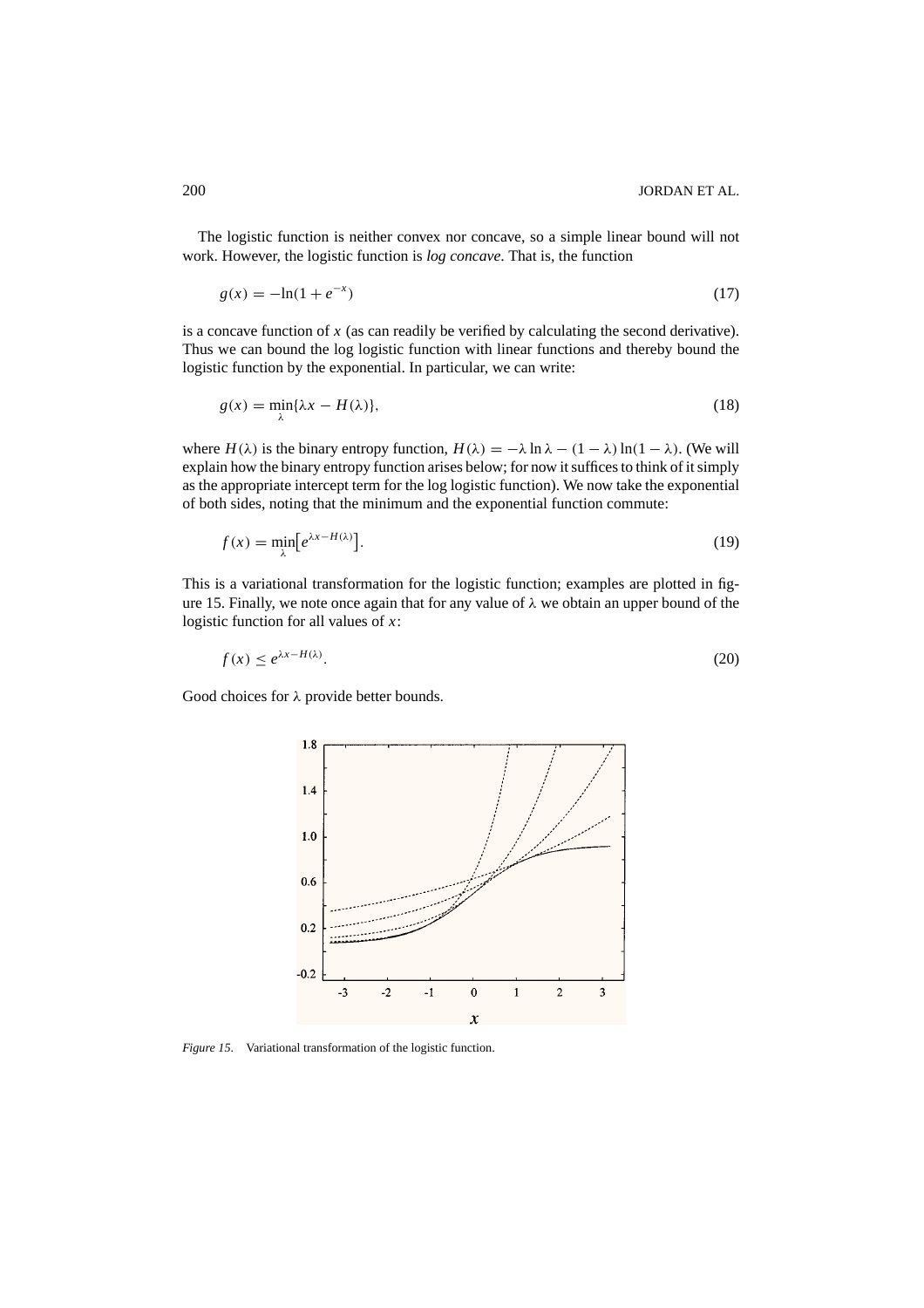### INTRODUCTION TO VARIATIONAL METHODS 201

The advantages of the transformation in Eq. (20) are significant in the context of graphical models. In particular, to obtain the joint probability in a graphical model we are required to take a product over the local conditional probabilities (cf. Eq. (2)). For conditional probabilities represented with logistic regression, we obtain products of functions of the form  $f(x) = 1/(1+e^{-x})$ . Such a product is not in a simple form. If instead we augment our network representation by including variational parameters—i.e. representing each logistic function variationally as in Eq. (20)—we see that a bound on the joint probability is obtained by taking products of exponentials. This is tractable computationally, particularly so given that the exponents are linear in *x*.

#### *4.2. Convex duality*

Can we find variational transformations more systematically? Indeed, many of the variational transformations that have been utilized in the literature on graphical models are examples of the general principle of *convex duality*. It is a general fact of convex analysis (Rockafellar, 1972) that a concave function *f* (*x*) can be represented via a *conjugate* or *dual* function as follows:

$$
f(x) = \min_{\lambda} \{\lambda^T x - f^*(\lambda)\},\tag{21}
$$

where we now allow x and  $\lambda$  to be vectors. The conjugate function  $f^*(\lambda)$  can be obtained from the following dual expression:

$$
f^*(\lambda) = \min_x \{ \lambda^T x - f(x) \}. \tag{22}
$$

This relationship is easily understood geometrically, as shown in figure 16. Here we plot *f* (*x*) and the linear function  $\lambda x$  for a particular value of  $\lambda$ . The short vertical segments



*Figure 16*. The conjugate function  $f^*(λ)$  is obtained by minimizing across the deviations—represented as dashed lines—between λ*x* and *f* (*x*).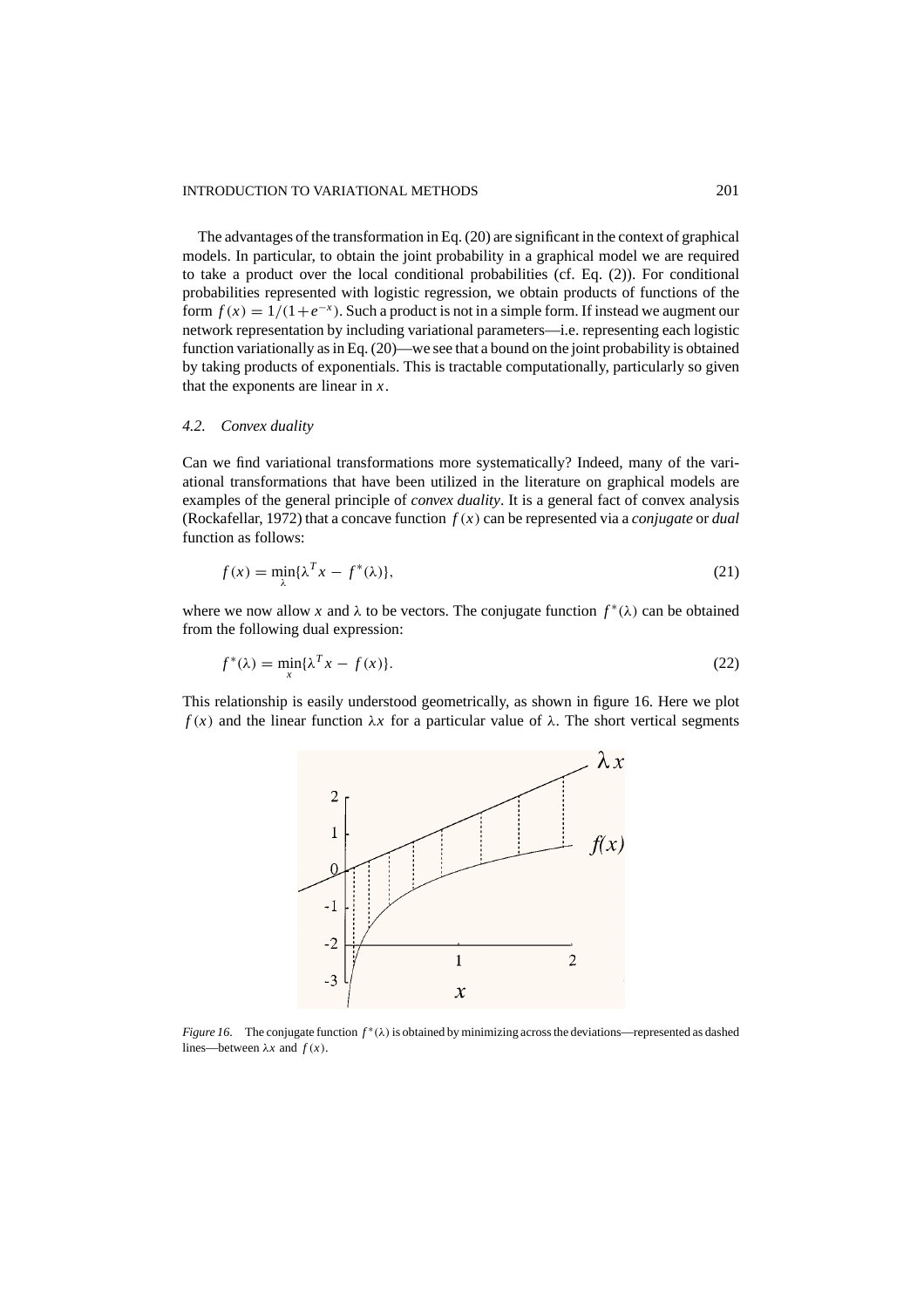represent values  $\lambda x - f(x)$ . It is clear from the figure that we need to shift the linear function  $\lambda x$  vertically by an amount which is the minimum of the values  $\lambda x - f(x)$  in order to obtain an upper bounding line with slope  $\lambda$  that touches  $f(x)$  at a single point. This observation both justifies the form of the conjugate function, as a minimum over differences  $\lambda x - f(x)$ , and explains why the conjugate function appears as the intercept in Eq. (21).

It is an easy exercise to verify that the conjugate function for the logarithm is  $f^*(\lambda)$  = ln  $\lambda + 1$ , and the conjugate function for the log logistic function is the binary entropy  $H(\lambda)$ .

Although we have focused on upper bounds in this section, the framework of convex duality applies equally well to lower bounds; in particular for *convex*  $f(x)$  we have:

$$
f(x) = \max_{\lambda} \{\lambda^T x - f^*(\lambda)\},\tag{23}
$$

where

$$
f^*(\lambda) = \max_x \{ \lambda^T x - f(x) \}
$$
 (24)

is the conjugate function.

We have focused on linear bounds in this section, but convex duality is not restricted to linear bounds. More general bounds can be obtained by transforming the argument of the function of interest rather than the value of the function (Jaakkola & Jordan, 1997a). For example, if  $f(x)$  is concave in  $x^2$  we can write:

$$
f(x) = \min_{\lambda} \{ \lambda x^2 - \bar{f}^*(\lambda) \},\tag{25}
$$

where  $\bar{f}^*(\lambda)$  is the conjugate function of  $\bar{f}(x) \equiv f(x^2)$ . Thus the transformation yields a quadratic bound on  $f(x)$ . It is also worth noting that such transformations can be combined with the logarithmic transformation utilized earlier to obtain Gaussian representations for the upper bounds. This can be useful in obtaining variational approximations for posterior distributions (Jaakkola & Jordan, 1997b).

To summarize, the general methodology suggested by convex duality is the following. We wish to obtain upper or lower bounds on a function of interest. If the function is already convex or concave then we simply calculate the conjugate function. If the function is not convex or concave, then we look for an invertible transformation that renders the function convex or concave. We may also consider transformations of the argument of the function. We then calculate the conjugate function in the transformed space and transform back. For this approach to be useful we need to find a transform, such as the logarithm, whose inverse has useful algebraic properties.

## *4.3. Approximations for joint probabilities and conditional probabilities*

The discussion thus far has focused on approximations for the local probability distributions at the nodes of a graphical model. How do these approximations translate into approximations for the global probabilities of interest, in particular for the conditional distribution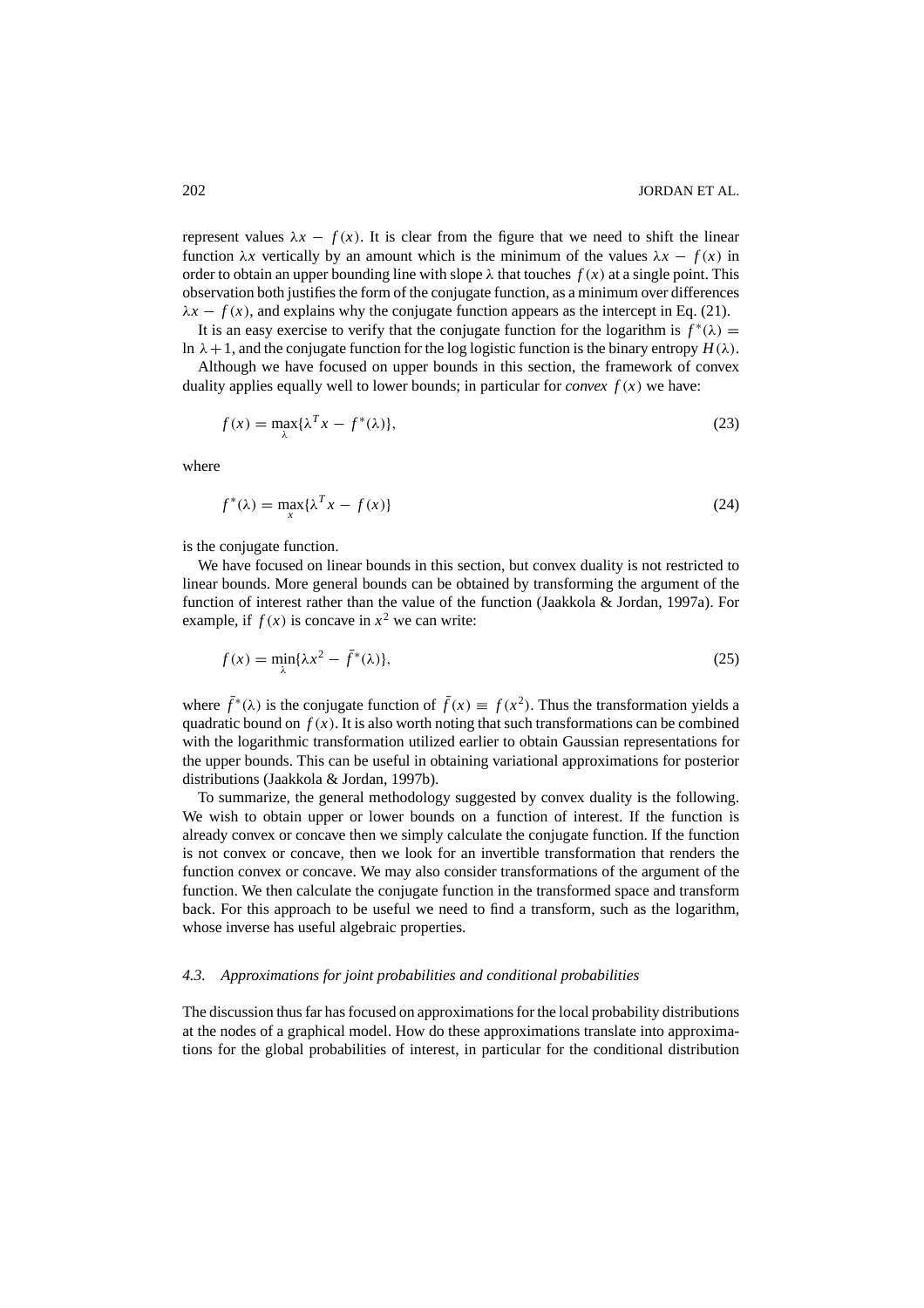$P(H \mid E)$  that is our interest in the inference problem and the marginal probability  $P(E)$ that is our interest in learning problems?

Let us focus on directed graphs for concreteness. Suppose that we have a lower bound and an upper bound for each of the local conditional probabilities  $P(S_i | S_{\pi(i)})$ . That is, assume that we have forms  $P^U(S_i | S_{\pi(i)}, \lambda_i^U)$  and  $P^L(S_i | S_{\pi(i)}, \lambda_i^L)$ , providing upper and lower bounds, respectively, where  $\lambda_i^U$  and  $\lambda_i^L$  are (generally different) variational parameterizations appropriate for the upper and lower bounds. Consider first the upper bounds. Given that the product of upper bounds is an upper bound, we have:

$$
P(S) = \prod_{i} P(S_i \mid S_{\pi(i)})
$$
  
\n
$$
\leq \prod_{i} P^{U}(S_i \mid S_{\pi(i)}, \lambda_i^U).
$$
\n(26)

This inequality holds for arbitrary settings of values of the variational parameters  $\lambda_i^U$ . Moreover, Eq. (26) must hold for any subset of *S* whenever some other subset is held fixed; this implies that upper bounds on marginal probabilities can be obtained by taking sums over the variational form on the right-hand side of the equation. For example, letting *E* and *H* be a disjoint partition of *S*, we have:

$$
P(E) = \sum_{\{H\}} P(H, E)
$$
  
 
$$
\leq \sum_{\{H\}} \prod_{i} P^{U}(S_i \mid S_{\pi(i)}, \lambda_i^U),
$$
 (27)

where, as we will see in the examples to be discussed below, we choose the variational forms  $P^U(S_i | S_{\pi(i)}, \lambda_i^U)$  so that the summation over *H* can be carried out efficiently (this is the key step in developing a variational method). In either Eq. (26) or Eq. (27), given that these upper bounds hold for any settings of values the variational parameters  $\lambda_i^U$ , they hold in particular for optimizing settings of the parameters. That is, we can treat the righthand side of Eq. (26) or the right-hand side of Eq. (27) as a function to be minimized with respect to  $\lambda_i^U$ . In the latter case, this optimization process will induce interdependencies between the parameters  $\lambda_i^U$ . These interdependencies are desirable; indeed they are critical for obtaining a good variational bound on the marginal probability of interest. In particular, the best global bounds are obtained when the probabilistic dependencies in the distribution are reflected in dependencies in the approximation.

To clarify the nature of variational bounds, note that there is an important distinction to be made between joint probabilities (Eq. (26)) and marginal probabilities (Eq. (27)). In Eq. (26), if we allow the variational parameters to be set optimally for each value of the argument *S*, then it is possible (in principle) to find optimizing settings of the variational parameters that recover the exact value of the joint probability. (Here we assume that the local probabilities  $P(S_i | S_{\pi(i)})$  can be represented exactly via a variational transformation, as in the examples discussed in Section 4.1). In Eq. (27), on the other hand, we are *not* generally able to recover exact values of the marginal by optimizing over variational parameters that depend only on the argument *E*. Consider, for example, the case of a node  $S_i \in E$  that has parents in *H*.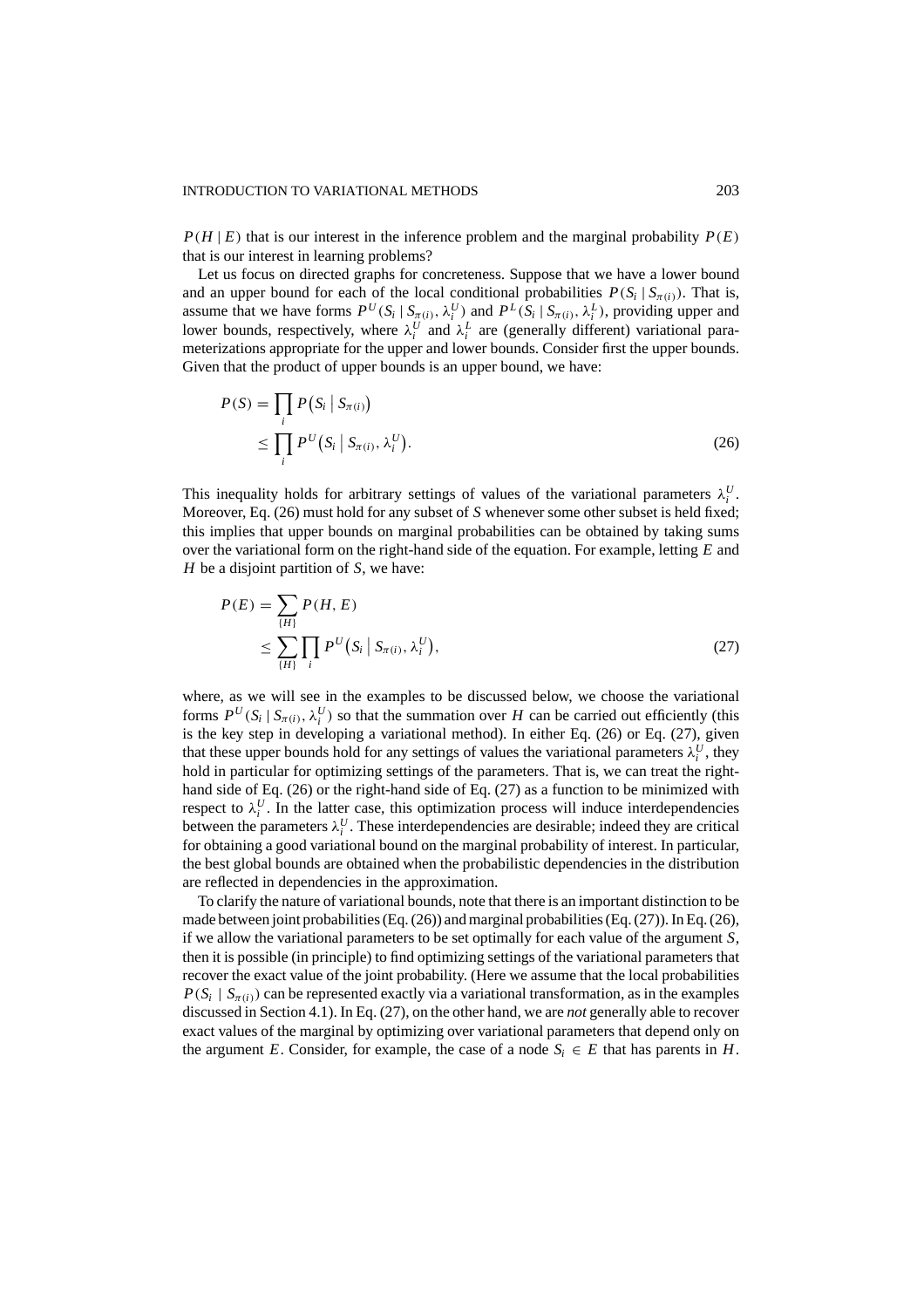As we range across  $\{H\}$  there will be summands on the right-hand side of Eq. (27) that will involve evaluating the local probability  $P(S_i | S_{\pi(i)})$  for different values of the parents  $S_{\pi(i)}$ . If the variational parameter  $\lambda_i^U$  depends only on *E*, we cannot in general expect to obtain an exact representation for  $P(S_i | S_{\pi(i)})$  in each summand. Thus, some of the summands in Eq. (27) are necessarily bounds and not exact values.

This observation provides a bit of insight into reasons why a variational bound might be expected to be tight in some circumstances and loose in others. In particular, if  $P(S_i | S_{\pi(i)})$ is nearly constant as we range across  $S_{\pi(i)}$ , or if we are operating at a point where the variational representation is fairly insensitive to the setting of  $\lambda_i^U$  (for example the righthand side of the logarithm in figure 14), then the bounds may be expected to be tight. On the other hand, if these conditions are not present one might expect that the bound would be loose. However the situation is complicated by the interdependencies between the  $\lambda_i^U$  that are induced during the optimization process. We will return to these issues in the discussion.

Although we have discussed upper bounds, similar comments apply to lower bounds, and to marginal probabilities obtained from lower bounds on the joint distribution.

The conditional distribution  $P(H | E)$ , on the other hand, is the ratio of two marginal distributions; i.e.,  $P(H | E) = P(H, E)/P(E)$ .<sup>9</sup> To obtain upper and lower bounds on the conditional distribution, we must have upper and lower bounds on both the numerator and the denominator. Generally speaking, however, if we can obtain upper and lower bounds on the denominator, then our labor is essentially finished, because the numerator involves fewer sums. Indeed, in the case in which  $S = H \cup E$ , the numerator involves no sums and is simply a function evaluation.

Finally, it is worth noting that variational methods can also be of interest simply as tractable approximations rather than as methods that provide strict bounds (much as sampling methods are used). One way to do this is to obtain a variational approximation that is a bound for a *marginal* probability, and to substitute the variational parameters thus obtained into the *conditional* probability distribution. Thus, for example, we might obtain a lower bound on the likelihood  $P(E)$  by fitting variational parameters. We can substitute these parameters into the parameterized variational form for  $P(H, E)$  and then utilize this variational form as an efficient inference engine in calculating an approximation to  $P(H|E)$ .

In the following sections we will illustrate the general variational framework as it has been applied in a number of worked-out examples. All of these examples involve architectures of practical interest and provide concrete examples of variational methodology. To a certain degree the examples also serve as case histories that can be generalized to related architectures. It is important to emphasize, however, that it is not necessarily straightforward to develop a variational approximation for a new architecture. The ease and the utility of applying the methods outlined in this section depend on architectural details, including the choice of node probability functions, the graph topology and the particular parameter regime in which the model is operated. In particular, certain choices of node conditional probability functions lend themselves more readily than others to variational transformations that have useful algebraic properties. Also, certain architectures simplify more readily under variational transformation than others; in particular, the marginal bounds in Eq. (27) are simple functions in some cases and complex in others. These issues are currently not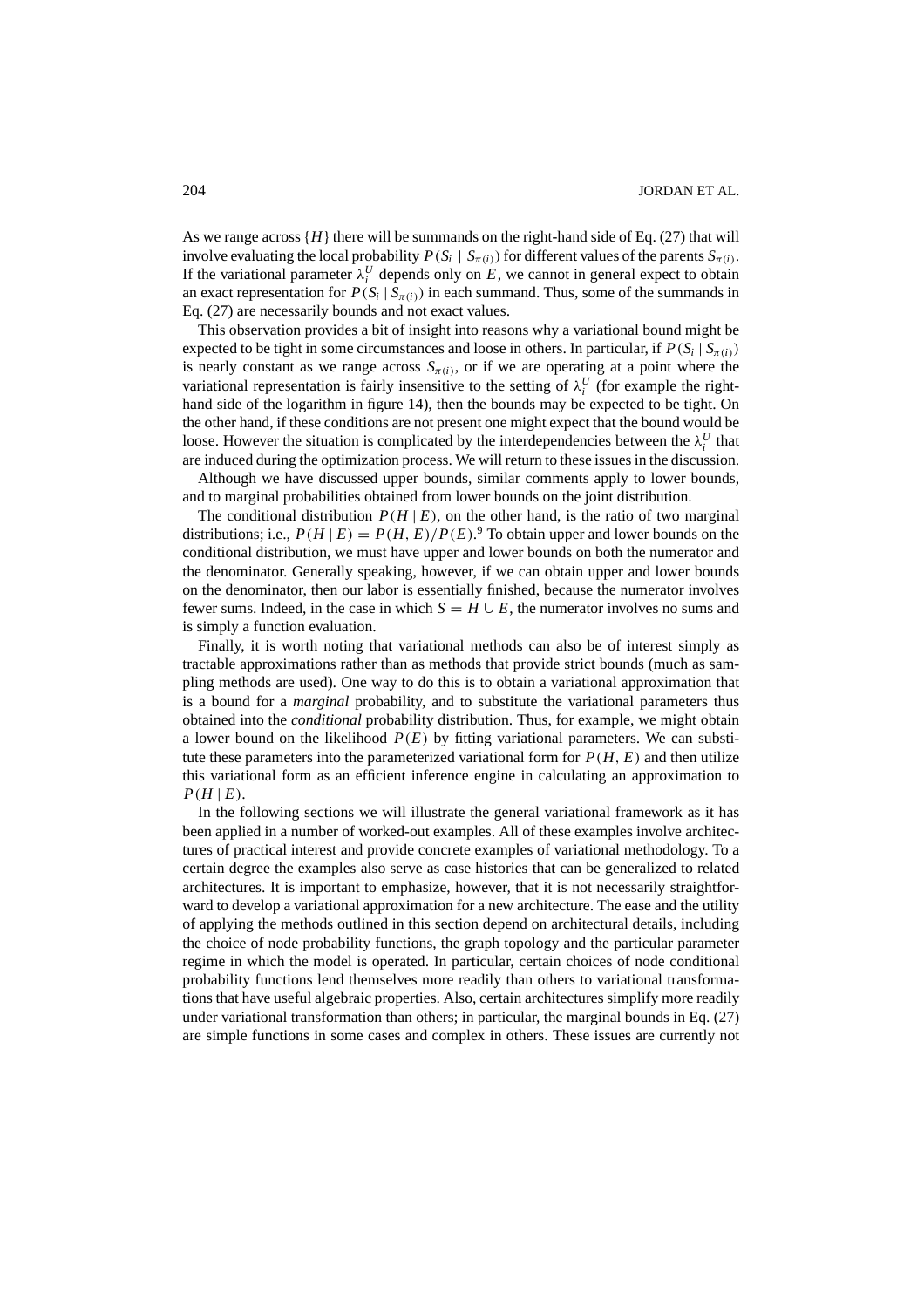well understood and the development of effective variational approximations can in some cases require substantial creativity.

#### *4.4. Sequential and block methods*

Let us now consider in somewhat more detail how variational methods can be applied to probabilistic inference problems. The basic idea is that suggested above—we wish to simplify the joint probability distribution by transforming the local probability functions. By an appropriate choice of variational transformation, we can simplify the form of the joint probability distribution and thereby simplify the inference problem. We can transform some or all of the nodes. The cost of performing such transformations is that we obtain bounds or approximations to the probabilities rather than exact results.

The option of transforming only some of the nodes is important; it implies a role for the exact methods as subroutines within a variational approximation. In particular, partial transformations of the graph may leave some of the original graphical structure intact and/or introduce new graphical structure to which exact methods can be fruitfully applied. In general, we wish to use variational approximations in a limited way, transforming the graph into a simplified graph to which exact methods can be applied. This will in general yield tighter bounds than an algorithm that transforms the entire graph without regard for computationally tractable substructure.

The majority of variational algorithms proposed in the literature to date can be divided into two main classes: *sequential* and *block*. In the sequential approach, nodes are transformed in an order that is determined during the inference process. This approach has the advantage of flexibility and generality, allowing the particular pattern of evidence to determine the best choices of nodes to transform. In some cases, however, particularly when there are obvious substructures in a graph which are amenable to exact methods, it can be advantageous to designate in advance the nodes to be transformed. We will see that this block approach is particularly natural in the setting of parameter estimation.

## **5. The sequential approach**

The sequential approach introduces variational transformations for the nodes in a particular order. The goal is to transform the network until the resulting transformed network is amenable to exact methods. As we will see in the examples below, certain variational transformations can be understood graphically as a sparsification in which nodes are removed from the graph. If a sufficient number of variational transformations are introduced the resulting graph becomes sufficiently sparse such that an exact method becomes applicable. An operational definition of sparseness can be obtained by running a greedy triangulation algorithm—this upper bounds the run time of the junction tree inference algorithm.

There are basically two ways to implement the sequential approach—one can begin with the untransformed graph and introduce variational transformations one node at a time, or one can begin with a completely transformed graph and reintroduce exact conditional probabilities one node at a time. An advantage of the latter approach is that the graph remains tractable at all times; thus it is feasible to directly calculate the quantitative effect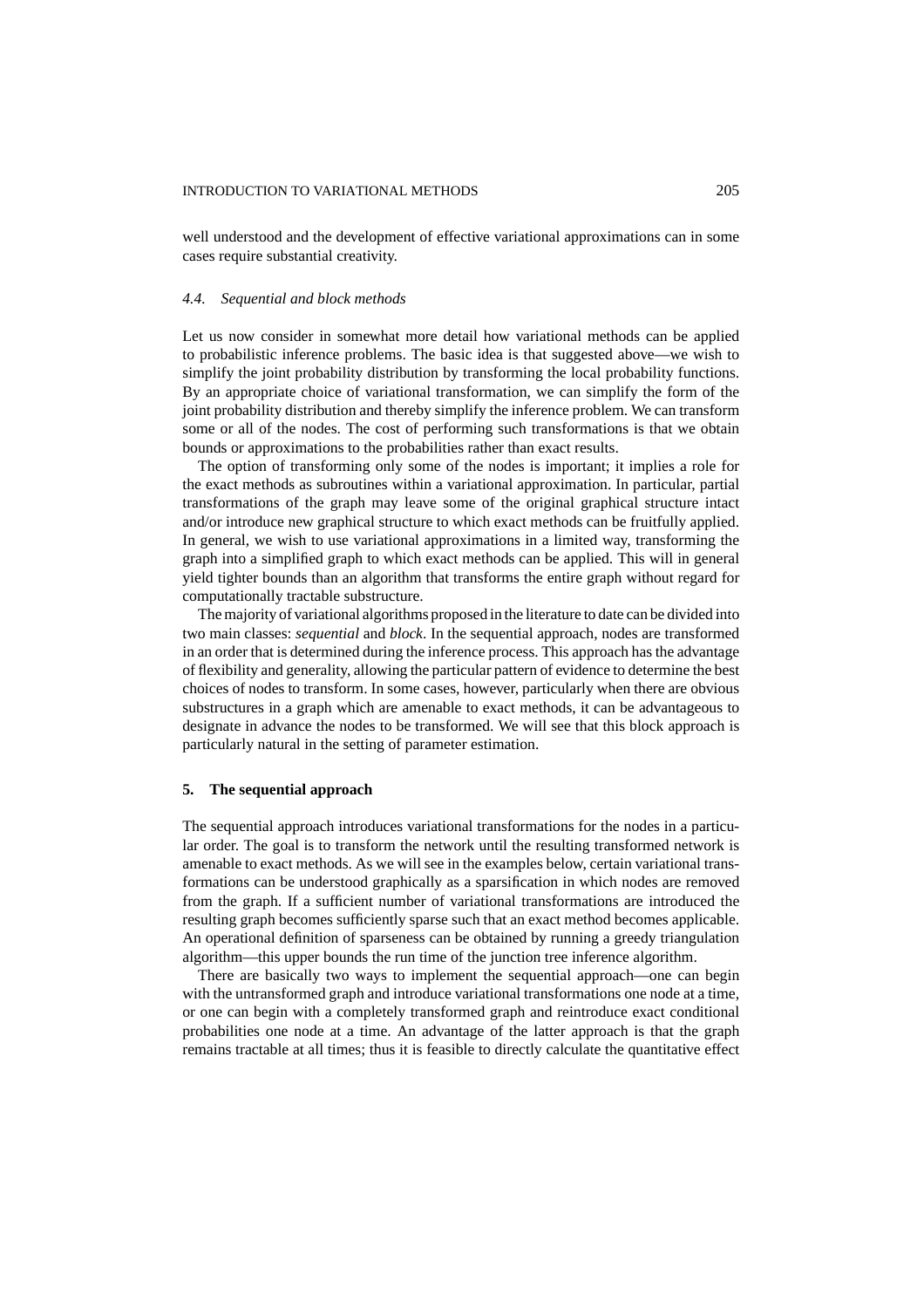of transforming or reintroducing a given node. In the former approach the graph is intractable throughout the search, and the only way to assessing a transformation is via its qualitative effect on graphical sparseness.

The sequential approach is perhaps best presented in the context of a specific example. In the following section we return to the QMR-DT network and show how a sequential variational approach can be used for inference in this network.

#### *5.1. The QMR-DT network*

Jaakkola and Jordan (1999b) present an application of sequential variational methods to the QMR-DT network. As we have seen, the QMR-DT network is a bipartite graph in which the conditional probabilities for the findings are based on the noisy-OR model (Eq. (8) for the negative findings and Eq. (9) for the positive findings). Note that symptom nodes that are not findings—i.e., symptoms that are not observed—can simply be marginalized out of the joint distribution by omission and therefore they have no impact on inference. Moreover, as we have discussed, the negative findings present no difficulties for inference—given the exponential form of the probability in Eq. (8), the effects of negative findings on the disease probabilities can be handled in linear time. Let us therefore assume that the updates associated with the negative findings have already been made and focus on the problem of performing inference when there are positive findings.

Repeating Eq. (9) for convenience, we have the following representation for the probability of a positive finding:

$$
P(f_i = 1 | d) = 1 - \exp\left\{-\sum_{j \in \pi(i)} \theta_{ij} d_j - \theta_{i0}\right\}
$$
 (28)

The function  $1 - e^{-x}$  is log concave; thus, as in the case of the logistic function, we are able to express the variational upper bound in terms of the exponential of a linear function. In particular:

$$
1 - e^{-x} \le e^{\lambda x - f^*(\lambda)},\tag{29}
$$

where the conjugate function is as follows:

$$
f^*(\lambda) = -\lambda \ln \lambda + (\lambda + 1) \ln(\lambda + 1). \tag{30}
$$

Plugging the argument of Eq. (28) into Eq. (29), and noting that we need a different variational parameter  $\lambda_i$  for each transformed node, we obtain:

$$
P(f_i = 1 | d) \le \exp\left\{\lambda_i \left(\sum_{j \in \pi(i)} \theta_{ij} d_j + \theta_{i0}\right) - f^*(\lambda_i)\right\}
$$
(31)

$$
= e^{\lambda_i \theta_{i0} - f^*(\lambda_i)} \prod_{j \in \pi(i)} [e^{\lambda_i \theta_{ij}}]^{d_j}.
$$
\n(32)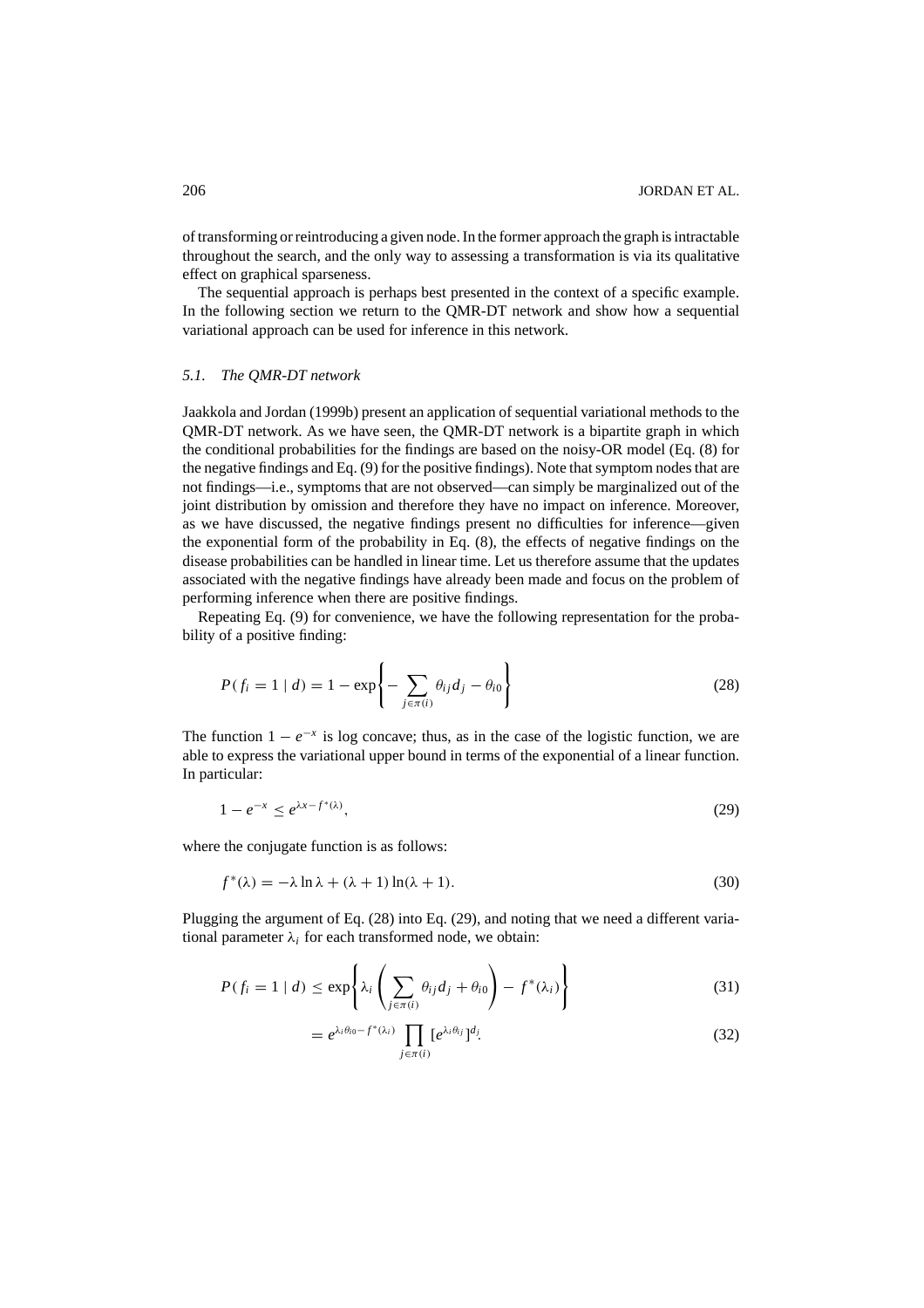

*Figure 17.* The QMR-DT graph after the lightly shaded finding has been subjected to a variational transformation. The effect is equivalent to delinking the node from the graph.

The final equation displays the effect of the variational transformation. The exponential factor outside of the product is simply a constant. The product is taken over all nodes in the parent set for node *i*, but unlike the case in which the graph is moralized for exact computation, the contributions associated with the  $d_i$  nodes are uncoupled. That is, each factor  $\exp(\lambda_i \theta_{ij})$  is simply a constant that can be multiplied into the probability that was previously associated with node  $d_i$  (for  $d_i = 1$ ). There is no coupling of  $d_i$  and  $d_k$  nodes as there would be if we had taken products of the untransformed noisy-OR. Thus the graphical effect of the variational transformation is as shown in figure 17; the variational transformation delinks the *i*th finding from the graph. In our particular example, the graph is now rendered singly connected and an exact inference algorithm can be invoked. (Recall that marginalizing over the *unobserved* symptoms simply removes them from the graph).

The sequential methodology utilized by Jaakkola and Jordan begins with a completely transformed graph and then reinstates exact conditional probabilities at selected nodes. To choose the ordering in which to reinstate nodes, Jaakkola and Jordan make use of a heuristic, basing the choice on the effect on the likelihood bound of reinstating each node individually starting from the completely transformed state. Despite the suboptimality of this heuristic, they found that it yielded an approximation that was orders of magnitude more accurate than that of an algorithm that used a random ordering. Given the ordering the algorithm then proceeds as follows: (1) Choose the next node in the ordering, and consider the effect of reintroducing the links associated with the node into the current graph. (2) If the resulting graph is still amenable to exact methods, reinstate the node and iterate. Otherwise stop and run an exact method. Finally, (3) we must also choose the parameters λ*<sup>i</sup>* so as to make the approximation as tight as possible. It is not difficult to verify that products of the expression in Eq. (32) yield an overall bound that is a convex function of the  $\lambda_i$  parameters (Jaakkola & Jordan, 1999b). Thus standard optimization algorithms can be used to find good choices for the  $\lambda_i$ .

Figure 18 shows results from Jaakkola and Jordan (1999b) for approximate inference on four of the "CPC cases" that were mentioned earlier. For these four cases there were a sufficiently small number of positive findings that an exact algorithm could be run to provide a gold standard for comparison. The leftmost figure shows upper and lower bounds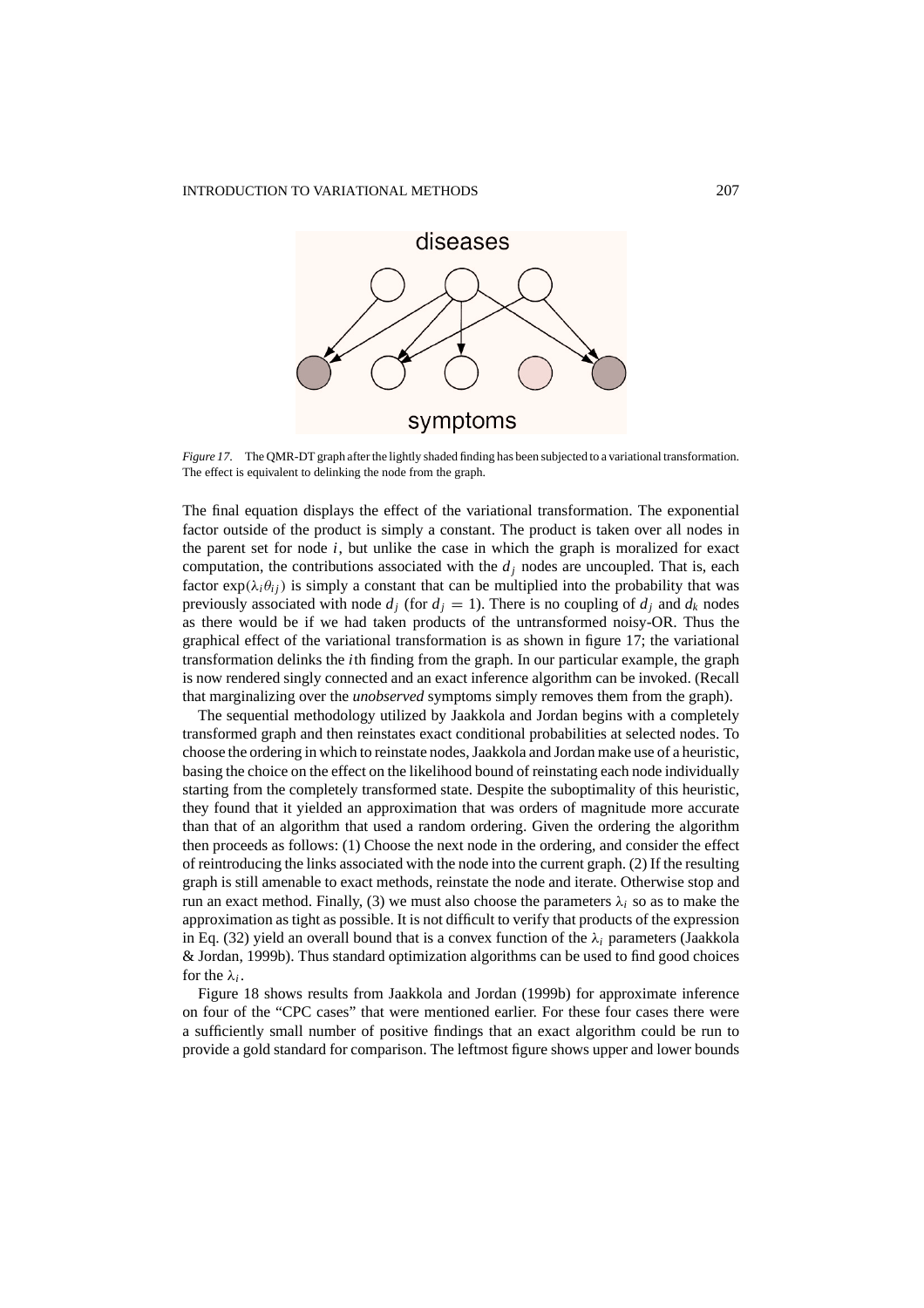

*Figure 18.* (a) Exact values and variational upper and lower bounds on the log-likelihood for the four tractable CPC cases. (b) The mean correlation between the approximate and exact posterior marginals as a function of the execution time (seconds). Solid line: variational estimates; dashed line: likelihood-weighting sampling. The lines above and below the sampling result represent standard errors of the mean based on the ten independent runs of the sampler.

on the log-likelihood for these cases. Jaakkola and Jordan also calculated approximate posterior marginals for the diseases. The correlations of these marginals with the gold standard are shown in the rightmost figure. This figure plots accuracy against run time, for runs in which 8, 12, and 16 positive findings were treated exactly. Note that accurate values were obtained in less than a second. The figure also shows results from a state-of-theart sampling algorithm (the likelihood-weighted sampler of Shwe and Cooper, 1991). The sampler required significantly more computer time than the variational method to obtain roughly comparable accuracy.

Jaakkola and Jordan (1999b) also presented results for the entire corpus of CPC cases. They again found that the variational method yielded reasonably accurate estimates of the posterior probabilities of the diseases (using lengthy runs of the sampler as a basis for comparison) within less than a second of computer time.

## *5.2. The Boltzmann machine*

Let us now consider a rather different example. As we have discussed, the Boltzmann machine is a special subset of the class of undirected graphical models in which the potential functions are composed of products of quadratic and linear "Boltzmann factors." Jaakkola and Jordan (1997a) introduced a sequential variational algorithm for approximate inference in the Boltzmann machine. Their method, which we discuss in this section, yields both upper and lower bounds on marginal and conditional probabilities of interest.

Recall the form of the joint probability distribution for the Boltzmann machine:

$$
P(S) = \frac{\exp\left\{\sum_{i < j} \theta_{ij} S_i S_j + \sum_i \theta_{i0} S_i\right\}}{Z}.\tag{33}
$$

To obtain marginal probabilities such as *P*(*E*) under this joint distribution, we must calculate sums over exponentials of quadratic energy functions. Moreover, to obtain conditional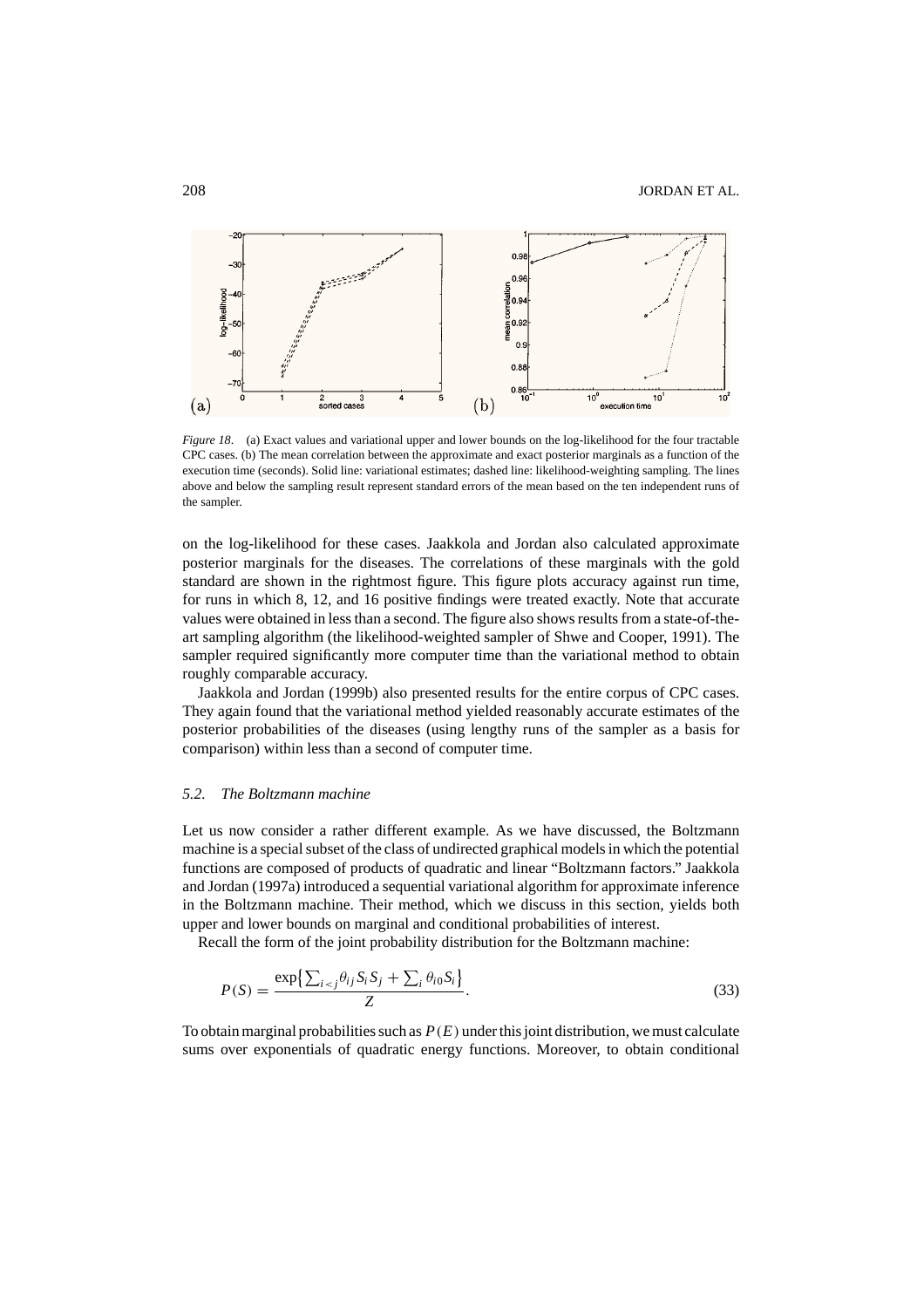probabilities such as  $P(H | E) = P(H, E)/P(E)$ , we take ratios of such sums, where the numerator requires fewer sums than the denominator. The most general such sum is the partition function itself, which is a sum over *all* configurations {*S*}. Let us therefore focus on upper and lower bounds for the partition function as the general case; this allows us to calculate bounds on any other marginals or conditionals of interest.

Our approach is to perform the sums one sum at a time, introducing variational transformations to ensure that the resulting expression stays computationally tractable. In fact, at every step of the process that we describe, the transformed potentials involve no more than quadratic Boltzmann factors. (Exact methods can be viewed as creating increasingly higher-order terms when the marginalizing sums are performed). Thus the transformed Boltzmann machine remains a Boltzmann machine.

Let us first consider lower bounds. We write the partition function as follows:

$$
Z = \sum_{\{S\}} \exp\left\{\sum_{j < k} \theta_{jk} S_j S_k + \sum_j \theta_{j0} S_j\right\}
$$
\n
$$
= \sum_{\{S\setminus S_i\}} \sum_{S_i \in \{0,1\}} \exp\left\{\sum_{j < k} \theta_{jk} S_j S_k + \sum_j \theta_{j0} S_j\right\},\tag{34}
$$

and attempt to find a tractable lower bound on the inner summand over  $S_i$  on the right-hand side. It is not difficult to show that this expression is log convex. Thus we bound its logarithm variationally:

$$
\ln \left[ \sum_{S_i \in \{0,1\}} \exp \left\{ \sum_{j < k} \theta_{jk} S_j S_k + \sum_j \theta_{j0} S_j \right\} \right]
$$
\n
$$
= \sum_{\{j < k\} \neq i} \theta_{jk} S_j S_k + \sum_{j \neq i} \theta_{j0} S_j + \ln \left[ \sum_{S_i \in \{0,1\}} \exp \left\{ \sum_{j \neq i} \theta_{ij} S_i S_j + \theta_{i0} S_i \right\} \right]
$$
\n
$$
= \sum_{\{j < k\} \neq i} \theta_{jk} S_j S_k + \sum_{j \neq i} \theta_{j0} S_j + \ln \left[ 1 + \exp \left\{ \sum_{j \neq i} \theta_{ij} S_j + \theta_{i0} \right\} \right]
$$
\n(35)

$$
\geq \sum_{\{j < k\} \neq i} \theta_{jk} S_j S_k + \sum_{j \neq i} \theta_{j0} S_j + \lambda_i^L \left( \sum_{j \neq i} \theta_{ij} S_j + \theta_{i0} \right) + H(\lambda_i^L),\tag{36}
$$

where the sum in the first term on the right-hand side is a sum over all pairs  $j < k$  such that neither *j* nor *k* is equal to *i*, where  $H(\cdot)$  is as before the binary entropy function, and where  $\lambda_i^L$  is the variational parameter associated with node  $S_i$ . In the first line we have simply pulled outside of the sum all of those terms not involving  $S_i$ , and in the second line we have performed the sum over the two values of  $S_i$ . Finally, to lower bound the expression in Eq. (35) we need only lower bound the term  $\ln(1 + e^x)$  on the right-hand side. But we have already found variational bounds for a related expression in treating the logistic function; recall Eq. (18). The upper bound in that case translates into the lower bound in the current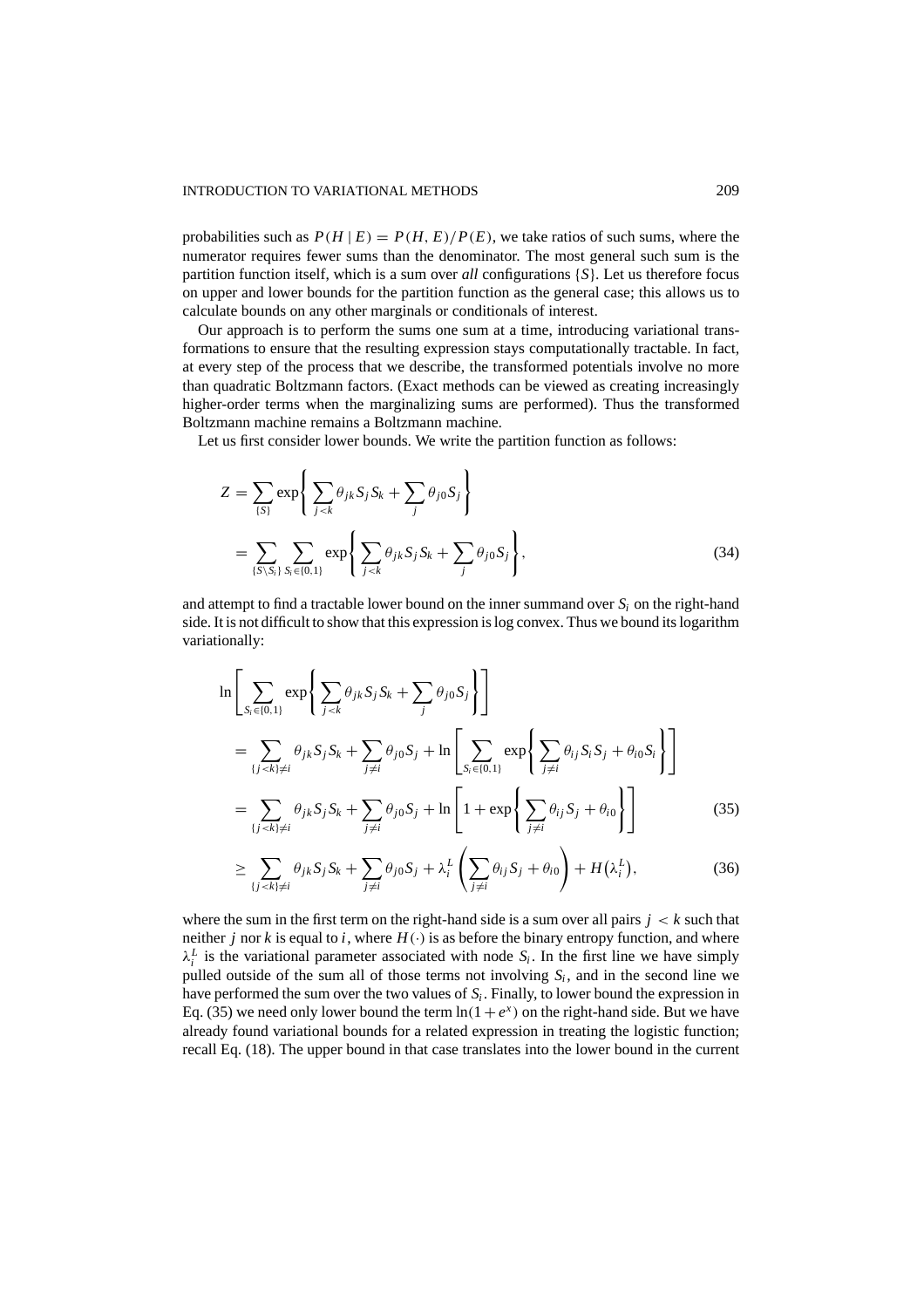

*Figure 19*. The transformation of the Boltzmann machine under the approximate marginalization over node *Si* for the case of lower bounds. (a) The Boltzmann machine before the transformation. (b) The Boltzmann machine after the transformation, where  $S_i$  has become delinked. All of the pairwise parameters,  $\theta_{jk}$ , for *j* and *k* not equal to *i*, have remained unaltered. As suggested by the wavy lines, the linear coefficients have changed for those nodes that were neighbors of  $S_i$ .

case:

$$
\ln(1 + e^{-x}) \ge -\lambda x + H(\lambda). \tag{37}
$$

This is the bound that we have utilized in Eq. (36).

Let us consider the graphical consequences of the bound in Eq. (36) (see figure 19). Note that for all nodes in the graph other than node  $S_i$  and its neighbors, the Boltzmann factors are unaltered (see the first two terms in the bound). Thus the graph is unaltered for such nodes. From the term in parentheses we see that the neighbors of node  $S_i$  have been endowed with new linear terms; importantly, however, these nodes have not become linked (as they would have become if we had done the exact marginalization). Neighbors that were linked previously remain linked with the same  $\theta_{ik}$  parameter. Node  $S_i$  is absent from the transformed partition function and thus absent from the graph, but it has left its trace via the new linear Boltzmann factors associated with its neighbors. We can summarize the effects of the transformation by noting that the transformed graph is a new Boltzmann machine with one fewer node and the following parameters:

$$
\begin{aligned}\n\tilde{\theta}_{jk} &= \theta_{jk} & j, k \neq i \\
\tilde{\theta}_{j0} &= \theta_{j0} + \lambda_i^L \theta_{ij} & j \neq i.\n\end{aligned}
$$

Note finally that we also have a constant term  $\lambda_i^L \theta_{i0} + H(\lambda_i^L)$  to keep track of. This term will have an interesting interpretation when we return to the Boltzmann machine later in the context of block methods.

Upper bounds are obtained in a similar way. We again break the partition function into a sum over a particular node  $S_i$  and a sum over the configurations of the remaining nodes  $S\setminus S_i$ . Moreover, the first three lines of the ensuing derivation leading to Eq. (35) are identical. To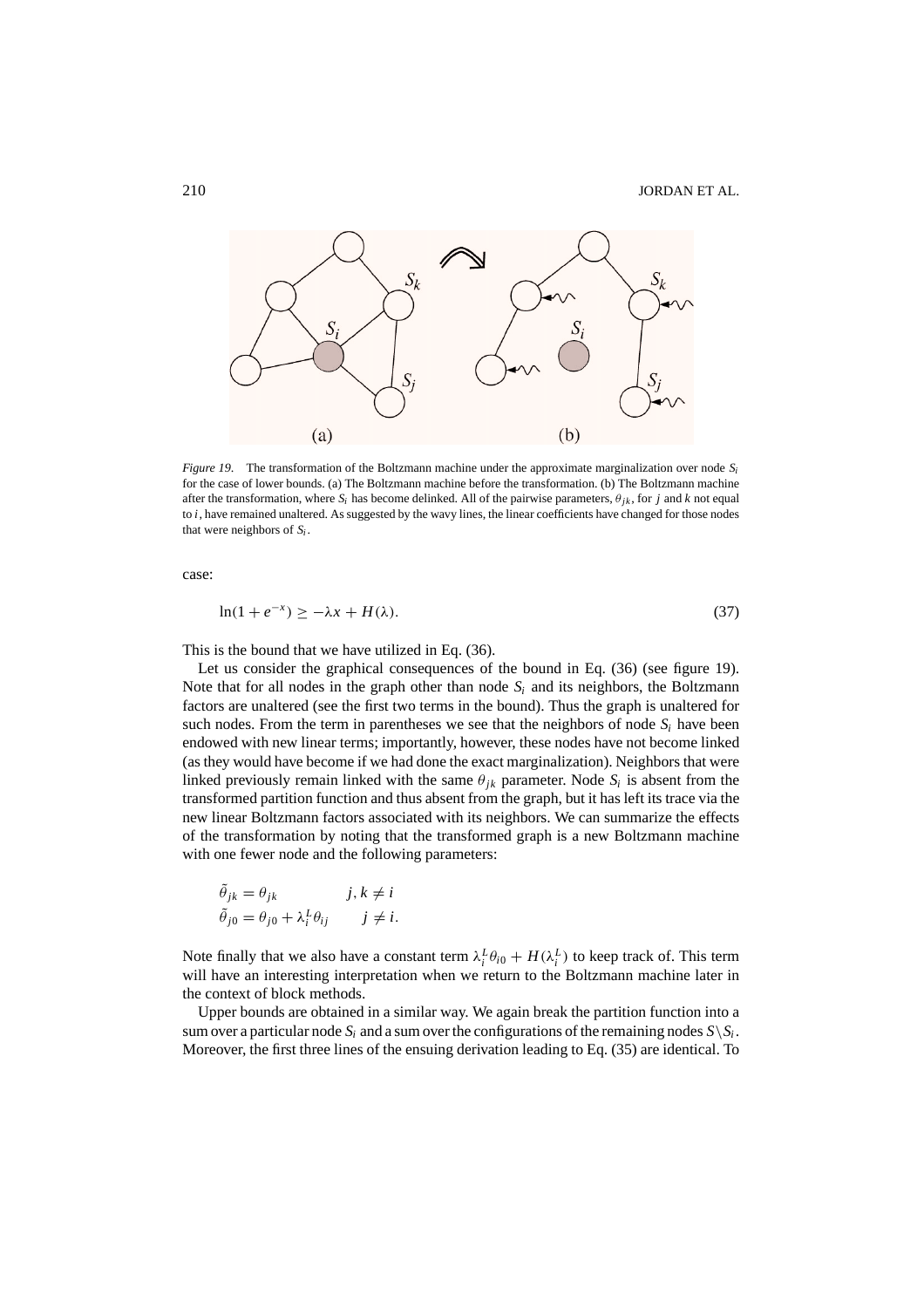complete the derivation we now find an upper bound on  $ln(1 + e^x)$ . Jaakkola and Jordan (1997a) proposed using quadratic bounds for this purpose. In particular, they noted that:

$$
\ln(1 + e^x) = \ln(e^{x/2} + e^{-x/2}) + \frac{x}{2}
$$
\n(38)

and that  $ln(e^{x/2} + e^{-x/2})$  is a concave function of  $x^2$  (as can be verified by taking the second derivative with respect to  $x^2$ ). This implies that  $ln(1 + e^x)$  must have a quadratic upper bound of the following form:

$$
\ln(1 + e^x) \le \lambda x^2 + \frac{x}{2} - \bar{g}^*(\lambda). \tag{39}
$$

where  $\bar{g}^*(\lambda)$  is an appropriately defined conjugate function. Using these upper bounds in Eq. (35) we obtain:

$$
\ln \left[ \sum_{S_i \in \{0,1\}} \exp \left\{ \sum_{j < k} \theta_{jk} S_j S_k + \sum_j \theta_{j0} S_j \right\} \right] \le \sum_{\{j < k\} \neq i} \theta_{jk} S_j S_k + \sum_{j \neq i} \theta_{j0} S_j
$$
\n
$$
+ \lambda_i^U \left( \sum_{j \neq i} \theta_{ij} S_j + \theta_{i0} \right)^2 + \frac{1}{2} \left( \sum_{j \neq i} \theta_{ij} S_j + \theta_{i0} \right) - \bar{g}^* (\lambda_i^U), \tag{40}
$$

where  $\lambda_i^U$  is the variational parameter associated with node  $S_i$ .

The graphical consequences of this transformation are somewhat different than those of the lower bounds (see figure 20). Considering the first two terms in the bound, we see that



*Figure 20*. The transformation of the Boltzmann machine under the approximate marginalization over node *Si* for the case of upper bounds. (a) The Boltzmann machine before the transformation. (b) The Boltzmann machine after the transformation, where  $S_i$  has become delinked. As the dashed edges suggest, all of the neighbors of  $S_i$ have become linked and those that were formerly linked have new parameter values. As suggested by the wavy lines, the neighbors of  $S_i$  also have new linear coefficients. All other edges and parameters are unaltered.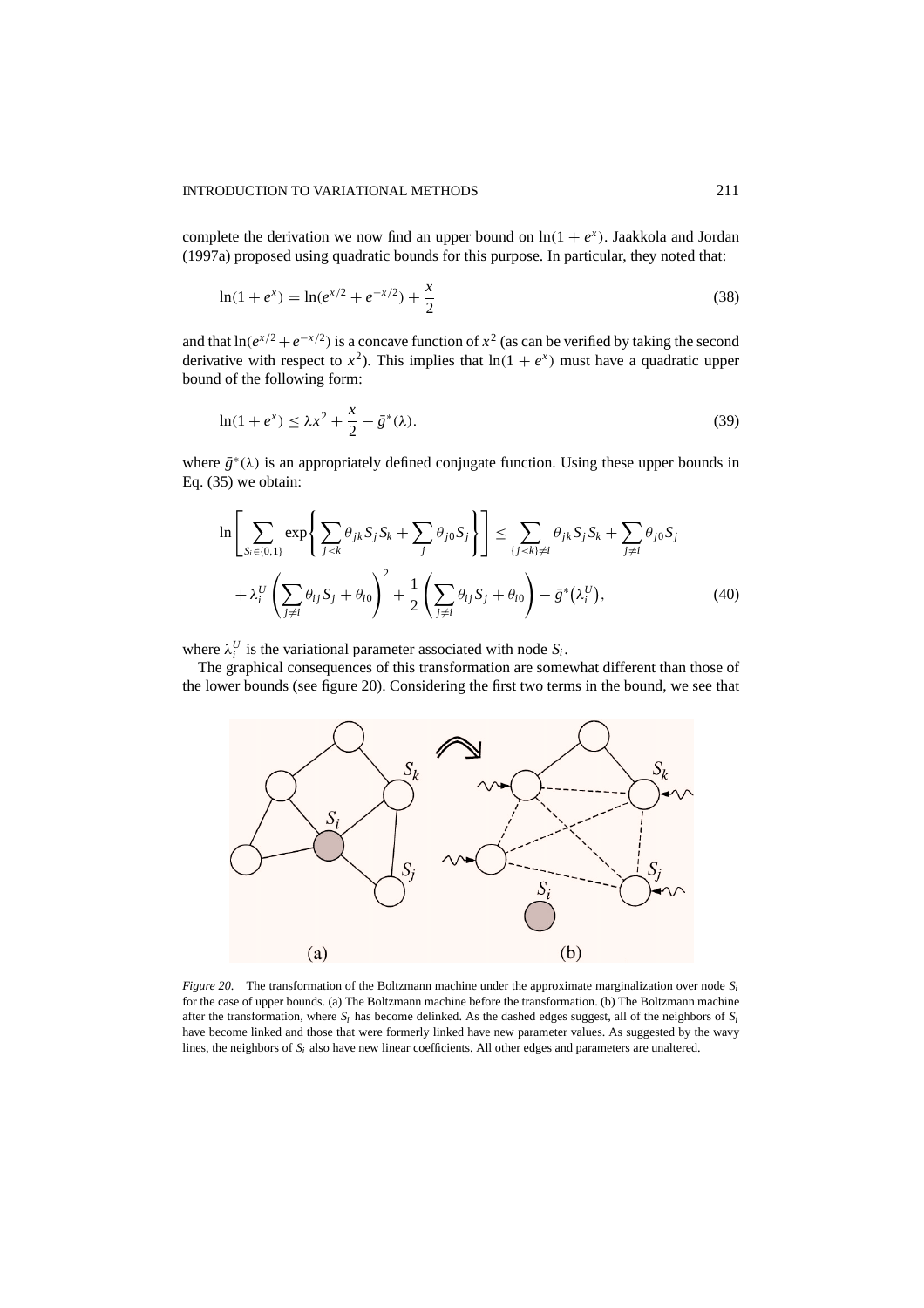it is still the case that the graph is unaltered for all nodes in the graph other than node  $S_i$  and its neighbors, and moreover neighbors of *Si* that were previously linked remain linked. The quadratic term, however, gives rise to new links between the previously unlinked neighbors of node  $S_i$  and alters the parameters between previously linked neighbors. Each of these nodes also acquires a new linear term. Expanding Eq. (40) and collecting terms, we see that the approximate marginalization has yielded a Boltzmann machine with the following parameters:

$$
\begin{aligned}\n\tilde{\theta}_{jk} &= \theta_{jk} + 2\lambda_i^U \theta_{ji} \theta_{ik} & j, k \neq i \\
\tilde{\theta}_{j0} &= \theta_{j0} + \frac{\theta_{ij}}{2} + 2\lambda_i^U \theta_{i0} \theta_{ij} + \lambda_i^U \theta_{ij}^2 & j \neq i.\n\end{aligned}
$$

Finally, the constant term is given by  $\theta_{i0}/2 + \lambda_i^U \theta_{i0}^2 - \bar{g}^*(\lambda_i^U)$ .

The graphical consequences of the lower and upper bound transformations also have computational consequences. In particular, given that the lower bound transformation introduces no additional links when nodes are delinked, it is somewhat more natural to combine these transformations with exact methods. In particular, the algorithm simply delinks nodes until a tractable structure (such as a tree) is revealed; at this point an exact algorithm is called as a subroutine. The upper bound transformation, on the other hand, by introducing links between the neighbors of a delinked node, does not reveal tractable structure as readily. This seeming disadvantage is mitigated by the fact that the upper bound is a tighter bound (Jaakkola & Jordan, 1997a).

## **6. The block approach**

An alternative approach to variational inference is to designate in advance a set of nodes that are to be transformed. We can in principle view this "block approach" as an off-line application of the sequential approach. In the case of lower bounds, however, there are advantages to be gained by developing a methodology that is specific to block transformation. In this section, we show that a natural global measure of approximation accuracy can be obtained for lower bounds via a block version of the variational formalism. The method meshes readily with exact methods in cases in which tractable substructure can be identified in the graph. This approach was first presented by Saul and Jordan (1996), as a refined version of mean field theory for Markov random fields, and has been developed further in a number of recent studies (e.g., Ghahramani & Jordan, 1997; Ghahramani & Hinton, 1996; Jordan et al., 1997).

In the block approach, we begin by identifying a substructure in the graph of interest that we know is amenable to exact inference methods (or, more generally, to efficient approximate inference methods). For example, we might pick out a tree or a set of chains in the original graph. We wish to use this simplified structure to approximate the probability distribution on the original graph. To do so, we consider a family of probability distributions that are obtained from the simplified graph via the introduction of variational parameters. We choose a particular approximating distribution from the simplifying family by making a particular choice for the variational parameters. As in the sequential approach a new choice of variational parameters must be made each time new evidence is available.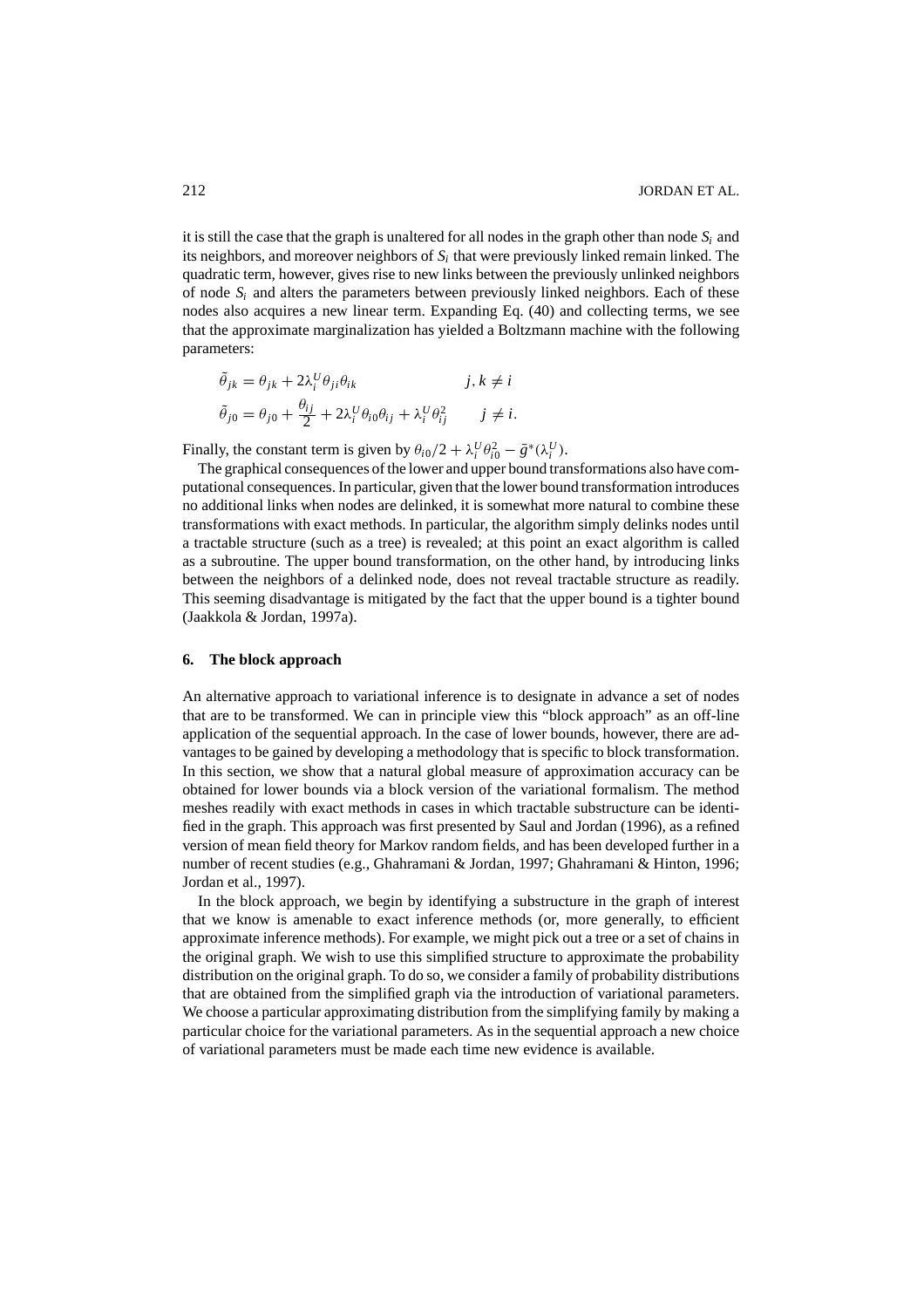#### INTRODUCTION TO VARIATIONAL METHODS 213

More formally, let  $P(S)$  represent the joint distribution on the graphical model of interest, where as before *S* represents all of the nodes of the graph and  $H$  and  $E$  are disjoint subsets of *S* representing the hidden nodes and the evidence nodes, respectively. We wish to approximate the conditional probability  $P(H \mid E)$ . We introduce an approximating family of conditional probability distributions,  $Q(H | E, \lambda)$ , where  $\lambda$  are variational parameters. The graph representing *Q* is not generally the same as the graph representing *P*; generally it is a sub-graph. From the family of approximating distributions *Q*, we choose a particular distribution by minimizing the Kullback-Leibler (KL) divergence,  $D(Q \parallel P)$ , with respect to the variational parameters:

$$
\lambda^* = \arg\min_{\lambda} D(Q(H \mid E, \lambda) \parallel P(H \mid E)),\tag{41}
$$

where for any probability distributions  $Q(S)$  and  $P(S)$  the KL divergence is defined as follows:

$$
D(Q \parallel P) = \sum_{\{S\}} Q(S) \ln \frac{Q(S)}{P(S)}.
$$
\n(42)

The minimizing values of the variational parameters,  $\lambda^*$ , define a particular distribution,  $Q(H \mid E, \lambda^*)$ , that we treat as the best approximation of  $P(H \mid E)$  in the family  $Q(H \mid E, \lambda)$ .

One simple justification for using the KL divergence as a measure of approximation accuracy is that it yields the best *lower bound* on the probability of the evidence  $P(E)$ (i.e., the likelihood) in the family of approximations  $Q(H | E, \lambda)$ . Indeed, we bound the logarithm of  $P(E)$  using Jensen's inequality as follows:

$$
\ln P(E) = \ln \sum_{\{H\}} P(H, E)
$$
  
= 
$$
\ln \sum_{\{H\}} Q(H \mid E) \cdot \frac{P(H, E)}{Q(H \mid E)}
$$
  

$$
\geq \sum_{\{H\}} Q(H \mid E) \ln \left[ \frac{P(H, E)}{Q(H \mid E)} \right].
$$
 (43)

The difference between the left and right hand sides of this equation is easily seen to be the KL divergence  $D(Q \parallel P)$ . Thus, by the positivity of the KL divergence (Cover & Thomas, 1991), the right-hand side of Eq. (43) is a lower bound on  $P(E)$ . Moreover, by choosing  $\lambda$ according to Eq. (41), we obtain the tightest lower bound.

# *6.1. Convex duality and the KL divergence*

We can also justify the choice of KL divergence by making an appeal to convex duality theory, thereby linking the block approach with the sequential approach (Jaakkola, 1997). Consider, for simplicity, the case of discrete-valued nodes *H*. The distribution  $Q(H \mid E, \lambda)$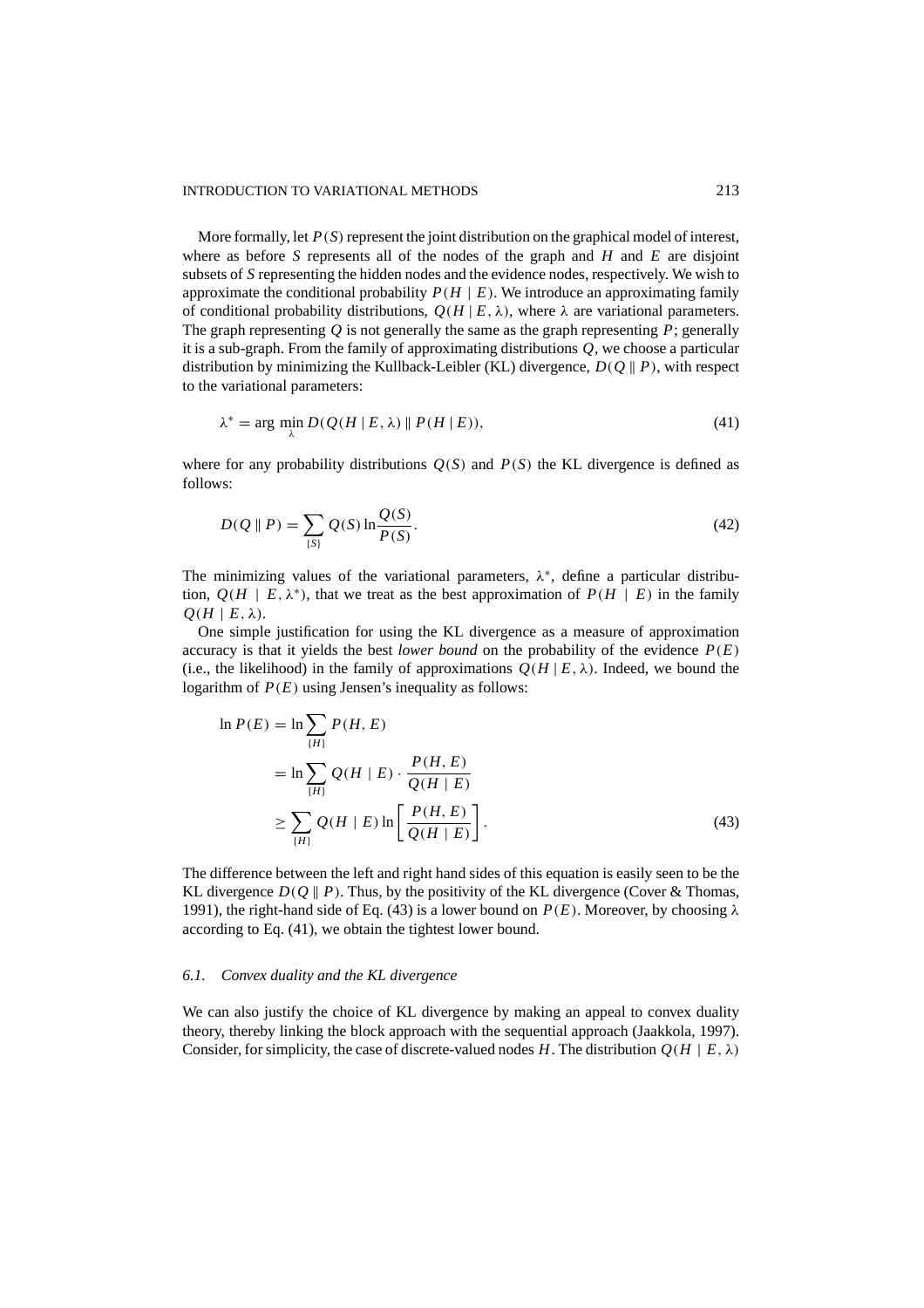can be viewed as a vector of real numbers, one for each configuration of the variables *H*. Treat this vector as the vector-valued variational parameter " $\lambda$ " in Eq. (23). Moreover, the log probability  $\ln P(H, E)$  can also be viewed as a vector of real numbers, defined on the set of configurations of *H*. Treat this vector as the variable "*x*" in Eq. (23). Finally, define  $f(x)$  to be ln  $P(E)$ . It can be verified that the following expression for ln  $P(E)$ :

$$
\ln P(E) = \ln \left( \sum_{\{H\}} e^{\ln P(H,E)} \right) \tag{44}
$$

is indeed convex in the values  $\ln P(H, E)$ . Moreover, by direct substitution in Eq. (22):

$$
f^*(Q) = \min \left\{ \sum_{\{H\}} Q(H \mid E, \lambda) \ln P(H, E) - \ln P(E) \right\}
$$
 (45)

and minimizing with respect to ln  $P(H, E)$ , the conjugate function  $f^*(Q)$  is seen to be the negative entropy function  $\sum_{\{H\}} Q(H \mid E) \ln Q(H \mid E)$ . Thus, using Eq. (23), we can lower bound the log likelihood as follows:

$$
\ln P(E) \ge \sum_{\{H\}} Q(H \mid E) \ln P(H, E) - Q(H \mid E) \ln Q(H \mid E) \tag{46}
$$

This is identical to Eq. (43). Moreover, we see that we could in principle recover the exact log likelihood if *Q* were allowed to range over all probability distributions  $Q(H | E)$ . By ranging over a parameterized family  $Q(H | E, \lambda)$ , we obtain the tightest lower bound that is available within the family.

#### *6.2. Parameter estimation via variational methods*

Neal and Hinton (1999) have pointed out that the lower bound in Eq. (46) has a useful role to play in the context of maximum likelihood parameter estimation. In particular, they make a link between this lower bound and parameter estimation via the EM algorithm.

Let us augment our notation to include parameters  $\theta$  in the specification of the joint probability distribution  $P(S | \theta)$ . As before, we designate a subset of the nodes *E* as the observed evidence. The marginal probability  $P(E | \theta)$ , thought of as a function of  $\theta$ , is known as the *likelihood*. The EM algorithm is a method for maximum likelihood parameter estimation that hillclimbs in the log likelihood. It does so by making use of the convexity relationship between ln  $P(H, E | \theta)$  and ln  $P(E | \theta)$  described in the previous section.

In Section 6 we showed that the function

$$
\mathcal{L}(Q,\theta) = \sum_{\{H\}} Q(H \mid E) \ln P(H, E \mid \theta) - Q(H \mid E) \ln Q(H \mid E)
$$
 (47)

is a lower bound on the log likelihood for any probability distribution  $Q(H | E)$ . Moreover, we showed that the difference between  $\ln P(E \mid \theta)$  and the bound  $\mathcal{L}(Q, \theta)$  is the KL divergence between  $Q(H \mid E)$  and  $P(H \mid E)$ . Suppose now that we allow  $Q(H \mid E)$  to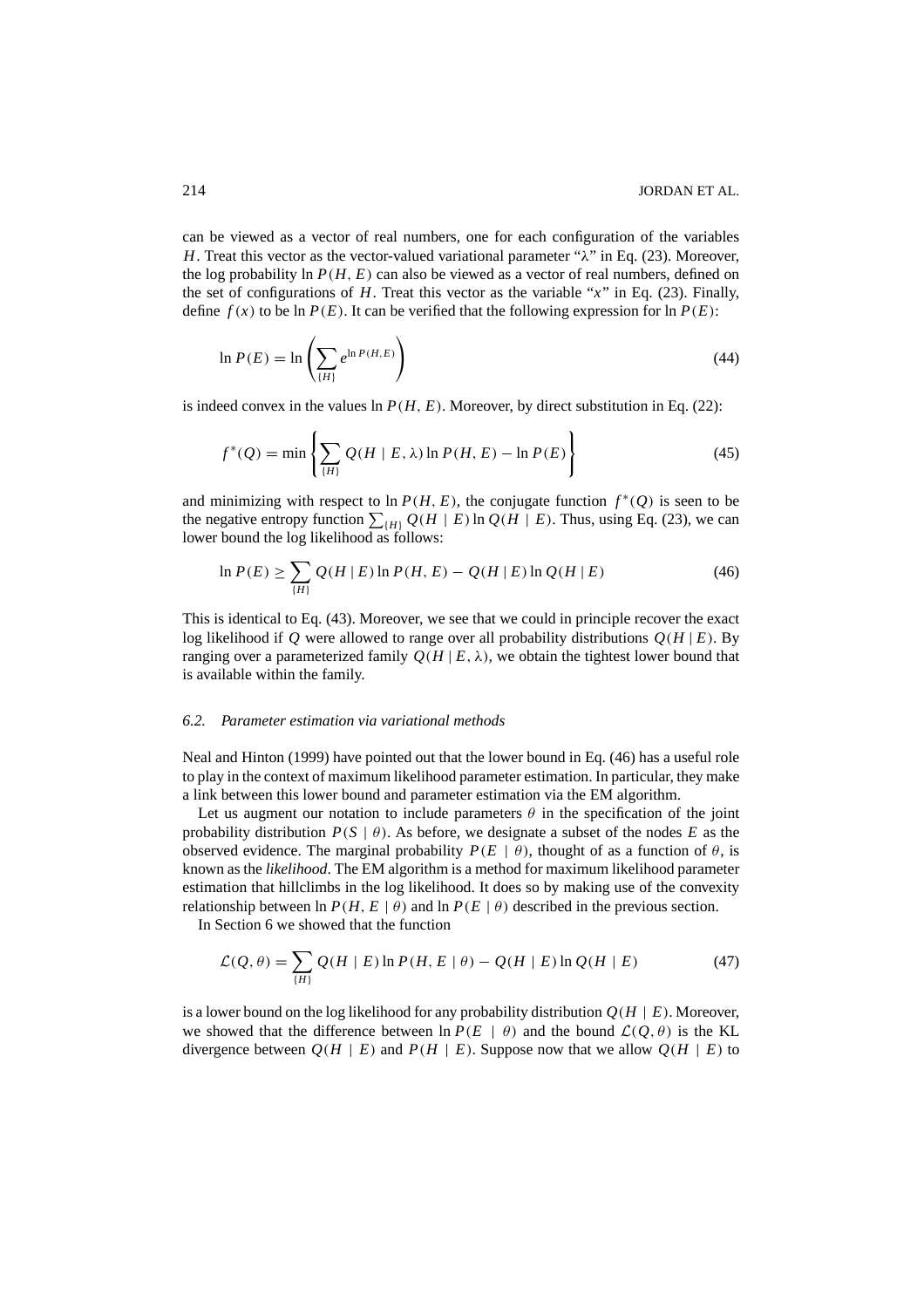range over all possible probability distributions on *H* and minimize the KL divergence. It is a standard result (cf. Cover & Thomas, 1991) that the KL divergence is minimized by choosing  $O(H \mid E) = P(H \mid E, \theta)$ , and that the minimal value is zero. This is verified by substituting  $P(H \mid E, \theta)$  into the right-hand side of Eq. (47) and recovering ln  $P(E \mid \theta)$ .

This suggests the following algorithm. Starting from an initial parameter vector  $\theta^{(0)}$ , we iterate the following two steps, known as the "E (expectation) step" and the "M (maximization) step." First, we maximize the bound  $\mathcal{L}(Q, \theta)$  with respect to probability distributions *Q*. Second, we fix *Q* and maximize the bound  $\mathcal{L}(O, \theta)$  with respect to the parameters  $\theta$ . More formally, we have:

$$
\text{(E step)}: \mathcal{Q}^{(k+1)} = \arg\max_{\mathcal{Q}} \mathcal{L}(Q, \theta^{(k)}) \tag{48}
$$

$$
\text{(M step)}: \theta^{(k+1)} = \arg\max_{\theta} \mathcal{L}\big(Q^{(k+1)}, \theta\big) \tag{49}
$$

which is coordinate ascent in  $\mathcal{L}(Q, \theta)$ .

This can be related to the traditional presentation of the EM algorithm (Dempster, Laird, & Rubin, 1977) by noting that for fixed *Q*, the right-hand side of Eq. (47) is a function of θ only through the ln *P*(*H*, *E* | θ ) term. Thus maximizing L(*Q*,θ) with respect to θ in the M step is equivalent to maximizing the following function:

$$
\sum_{\{H\}} P\left(H \mid E, \theta^{(k)}\right) \ln P(H, E \mid \theta). \tag{50}
$$

Maximization of this function, known as the "complete log likelihood" in the EM literature, defines the M step in the traditional presentation of EM.

Let us now return to the situation in which we are unable to compute the full conditional distribution  $P(H \mid E, \theta)$ . In such cases variational methodology suggests that we consider a family of approximating distributions. Although we are no longer able to perform a true EM iteration given that we cannot avail ourselves of  $P(H | E, \theta)$ , we can still perform coordinate ascent in the lower bound  $\mathcal{L}(Q, \theta)$ . Indeed, the variational strategy of minimizing the KL divergence with respect to the variational parameters that define the approximating family is exactly a restricted form of coordinate ascent in the first argument of  $\mathcal{L}(Q,\theta)$ . We then follow this step by an "M step" that increases the lower bound with respect to the parameters  $\theta$ .

This point of view, which can be viewed as a computationally tractable approximation to the EM algorithm, has been exploited in a number of recent architectures, including the sigmoid belief network, factorial hidden Markov model and hidden Markov decision tree architectures that we discuss in the following sections, as well as the "Helmholtz machine" of Dayan et al. (1995) and Hinton et al. (1995).

# *6.3. Examples*

We now return to the problem of picking a tractable variational parameterization for a given graphical model. We wish to pick a simplified graph which is both rich enough to provide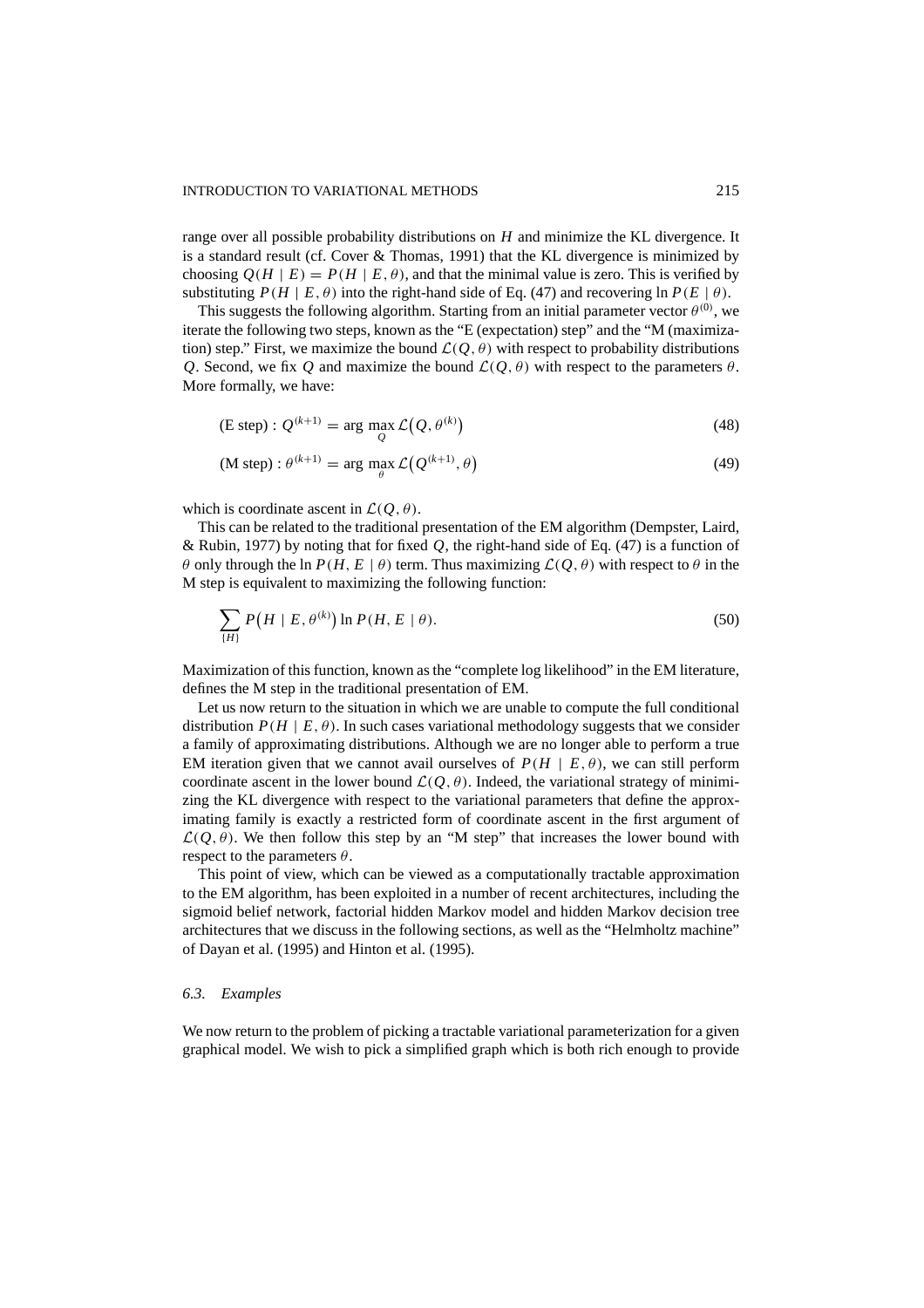distributions that are close to the true distribution, and simple enough so that an exact algorithm can be utilized efficiently for calculations under the approximate distribution. Similar considerations hold for the variational parameterization: the variational parameterization must be representationally rich so that good approximations are available and yet simple enough so that a procedure that minimizes the KL divergence has some hope of finding good parameters and not getting stuck in a local minimum. It is not necessarily possible to realize all of these desiderata simultaneously; however, in a number of cases it has been found that relatively simple variational approximations can yield reasonably accurate solutions. In this section we discuss several such examples.

*6.3.1. Mean field Boltzmann machine.* In Section 5.2 we discussed a sequential variational algorithm that yielded upper and lower bounds for the Boltzmann machine. We now revisit the Boltzmann machine within the context of the block approach and discuss lower bounds. We also relate the two approaches.

Recall that the joint probability for the Boltzmann machine can be written as follows:

$$
P(S | \theta) = \frac{\exp\left\{\sum_{i < j} \theta_{ij} S_i S_j + \sum_i \theta_{i0} S_i\right\}}{Z},\tag{51}
$$

where  $\theta_{ij} = 0$  for nodes  $S_i$  and  $S_j$  that are not neighbors in the graph. Consider now the representation of the conditional distribution  $P(H | E, \theta)$  in a Boltzmann machine. For nodes  $S_i \in E$  and  $S_j \in E$ , the contribution  $\theta_{ij} S_i S_j$  reduces to a constant, which vanishes when we normalize. If  $S_i \in H$  and  $S_j \in E$ , the quadratic contribution becomes a linear contribution that we associate with node  $S_i$ . Finally, linear terms associated with nodes  $S_i \in E$  also become constants and vanish. In summary, we can express the conditional distribution  $P(H \mid E, \theta)$  as follows:

$$
P(H \mid E, \theta) = \frac{\exp\left\{\sum_{i < j} \theta_{ij} S_i S_j + \sum_i \theta_{i0}^c S_i\right\}}{Z_c},\tag{52}
$$

where the sums are restricted to range over nodes in *H* and the updated parameters  $\theta_{i0}^c$ include contributions associated with the evidence nodes:

$$
\theta_{i0}^c = \theta_{i0} + \sum_{j \in E} \theta_{ij} S_j. \tag{53}
$$

The updated partition function  $Z_c$  is given as follows:

$$
Z_c = \sum_{\{H\}} \left[ \exp\left\{ \sum_{i < j} \theta_{ij} S_i S_j + \sum_i \theta_{i0}^c S_i \right\} \right]. \tag{54}
$$

In sum, we have a Boltzmann machine on the subset *H*.

The "mean field" approximation (Peterson & Anderson, 1987) for Boltzmann machines is a particular form of variational approximation in which a completely factorized distribution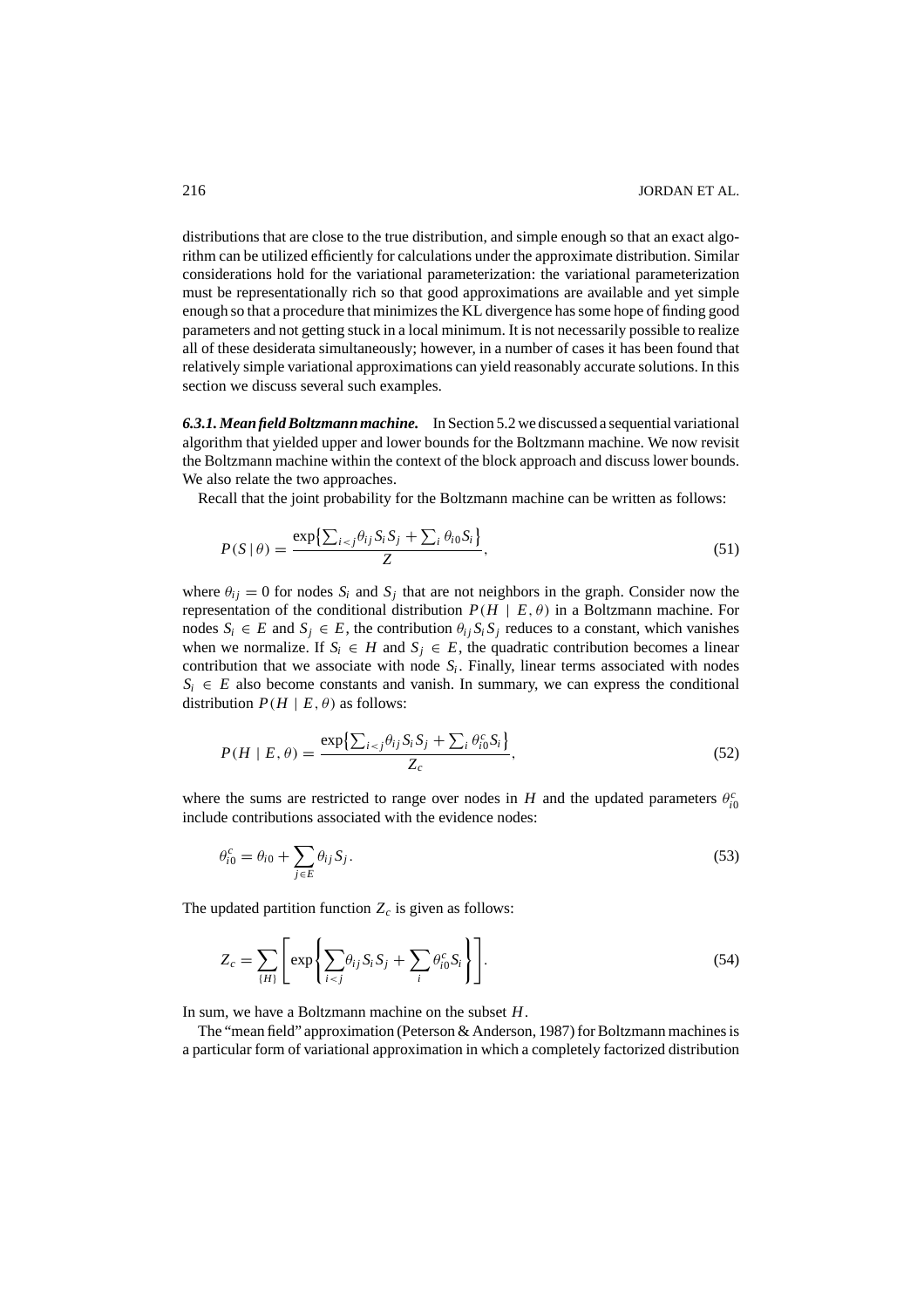

*Figure 21.* (a) A node  $S_i$  in a Boltzmann machine with its Markov blanket. (b) The approximating mean field distribution *Q* is based on a graph with no edges. The mean field equations yield a deterministic relationship, represented in the figure with the dotted lines, between the variational parameters  $\mu_i$  and  $\mu_j$  for nodes *j* in the Markov blanket of node *i*.

is used to approximate  $P(H \mid E, \theta)$ . That is, we consider the simplest possible approximating distribution; one that is obtained by dropping *all* of the edges in the Boltzmann graph (see figure 21). For this choice of  $Q(H \mid E, \mu)$ , (where we now use  $\mu$  to represent the variational parameters), we have little choice as to the variational parameterization—to represent as large an approximating family as possible we endow each degree of freedom  $S_i$  with its own variational parameter  $\mu_i$ . Thus  $Q$  can be written as follows:

$$
Q(H \mid E, \mu) = \prod_{i \in H} \mu_i^{S_i} (1 - \mu_i)^{1 - S_i},\tag{55}
$$

where the product is taken over the hidden nodes *H*.

Forming the KL divergence between the fully factorized *Q* distribution and the *P* distribution in Eq. (52), we obtain:

$$
D(Q \parallel P) = \sum_{i} [\mu_i \ln \mu_i + (1 - \mu_i) \ln(1 - \mu_i)] - \sum_{i < j} \theta_{ij} \mu_i \mu_j - \sum_{i} \theta_{i0}^c \mu_i + \ln Z_c,\tag{56}
$$

where the sums range across nodes in *H*. In deriving this result we have used the fact that, under the Q distribution,  $S_i$  and  $S_j$  are independent random variables with mean values  $\mu_i$ and  $\mu_i$ .

We now take derivatives of the KL divergence with respect to  $\mu_i$ —noting that  $Z_c$  is independent of  $\mu_i$ —and set the derivative to zero to obtain the following equations:

$$
\mu_i = \sigma \left( \sum_j \theta_{ij} \mu_j + \theta_{i0} \right),\tag{57}
$$

where  $\sigma(z) = 1/(1 + e^{-z})$  is the logistic function and we define  $\theta_{ij}$  equal to  $\theta_{ji}$  for  $j < i$ . Equation (57) defines a set of coupled equations known as the "mean field equations."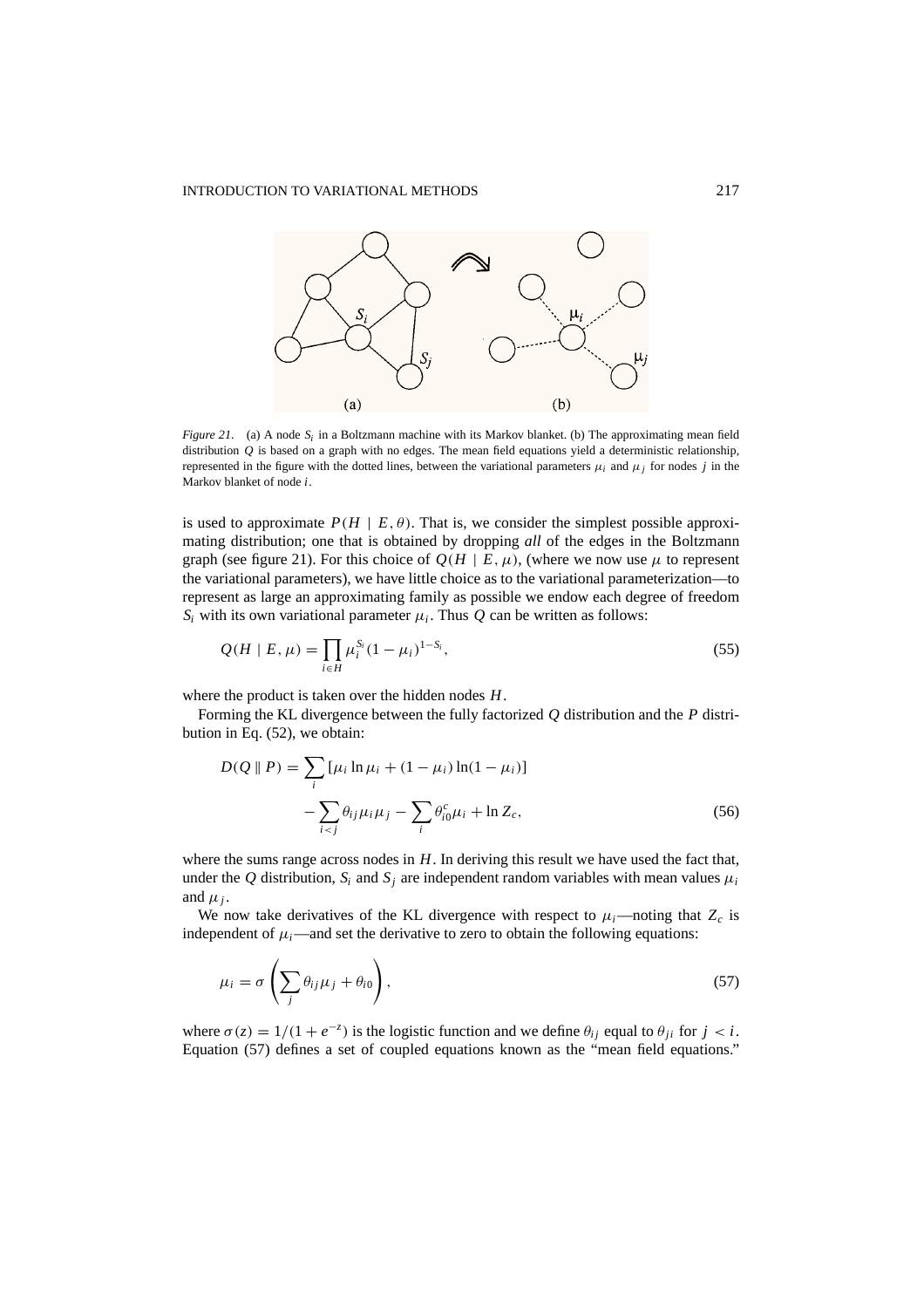These equations are solved iteratively for a fixed point solution. Note that each variational parameter  $\mu_i$  updates its value based on a sum across the variational parameters in its Markov blanket (cf. figure 21(b)). This can be viewed as a variational form of a local message passing algorithm.

Peterson and Anderson (1987) compared the mean field approximation to Gibbs sampling on a set of test cases and found that it ran 10–30 times faster, while yielding a roughly equivalent level of accuracy.

There are cases, however, in which the mean field approximation is known to break down. These cases include sparse Boltzmann machines and Boltzmann machines with "frustrated" interactions; these are networks whose potential functions embody constraints between neighboring nodes that cannot be simultaneously satisfied (see also Galland, 1993). In the case of sparse networks, exact algorithms can provide help; indeed, this observation led to the use of exact algorithms as subroutines within the "structured mean field" approach pursued by Saul and Jordan (1996).

Let us now consider the parameter estimation problem for Boltzmann machines. Writing out the lower bound in Eq. (47) for this case, we have:

$$
\ln P(E \mid \theta) \ge \sum_{i < j} \theta_{ij} \mu_i \mu_j + \sum_i \theta_{i0}^c \mu_i - \ln Z - \sum_i [\mu_i \ln \mu_i + (1 - \mu_i) \ln(1 - \mu_i)] \tag{58}
$$

Taking the derivative with respect to  $\theta_{ij}$  yields a gradient which has a simple "Hebbian" term  $\mu_i \mu_j$  as well as a contribution from the derivative of ln *Z* with respect to  $\theta_{ij}$ . It is not hard to show that this derivative is  $\langle S_i S_j \rangle$ ; where the brackets signify an average with respect to the unconditional distribution  $P(S | \theta)$ . Thus we have the following gradient algorithm for performing an approximate M step:

$$
\Delta \theta_{ij} \propto (\mu_i \mu_j - \langle S_i S_j \rangle). \tag{59}
$$

Unfortunately, however, given our assumption that calculations under the Boltzmann distribution are intractable for the graph under consideration, it is intractable to compute the unconditional average. We can once again appeal to mean field theory and compute an approximation to  $\langle S_i S_j \rangle$ , where we now use a factorized distribution on all of the nodes; however, the M step is now a difference of gradients of two different bounds and is therefore no longer guaranteed to increase  $\mathcal{L}$ . There is a more serious problem, moreover, which is particularly salient in unsupervised learning problems. If the data set of interest is a heterogeneous collection of sub-populations, such as in unsupervised classification problems, the unconditional distribution will generally be required to have multiple modes. Unfortunately the factorized mean field approximation is unimodal and is a poor approximation for a multi-modal distribution. One approach to this problem is to utilize multi-modal *Q* distributions within the mean-field framework; for example, Jaakkola and Jordan (1999a) discuss the use of mixture models as approximating distributions.

These issues find a more satisfactory treatment in the context of directed graphs, as we see in the following section. In particular, the gradient for a directed graph (cf. Eq. (68)) does not require averages under the unconditional distribution.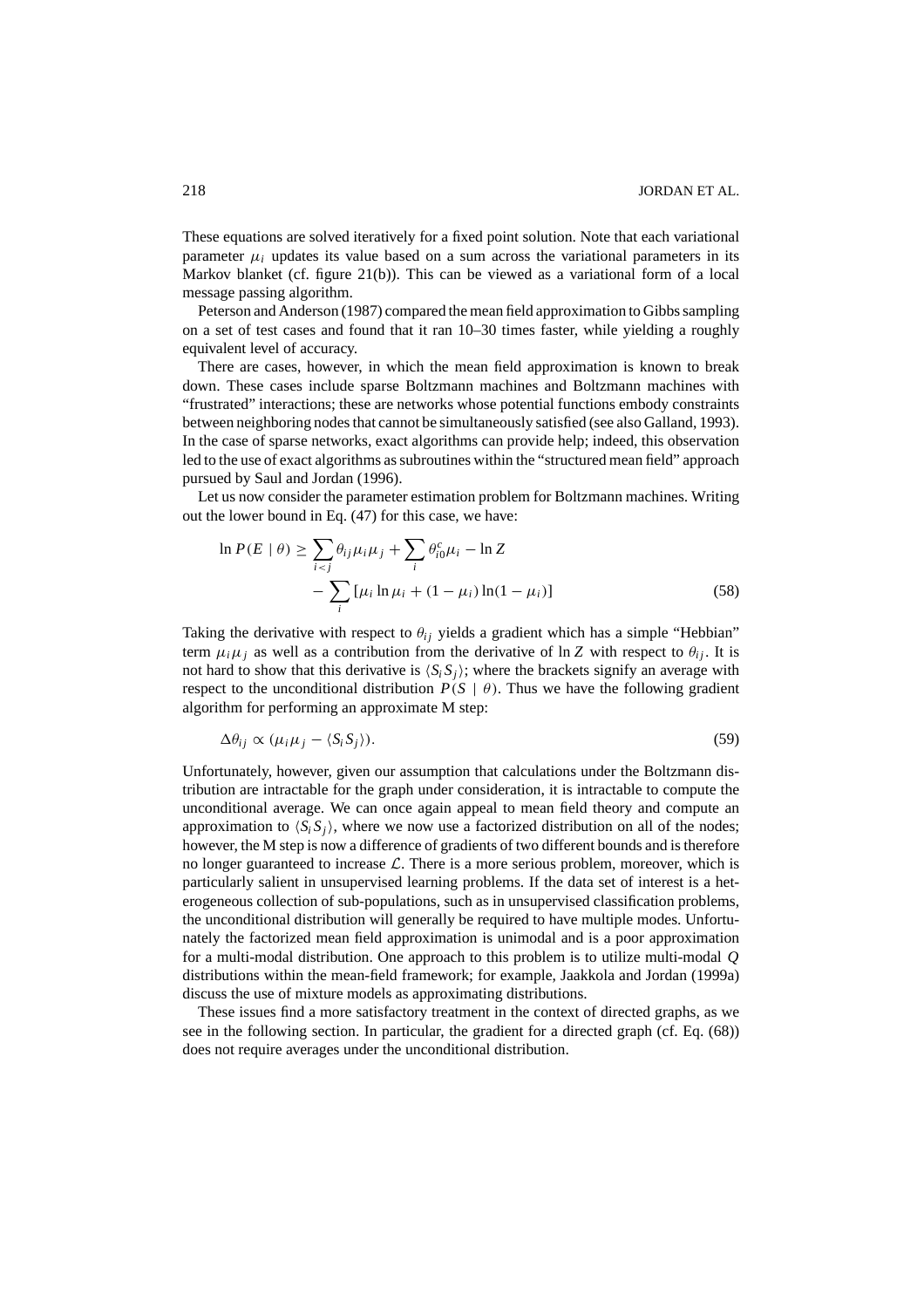#### INTRODUCTION TO VARIATIONAL METHODS 219

Finally, let us consider the relationship between the mean field approximation and the lower bounds that we obtained via a sequential algorithm in Section 5.2. In fact, if we run the latter algorithm until all nodes are eliminated from the graph, we obtain a bound that is identical to the mean field bound (Jaakkola, 1997). To see this, note that for a Boltzmann machine in which all of the nodes have been eliminated there are no quadratic and linear terms; only the constant terms remain. Recall from Section 5.2 that the constant that arises when node *i* is removed is  $\mu_i^L \hat{\theta}_{i0} + H(\mu_i^L)$ , where  $\hat{\theta}_{i0}$  refers to the value of  $\theta_{i0}$  after it has been updated to absorb the linear terms from previously eliminated nodes  $j < i$ . (Recall that the latter update is given by  $\tilde{\theta}_{i0} = \theta_{i0} + \mu_i^L \theta_{ij}$  for the removal of a particular node *j* that is a neighbor of *i*). Collecting together such updates for  $j \lt i$ , and summing across all nodes *i*, we find that the resulting constant term is given as follows:

$$
\sum_{i} {\hat{\theta}_{i0}\mu_{i} + H(\mu_{i})} = \sum_{i < j} \theta_{ij}\mu_{i}\mu_{j} + \sum_{i} \theta_{i0}^{c}\mu_{i} - \sum_{i} [\mu_{i} \ln \mu_{i} + (1 - \mu_{i}) \ln(1 - \mu_{i})] \tag{60}
$$

This differs from the lower bound in Eq. (58) only by the term ln *Z*, which disappears when we maximize with respect to  $\mu_i$ .

*6.3.2. Neural networks.* As discussed in Section 3, the "sigmoid belief network" is essentially a (directed) neural network with graphical model semantics. We utilize the logistic function as the node probability function:

$$
P(S_i = 1 | S_{\pi(i)}) = \frac{1}{1 + \exp\{-\sum_{j \in \pi(i)} \theta_{ij} S_j - \theta_{i0}\}},
$$
\n(61)

where we assume that  $\theta_{ij} = 0$  unless *j* is a parent of *i*. (In particular,  $\theta_{ij} \neq 0 \Rightarrow \theta_{ji} = 0$ ). Noting that the probabilities for both the  $S_i = 0$  case and the  $S_i = 1$  case can be written in a single expression as follows:

$$
P(S_i \mid S_{\pi(i)}) = \frac{\exp\{(\sum_{j \in \pi(i)} \theta_{ij} S_j + \theta_{i0}) S_i\}}{1 + \exp\{\sum_{j \in \pi(i)} \theta_{ij} S_j + \theta_{i0}\}},
$$
(62)

we obtain the following representation for the joint distribution:

$$
P(S \mid \theta) = \prod_{i} \left[ \frac{\exp\left\{ \left( \sum_{j \in \pi(i)} \theta_{ij} S_j + \theta_{i0} \right) S_i \right\}}{1 + \exp\left\{ \sum_{j \in \pi(i)} \theta_{ij} S_j + \theta_{i0} \right\}} \right],\tag{63}
$$

We wish to calculate conditional probabilities under this joint distribution.

As we have seen (cf. figure 6), inference for general sigmoid belief networks is intractable, and thus it is sensible to consider variational approximations. Saul, Jaakkola, and Jordan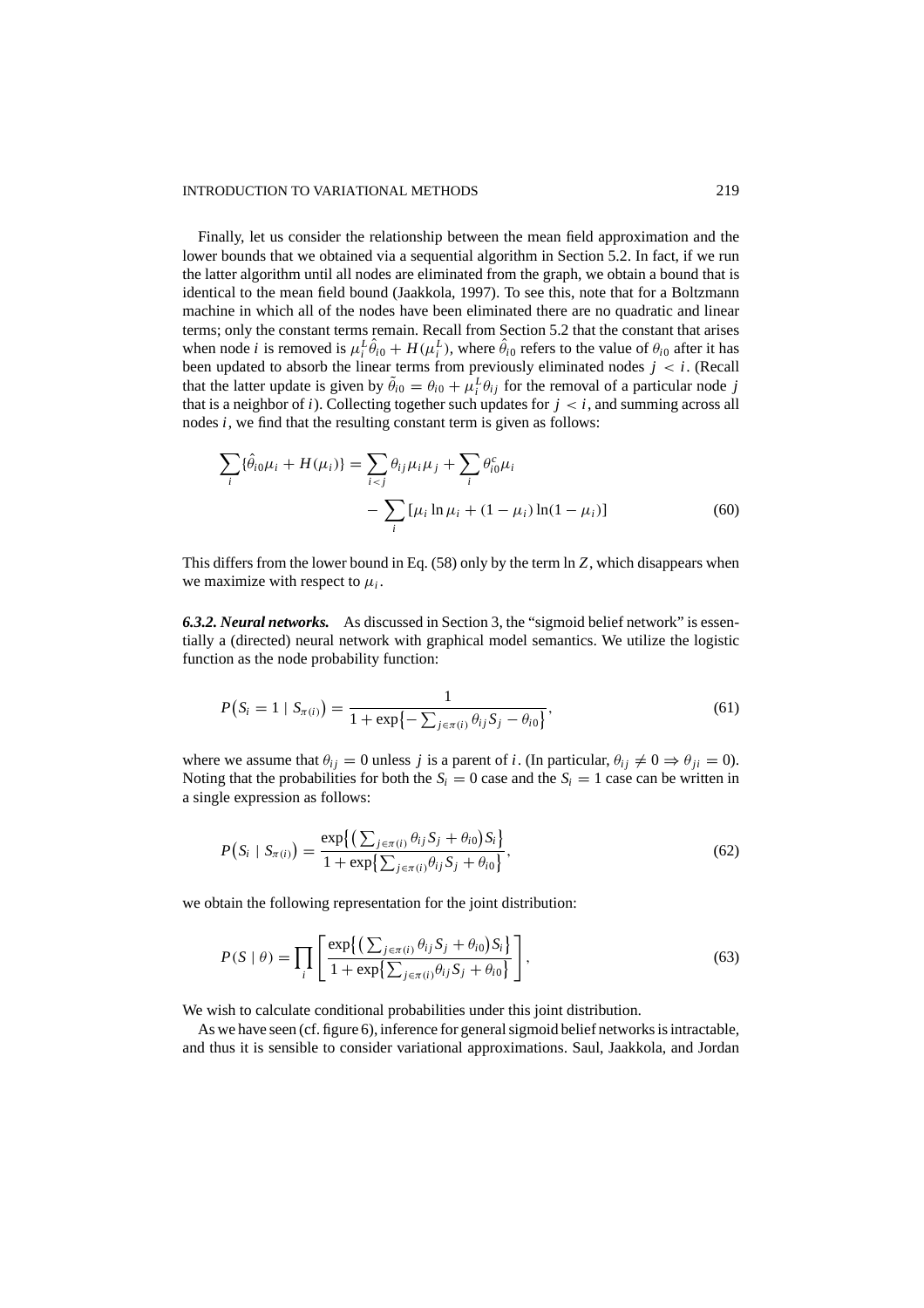(1996) and Saul and Jordan (1999) have explored the viability of the simple completely factorized distribution. Thus once again we set:

$$
Q(H \mid E, \mu) = \prod_{i \in H} \mu_i^{S_i} (1 - \mu_i)^{1 - S_i},\tag{64}
$$

and attempt to find the best such approximation by varying the parameters  $\mu_i$ .

The computation of the KL divergence  $D(Q \parallel P)$  proceeds much as it does in the case of the mean field Boltzmann machine. The entropy term (*Q* ln *Q*) is the same as before. The energy term  $(Q \ln P)$  is found by taking the logarithm of Eq. (63) and averaging with respect to *Q*. Putting these results together, we obtain:

$$
\ln P(E \mid \theta) \ge \sum_{i < j} \theta_{ij} \mu_i \mu_j + \sum_i \theta_{i0} \mu_i - \sum_i \left\langle \ln \left[ 1 + \exp \left\{ \sum_{j \in \pi(i)} \theta_{ij} S_j + \theta_{i0} \right\} \right] \right\rangle
$$
\n
$$
- \sum_i [\mu_i \ln \mu_i + (1 - \mu_i) \ln(1 - \mu_i)] \tag{65}
$$

where  $\langle \cdot \rangle$  denotes an average with respect to the *Q* distribution, and where we have abused notation by defining  $\mu_i$  values for  $i \in E$ ; these are set to the instantiated values  $\mu_i \in \{0, 1\}$ . Note that, despite the fact that  $Q$  is factorized, we are unable to calculate the average of ln[1 +  $e^{z_i}$ ], where  $z_i$  denotes  $\sum_{j \in \pi(i)} \theta_{ij} S_j + \theta_{i0}$ . This is an important term which arises directly from the directed nature of the sigmoid belief network (it arises from the denominator of the sigmoid, a factor which is necessary to define the sigmoid as a local conditional probability). To deal with this term, Saul et al. (1996) introduced an additional variational transformation, due to Seung (1995), that can be viewed as a refined form of Jensen's inequality. In particular:

$$
\langle \ln[1 + e^{z_i}] \rangle = \langle \ln[e^{\xi_i z_i} e^{-\xi_i z_i} (1 + e^{z_i}) \rangle
$$
  

$$
= \xi_i \langle z_i \rangle + \langle \ln[e^{-\xi_i z_i} + e^{(1 - \xi_i) z_i}] \rangle
$$
  

$$
\leq \xi_i \langle z_i \rangle + \ln \langle e^{-\xi_i z_i} + e^{(1 - \xi_i) z_i} \rangle,
$$
 (66)

where  $\xi_i$  is a variational parameter. (Note that the inequality reduces to the standard Jensen inequality for  $\xi$ <sub>*i*</sub> = 0). The final result can be utilized directly in Eq. (65) to provide a tractable lower bound on the log likelihood and the variational parameter ξ*<sup>i</sup>* can be optimized along with the other variational parameters.

Saul and Jordan (1999) show that in the limiting case of networks in which each hidden node has a large number of parents, so that a central limit theorem can be invoked, the parameter  $\xi$ <sup>*i*</sup> has a probabilistic interpretation as the approximate expectation of  $\sigma(z_i)$ , where  $\sigma(\cdot)$  is again the logistic function.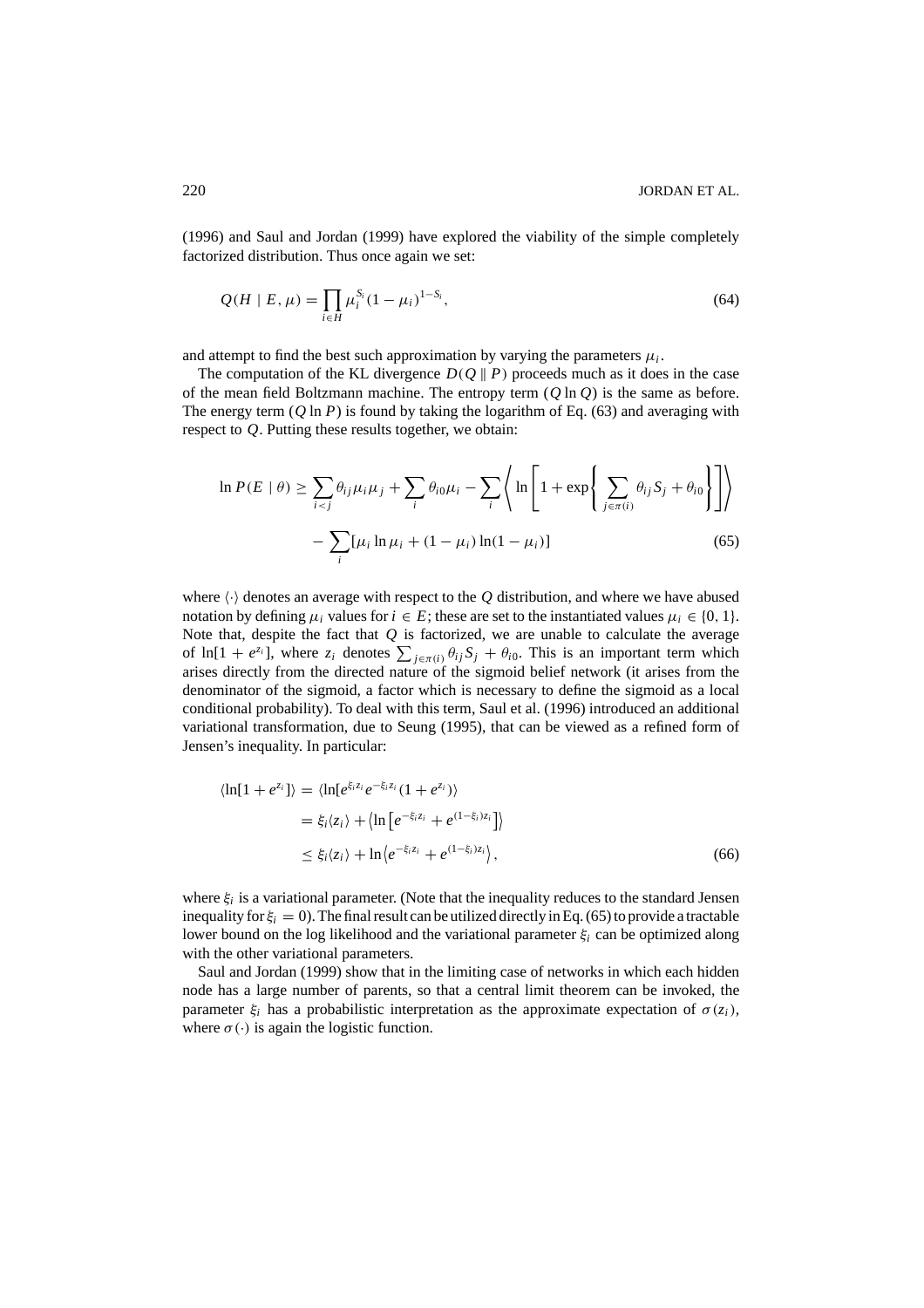

*Figure* 22. (a) A node  $S_i$  in a sigmoid belief network machine with its Markov blanket. (b) The mean field equations yield a deterministic relationship, represented in the figure with the dotted lines, between the variational parameters  $\mu_i$  and  $\mu_j$  for nodes *j* in the Markov blanket of node *i*.

For fixed values of the parameters  $\xi_i$ , by differentiating the KL divergence with respect to the variational parameters  $\mu_i$ , we obtain the following consistency equations:

$$
\mu_i = \sigma \left( \sum_j \theta_{ij} \mu_j + \theta_{i0} + \sum_j \theta_{ji} (\mu_j - \xi_j) + \sum_j K_{ji} \right) \tag{67}
$$

where  $K_{ii}$  is the derivative of  $-\ln\langle e^{-\xi_j z_j} + e^{(1-\xi_j)z_j} \rangle$  with respect to  $\mu_i$ . As Saul et al. show, this term depends on node *i*, its child *j*, and the other parents (the "co-parents") of node  $j$ . Given that the first term is a sum over contributions from the parents of node  $i$ , and the second term is a sum over contributions from the children of node *i*, we see that the consistency equation for a given node again involves contributions from the Markov blanket of the node (see figure 22). Thus, as in the case of the Boltzmann machine, we find that the variational parameters are linked via their Markov blankets and the consistency equation (Eq. (67)) can be interpreted as a local message-passing algorithm.

Saul, Jaakkola, and Jordan (1996) and Saul and Jordan (1999) also show how to update the variational parameters  $\xi_i$ . The two papers utilize these parameters in slightly different ways and obtain different update equations. (Yet another related variational approximation for the sigmoid belief network, including both upper and lower bounds, is presented in Jaakkola and Jordan, 1996).

Finally, we can compute the gradient with respect to the parameters  $\theta_{ij}$  for fixed variational parameters  $\mu$  and  $\xi$ . The result obtained by Saul and Jordan (1999) takes the following form:

$$
\Delta \theta_{ij} \propto (\mu_i - \xi_i) \mu_j - \theta_{ij} \xi_i (1 - \xi_i) \mu_i (1 - \mu_i). \tag{68}
$$

Note that there is no need to calculate variational parameters under the unconditional distribution,  $P(S | \theta)$ , as in the case of the Boltzmann machine (a fact first noted by Neal, 1992).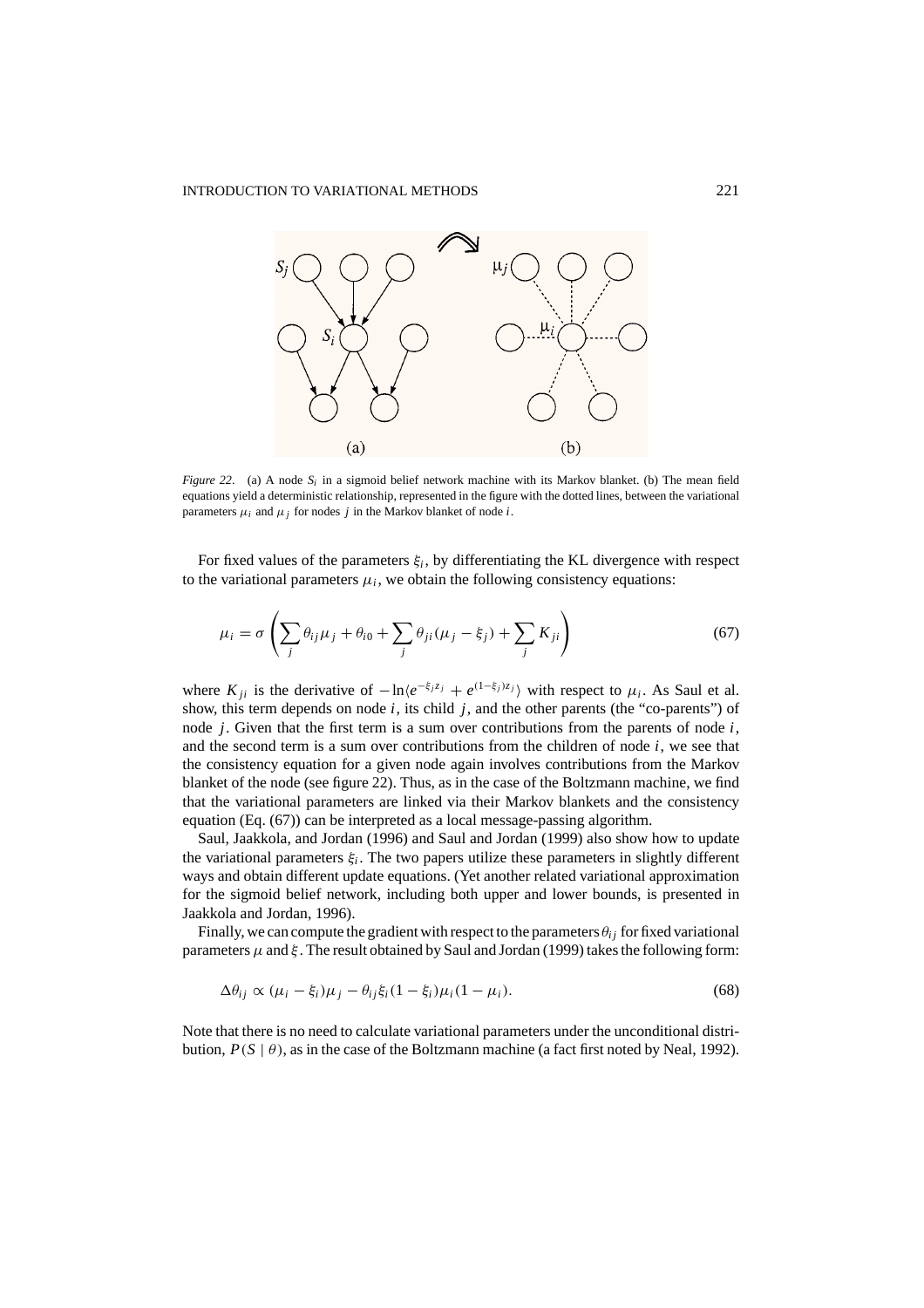

*Figure 23*. The leftmost figure shows examples of the images used by Saul and Jordan (1999) in training their handwritten digit classifier. The rightmost figure shows examples of images whose bottom halves were inferred from their top halves via a variational inference algorithm.

Note also the interesting appearance of a regularization term—the second term in the equation is a "weight decay" term that is maximal for non-extreme values of the variational parameters (both of these parameters are bounded between zero and one). Thus, this computationally-motivated approximation to maximum likelihood estimation is in fact a form of penalized maximum likelihood estimation.

Saul and Jordan (1999) tested the sigmoid belief network on a handwritten digit classification problem, obtaining results that were competitive with other supervised learning systems. Examples of the digits that Saul and Jordan used are shown in figure 23. Figure 23 also illustrates the ability of a sigmoid belief network to "fill in" missing data. All of the pixels in the bottom halves of these images were treated as missing and their values were inferred via variational inference equations. As a result of this capacity for filling in missing data, the degradation in classification performance with missing pixels is slight; indeed, Saul and Jordan reported that the classification error went from 5 percent to 12 percent when half of the pixels were missing.

For further comparative empirical work on sigmoid belief networks and related architectures, including comparisons with Gibbs sampling, see Frey, Hinton, and Dayan (1996).

*6.3.3. Factorial hidden Markov models.* The factorial hidden Markov model (FHMM) is a multiple chain structure (see figure  $24(a)$ ). Using the notation developed earlier (see Section 3.5), the joint probability distribution for the FHMM is given by:

$$
P(\lbrace X_t^{(m)}\rbrace, \lbrace Y_t \rbrace | \theta) = \prod_{m=1}^{M} \left[ \pi^{(m)}(X_1^{(m)}) \prod_{t=2}^{T} A^{(m)}(X_t^{(m)} | X_{t-1}^{(m)}) \right] \times \prod_{t=1}^{T} P(Y_t | \lbrace X_t^{(m)} \rbrace_{m=1}^{M})
$$
(69)

Computation under this probability distribution is generally infeasible because, as we saw earlier, the clique size becomes unmanageably large when the FHMM chain structure is moralized and triangulated. Thus it is necessary to consider approximations.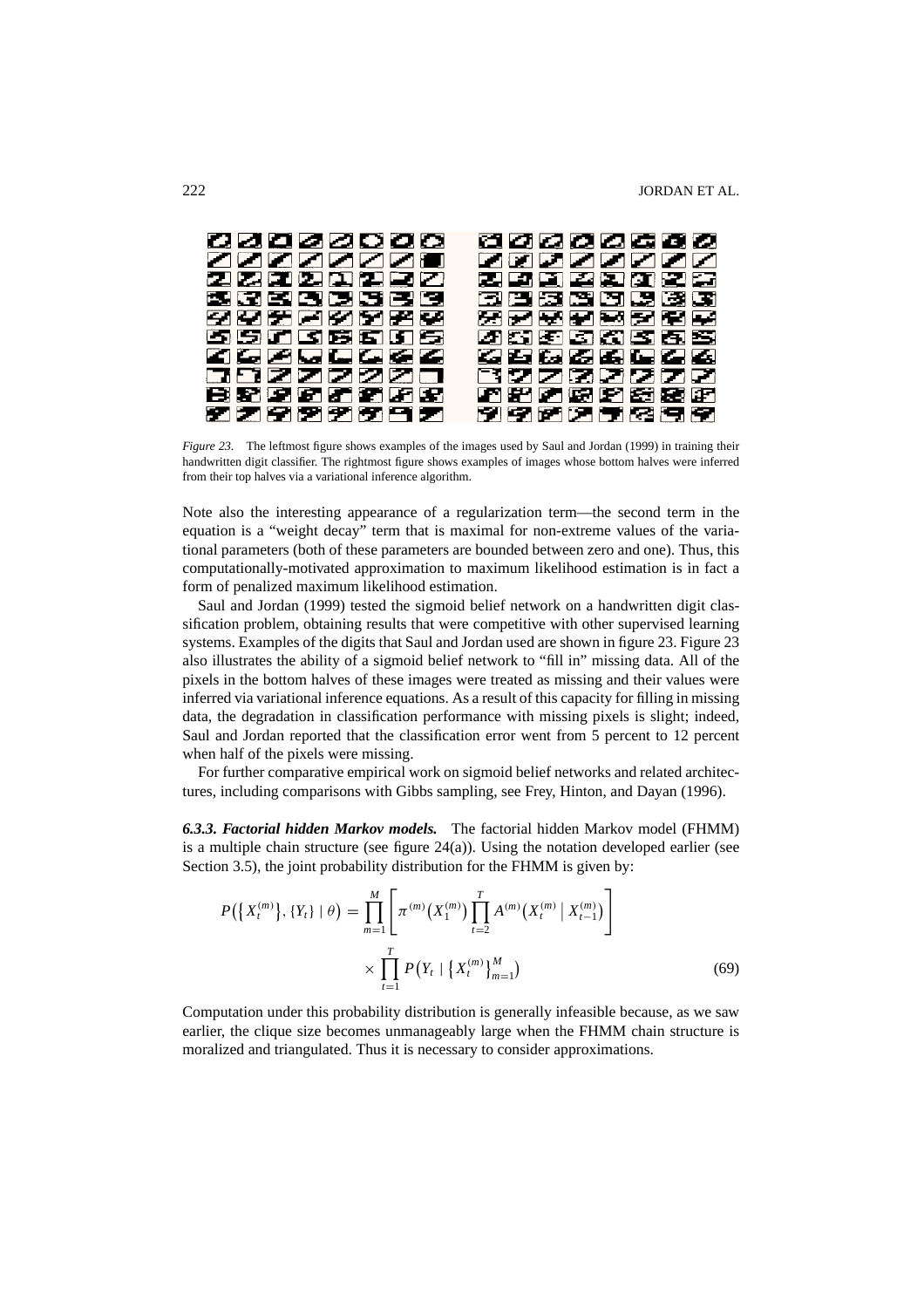

*Figure 24*. (a) The FHMM. (b) A variational approximation for the FHMM can be obtained by picking out a tractable substructure in the FHMM graph. Parameterizing this graph leads to a family of tractable approximating distributions.

For the FHMM there is a natural substructure on which to base a variational algorithm. In particular, the chains that compose the FHMM are individually tractable. Therefore, rather than removing all of the edges, as in the naive mean field approximation discussed in the previous two sections, it would seem more reasonable to remove only as many edges as are necessary to decouple the chains. In particular, we remove the edges that link the state nodes to the output nodes (see figure 24(b)). Without these edges the moralization process no longer links the state nodes and no longer creates large cliques. In fact, the moralization process on the delinked graph in figure 24(b) is vacuous, as is the triangulation. Thus the cliques on the delinked graph are of size  $N^2$ , where *N* is the number of states for a single chain. One iteration of approximate inference runs in time  $O(MTN^2)$ , where *M* is the number of chains and *T* is the length of the time series.

Let us now consider how to express a variational approximation using the delinked graph of figure 24(b) as an approximation. The idea is to introduce one free parameter into the approximating probability distribution, *Q*, for each edge that we have dropped. These free parameters, which we denote as  $\lambda_t^{(m)}$ , essentially serve as surrogates for the effect of the observation at time *t* on state component *m*. When we optimize the divergence  $D(Q \parallel P)$  with respect to these parameters they become interdependent; this (deterministic) interdependence can be viewed as an approximation to the probabilistic dependence that is captured in an exact algorithm via the moralization process.

Referring to figure 24(b), we write the approximating *Q* distribution in the following factorized form:

$$
Q(\lbrace X_t^{(m)} \rbrace | \lbrace Y_t \rbrace, \theta, \lambda) = \prod_{m=1}^{M} \tilde{\pi}^{(m)}(X_1^{(m)}) \prod_{t=2}^{T} \tilde{A}^{(m)}(X_t^{(m)} | X_{t-1}^{(m)}), \tag{70}
$$

where  $\lambda$  is the vector of variational parameters  $\lambda_t^{(m)}$ . We define the transition matrix  $\tilde{A}^{(m)}$ to be the product of the exact transition matrix  $A^{(m)}$  and the variational parameter  $\lambda_t^{(m)}$ :

$$
\tilde{A}^{(m)}\left(X_t^{(m)}\,\big|\,X_{t-1}^{(m)}\right) = A^{(m)}\left(X_t^{(m)}\,\big|\,X_{t-1}^{(m)}\right)\lambda_t^{(m)},\tag{71}
$$

and similarly for the initial state probabilities  $\tilde{\pi}^{(m)}$ :

$$
\tilde{\pi}^{(m)}(X_1^{(m)}) = \pi^{(m)}(X_1^{(m)}) \lambda_1^{(m)}.
$$
\n(72)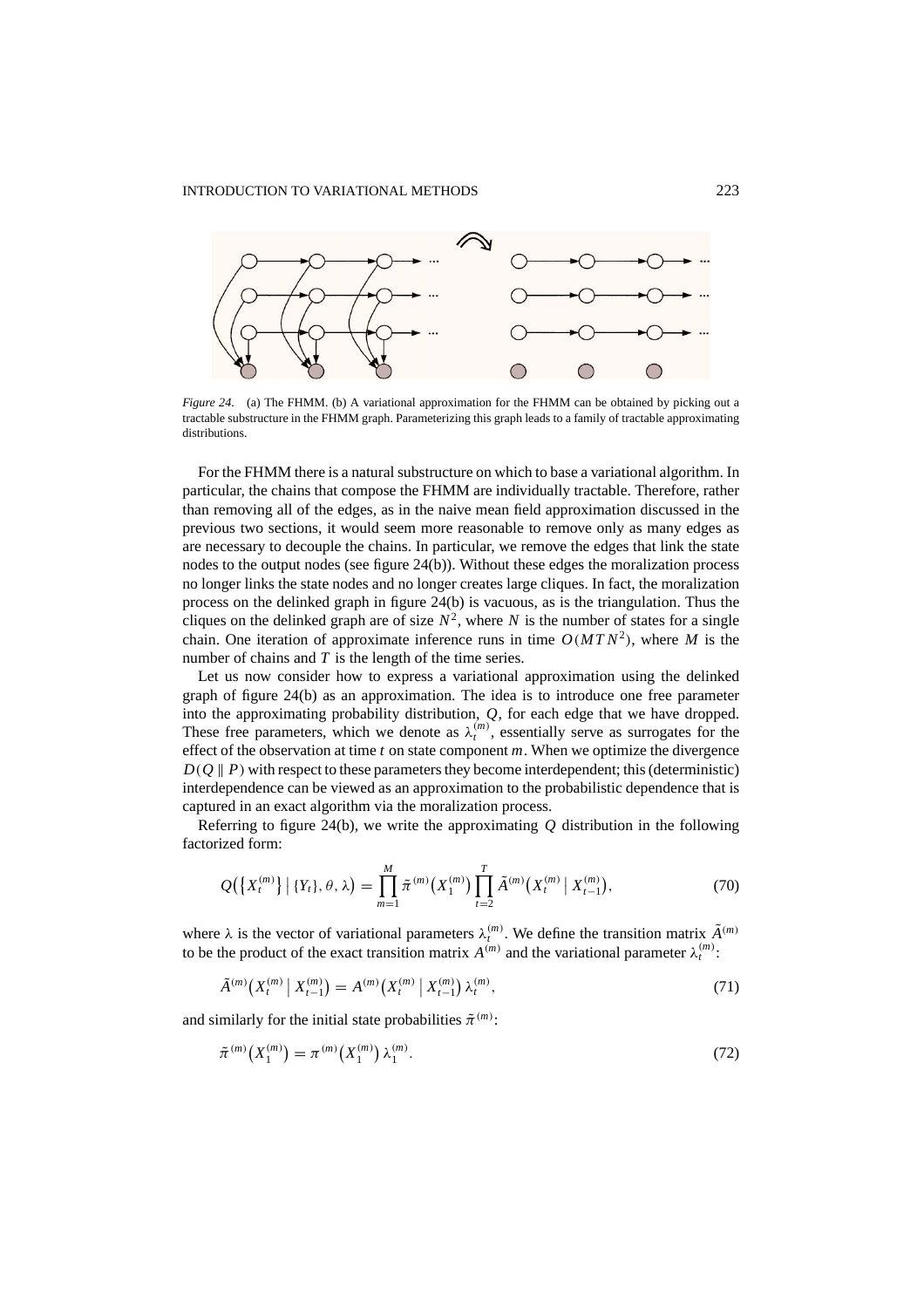This family of distributions respects the conditional independence statements of the approximate graph in figure 24, and provides additional degrees of freedom via the variational parameters.

Ghahramani and Jordan (1997) present the equations that result from minimizing the KL divergence between the approximating probability distribution (Eq. (70)) and the true probability distribution (Eq. (69)). The result can be summarized as follows. As in the other architectures that we have discussed, the equation for a variational parameter  $(\lambda_t^{(m)})$  is a function of terms that are in the Markov blanket of the corresponding delinked node (i.e., *Y<sub>t</sub>*). In particular, the update for  $\lambda_t^{(m)}$  depends on the parameters  $\lambda_t^{(n)}$ , for  $n \neq m$ , thus linking the variational parameters at time *t*. Moreover, the update for  $\lambda_t^{(m)}$  depends on the expected value of the states  $X_t^{(m)}$ , where the expectation is taken under the distribution *Q*. Given that the chains are decoupled under *Q*, expectations are found by running one of the exact algorithms (for example, the forward-backward algorithm for HMMs), separately for each chain. These expectations of course depend on the current values of the parameters  $\lambda_t^{(m)}$ (cf. Eq. (70)), and it is this dependence that effectively couples the chains.

To summarize, fitting the variational parameters for a FHMM is an iterative, two-phase procedure. In the first phase, an exact algorithm is run as a subroutine to calculate expectations for the hidden states. This is done independently for each of the *M* chains, making reference to the current values of the parameters  $\lambda_t^{(m)}$ . In the second phase, the parameters  $\lambda_t^{(m)}$  are updated based on the expectations computed in the first phase. The procedure then returns to the first phase and iterates.

Ghahramani and Jordan (1997) reported results on fitting an FHMM to the Bach chorale data set (Merz & Murphy, 1996). They showed that significantly larger effective state spaces could be fit with the FHMM than with an unstructured HMM, and that performance in terms of probability of the test set was an order of magnitude larger for the FHMM. Moreover, evidence of overfitting was seen for the HMM for 35 states or more; no evidence of overfitting for the FHMM was seen for up to 1000 states.

*6.3.4. Hidden Markov decision trees.* As a final example we return to the hidden Markov decision tree (HMDT) described in the introduction and briefly discuss variational approximation for this architecture. As we have discussed, a HMDT is essentially a Markov time series model, where the probability model at each time step is a (probabilistic) decision tree with hidden decision nodes. The Markovian dependence is obtained via separate transition matrices at the different levels of the decision tree, giving the model a factorized structure.

The variational approach to fitting a HMDT is closely related to that of fitting a FHMM; however, there are additional choices as to the variational approximation. In particular, we have two substructures worth considering in the HMDT: (1) Dropping the vertical edges, we recover a decoupled set of chains. As in the FHMM, these chains can each be handled by the forward-backward algorithm. (2) Dropping the horizontal edges, we recover a decoupled set of decision trees. We can calculate probabilities in these trees using the posterior propagation algorithm described in Jordan (1994).

The first approach, which we refer to as the "forest of chains approximation," is shown in figure 25. As in the FHMM, we write a variational approximation for the forest of chains approximation by respecting the conditional independencies in the approximating graph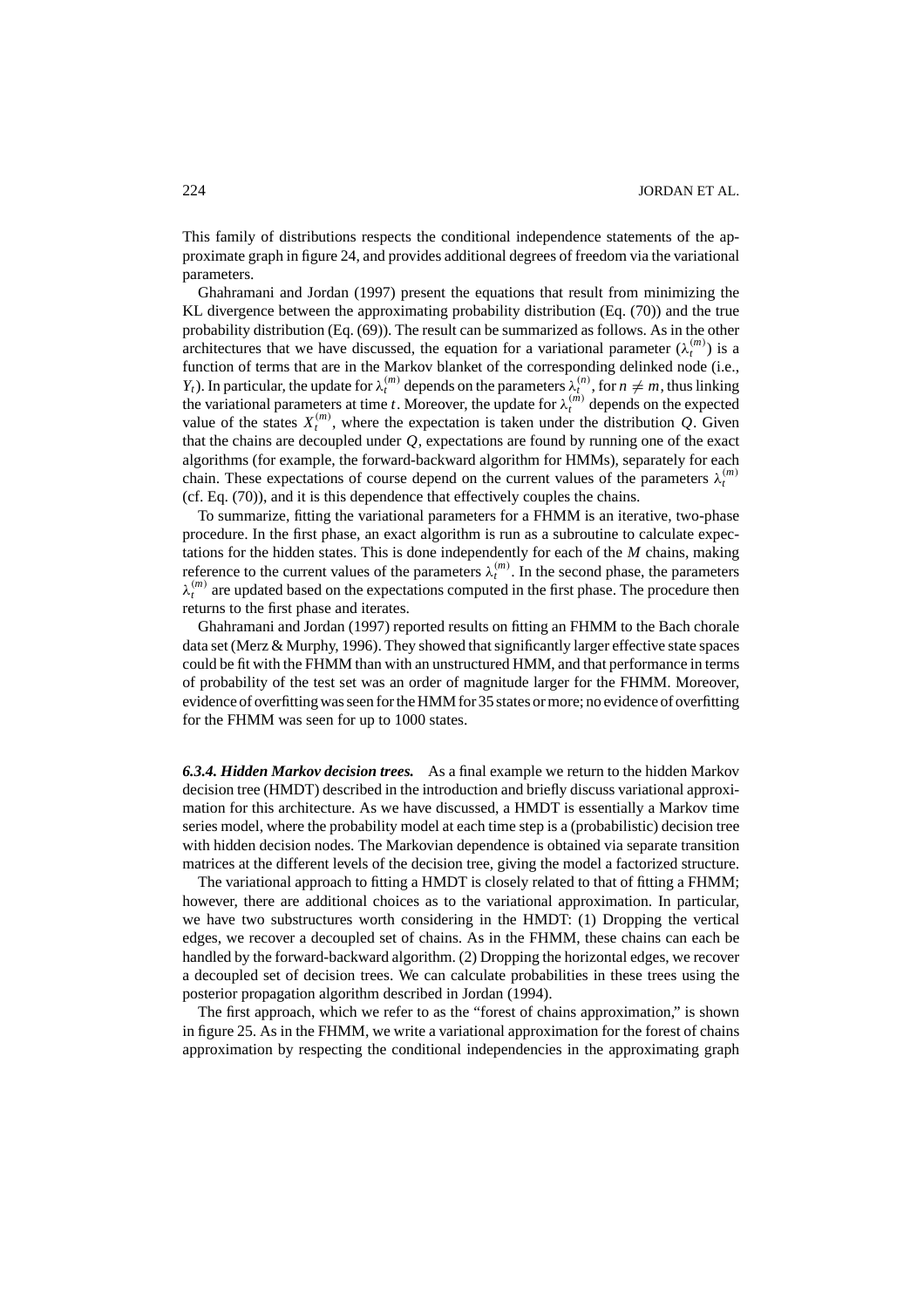

*Figure 25.* The "forest of chains approximation" for the HMDT. Parameterizing this graph leads to an approximating family of *Q* distributions.



*Figure 26*. The "forest of trees approximation" for the HMDT. Parameterizing this graph leads to an approximating family of *Q* distributions.

and incorporating variational parameters to obtain extra degrees of freedom (see Jordan et al., 1997, for the details).

We can also consider a "forest of trees approximation" in which the horizontal links are eliminated (see figure 26). Given that the decision tree is a fully connected graph, this is essentially a naive mean field approximation on a hypergraph.

Finally, it is also possible to develop a variational algorithm for the HMDT that is analogous to the Viterbi algorithm for HMMs. In particular, we utilize an approximation *Q* that assigns probability one to a single path in the state space. The KL divergence for this *Q* distribution is particularly easy to evaluate, given that the entropy contribution to the KL divergence (i.e., the *Q* ln *Q* term) is zero. Moreover, the evaluation of the energy (i.e., the *Q* ln *P* term) reduces to substituting the states along the chosen path into the *P* distribution.

The resulting algorithm involves a subroutine in which a standard Viterbi algorithm is run on a single chain, with the other chains held fixed. This subroutine is run on each chain in turn.

Jordan et al. (1997) found that performance of the HMDT on the Bach chorales was essentially the same as that of the FHMM. The advantage of the HMDT was its greater interpretability; most of the runs resulted in a coarse-to-fine ordering of the temporal scales of the Markov processes from the top to the bottom of the tree.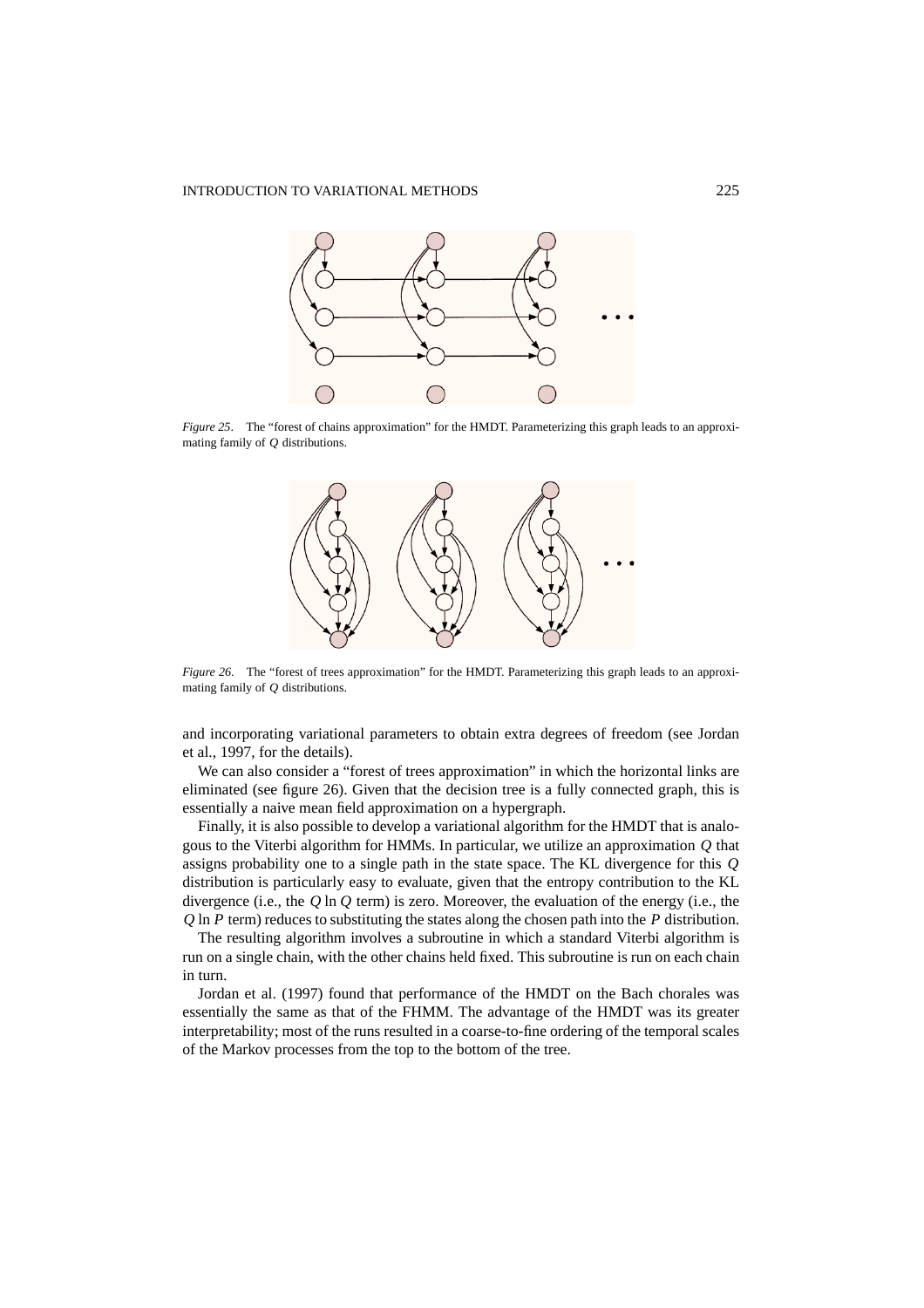#### **7. Discussion**

We have described a variety of applications of variational methods to problems of inference and learning in graphical models. We hope to have convinced the reader that variational methods can provide a powerful and elegant tool for graphical models, and that the algorithms that result are simple and intuitively appealing. It is important to emphasize, however, that research on variational methods for graphical models is of quite recent origin, and there are many open problems and unresolved issues. In this section we discuss a number of these issues. We also broaden the scope of the presentation and discuss a number of related strands of research.

# *7.1. Related research*

The methods that we have discussed all involve deterministic, iterative approximation algorithms. It is of interest to discuss related approximation schemes that are either nondeterministic or non-iterative.

*7.1.1. Recognition models and the Helmholtz machine.* All of the algorithms that we have presented have at their core a nonlinear optimization problem. In particular, after having introduced the variational parameters, whether sequentially or as a block, we are left with a bound such as that in Eq. (27) that must be optimized. Optimization of this bound is generally achieved via a fixed-point iteration or a gradient-based algorithm. This iterative optimization process induces interdependencies between the variational parameters which give us a "best" approximation to the marginal or conditional probability of interest.

Consider in particular a problem in which a directed graphical model is used for unsupervised learning. A common approach in unsupervised learning is to consider graphical models that are oriented in the "generative" direction; that is, they point from hidden variables to observables. In this case the "predictive" calculation of  $P(E | H)$  is elementary. The calculation of  $P(H \mid E)$ , on the other hand, is a "diagnostic" calculation that proceeds backwards in the graph. Diagnostic calculations are generally non-trivial and require the full power of an inference algorithm.

An alternative approach to solving iteratively for an approximation to the diagnostic calculation is to learn both a generative model and a "recognition" model that approximates the diagnostic distribution  $P(H | E)$ . Thus we associate different parameters with the generative model and the recognition model and rely on the parameter estimation process to bring these parameterizations into register. This is the basic idea behind the "Helmholtz machine" (Dayan et al., 1995; Hinton et al., 1995).

The key advantage of the recognition-model approach is that the calculation of  $P(H | E)$ is reduced to an elementary feedforward calculation that can be performed quickly.

There are some disadvantages to the approach as well. In particular, the lack of an iterative algorithm makes the Helmholtz machine unable to deal naturally with missing data, and with phenomena such as "explaining-away," in which the couplings between hidden variables change as a function of the conditioning variables. Moreover, although in some cases there is a clear natural parameterization for the recognition model that is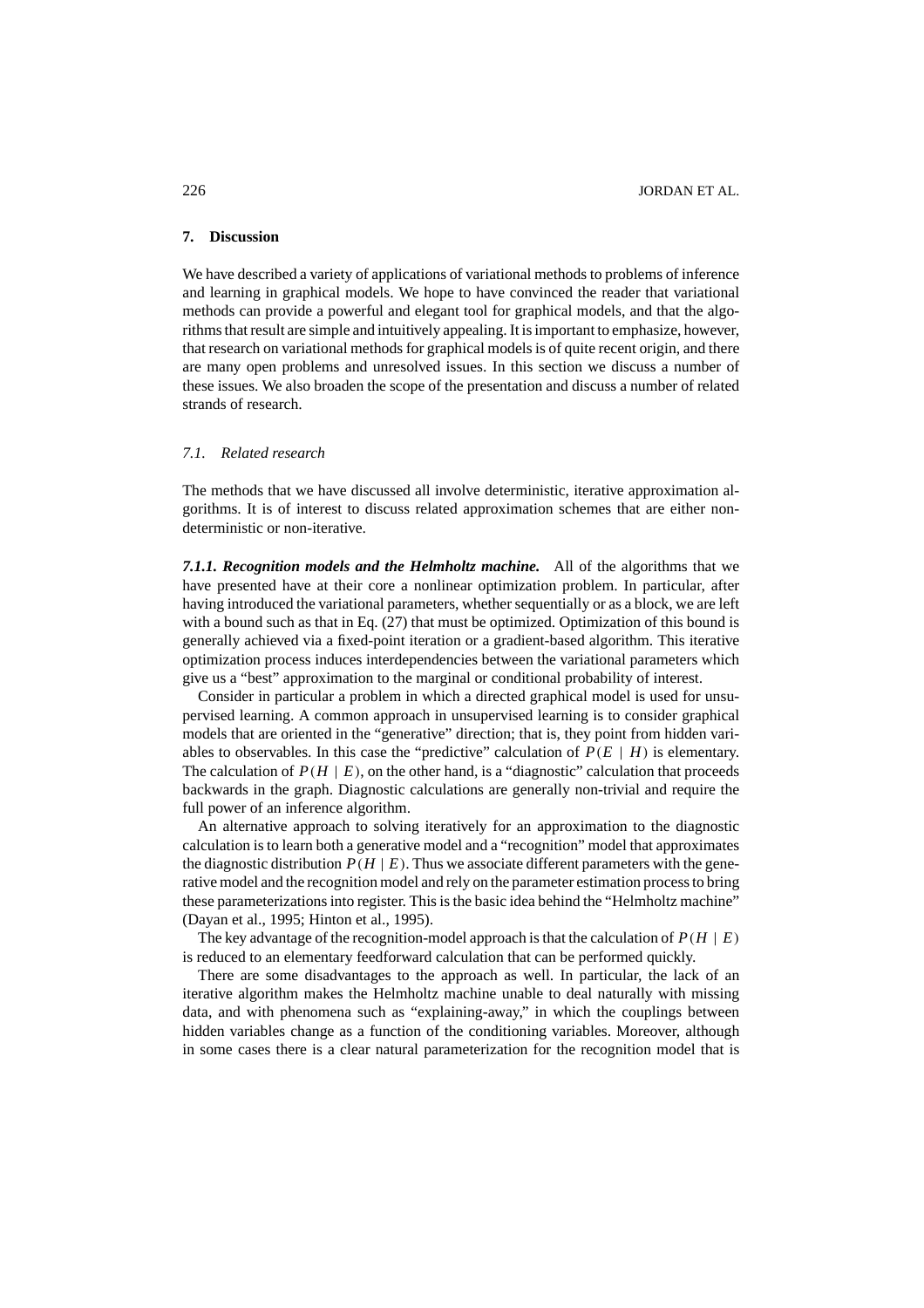#### INTRODUCTION TO VARIATIONAL METHODS 227

induced from the generative model (in particular for linear models such as factor analysis), in general it is difficult to insure that the models are matched appropriately.10 Some of these problems might be addressed by combining the recognition-model approach with the iterative variational approach; essentially treating the recognition-model as a "cache" for storing good initializations for the variational parameters.

*7.1.2. Sampling methods.* In this section we make a few remarks on the relationships between variational methods and stochastic methods, in particular the Gibbs sampler. In the setting of graphical models, both classes of methods rely on extensive message-passing. In Gibbs sampling, the message-passing is particularly simple: each node learns the current instantiation of its Markov blanket. With enough samples the node can estimate the distribution over its Markov blanket and (roughly speaking) determine its own statistics. The advantage of this scheme is that in the limit of very many samples, it is guaranteed to converge to the correct statistics. The disadvantage is that very many samples may be required.

The message-passing in variational methods is quite different. Its purpose is to couple the variational parameters of one node to those of its Markov blanket. The messages do not come in the form of samples, but rather in the form of approximate statistics (as summarized by the variational parameters). For example, in a network of binary nodes, while the Gibbs sampler is circulating messages of binary vectors that correspond to the *instantiations* of Markov blankets, the variational methods are circulating real-valued numbers that correspond to the *statistics* of Markov blankets. This may be one reason why variational methods often converge faster than Gibbs sampling. Of course, the disadvantage of these schemes is that they do not necessarily converge to the correct statistics. On the other hand, they can provide bounds on marginal probabilities that are quite difficult to estimate by sampling. Indeed, sampling-based methods–while well-suited to estimating the statistics of individual hidden nodes–are ill-equipped to compute marginal probabilities such as  $P(E) = \sum_{H} P(H, E)$ .

An interesting direction for future research is to consider combinations of sampling methods and variational methods. Some initial work in this direction has been done by Hinton, Sallans, and Ghahramani (1999), who discuss brief Gibbs sampling from the point of view of variational approximation.

*7.1.3. Bayesian methods.* Variational inference can be applied to the general problem of Bayesian parameter estimation. Indeed we can quite generally treat parameters as additional nodes in a graphical model (cf. Heckerman, 1999) and thereby treat Bayesian inference on the same footing as generic probabilistic inference in a graphical model. This probabilistic inference problem is often intractable, and variational approximations can be useful.

A variational method known as "ensemble learning" was originally introduced as a way of fitting an "ensemble" of neural networks to data, where each setting of the parameters can be thought of as a different member of the ensemble (Hinton & van Camp, 1993). Let  $Q(\theta | E)$  represent a variational approximation to the posterior distribution  $P(\theta | E)$ . The ensemble is fit by minimizing the appropriate KL divergence:

$$
KL(Q \parallel P) = \int Q(\theta \mid E) \ln \frac{Q(\theta \mid E)}{P(\theta \mid E)} d\theta.
$$
\n(73)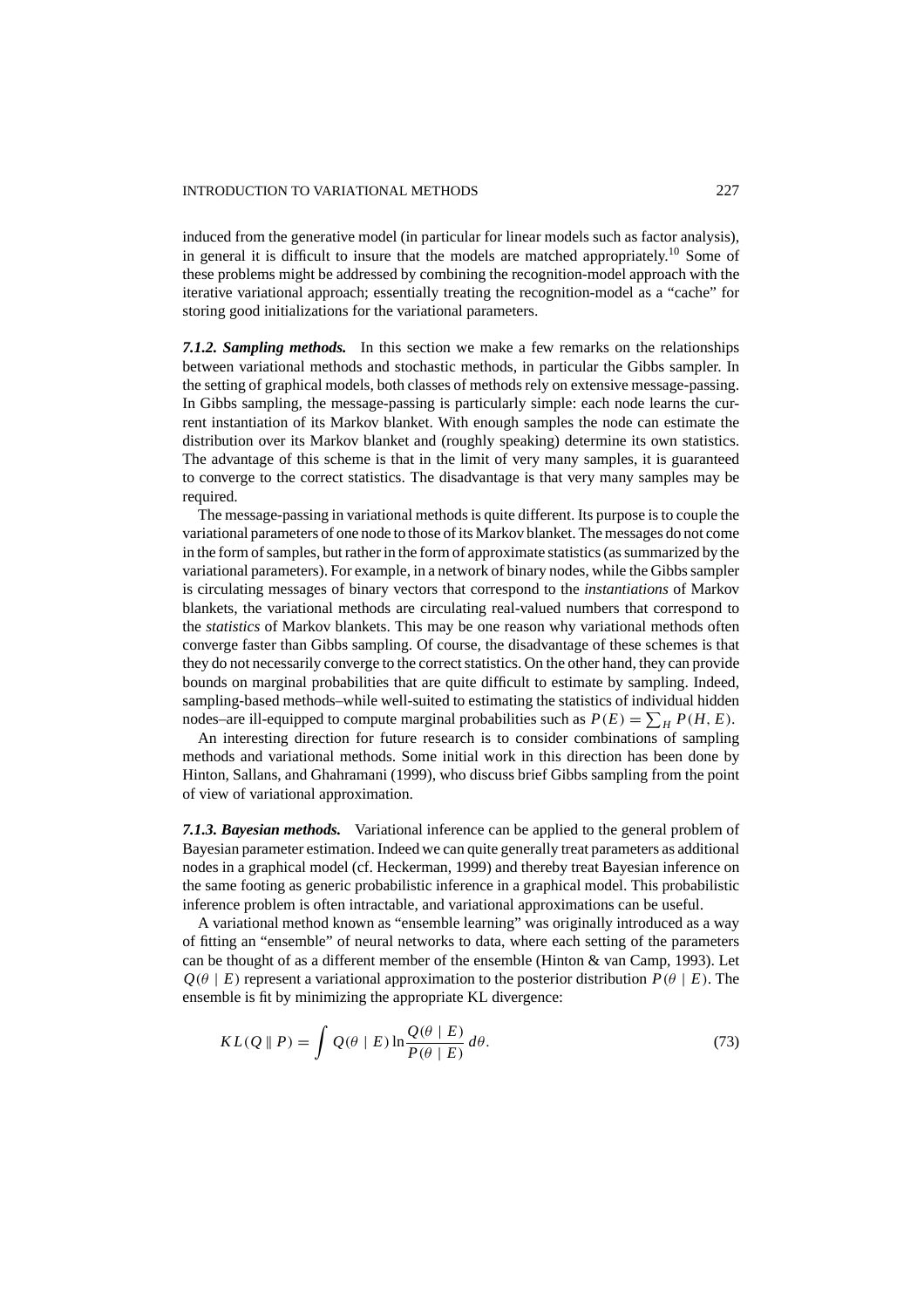Following the same line of argument as in Section 6, we know that this minimization must be equivalent to the maximization of a lower bound. In particular, copying the argument from Section 6, we find that minimizing the KL divergence yields the best lower bound on the following quantity:

$$
\ln P(E) = \ln \int P(E \mid \theta) P(\theta) d\theta,
$$
\n(74)

which is the logarithm of the *marginal likelihood*; a key quantity in Bayesian model selection and model averaging.

More recently, the ensemble learning approach has been applied to mixture of experts architectures (Waterhouse, MacKay, & Robinson, 1996) and hidden Markov models (MacKay, 1997). One interesting aspect of these applications is that they do not assume any particular parametric family for *Q*, rather they make the nonparametric assumption that *Q* factorizes in a specific way. The variational minimization itself determines the best family given this factorization and the prior on  $\theta$ .

Jaakkola and Jordan (1997b) have also developed variational methods for Bayesian inference, using a variational approach to find an analytically tractable approximation for logistic regression with a Gaussian prior on the parameters.

*7.1.4. Perspective and prospectives.* Perhaps the key issue that faces developers of variational methods is the issue of approximation accuracy. One can develop an intuition for when variational methods perform well and when they perform poorly by examining their properties in certain well-studied cases. In the case of fully factorized approximations for undirected graphs, a good starting point is the statistical mechanics literature where this approximation can give not only good, but indeed exact, results. Such cases include densely connected graphs with uniformly weak (but non-negative) couplings between neighboring nodes (Parisi, 1988). The mean field equations for these networks have a unique solution that determines the statistics of individual nodes in the limit of very large graphs.

Kearns and Saul (1998) have utilized large deviation methods to study the approximation accuracy of bounds on the likelihood for dense directed graphs. Characterizing the accuracy in terms of the number *N* of parents for each node (assumed constant) in a layered graph, they have shown that the gap between variational upper and lower bounds converges at a rate of rave shown that the gap between variational upper and lower bounds converges at a rate of  $O(\sqrt{\ln(N)/N})$ . Their approach utilizes a rather general form of upper and lower bounds for the local conditional probabilities that does not depend on convexity properties. Thus their result should be expected to be rather robust across the general family of variational methods; moreover, faster rates may be obtainable for the convexity-based variational approximations discussed in the current paper.

In more general graphical models the conditions for convergence of fully factorized variational approximations may not be so favorable. In general some nodes may have a small Markov blanket or may be strongly dependent on particular neighbors, and variational transformations of such nodes would yield poor bounds. More globally, if there are strong probabilistic dependencies in the model the posterior can have multiple modes (indeed, in the limiting case of deterministic relationships one can readily create switching automata that have multiple modes). Fully factorized approximations, which are necessarily unimodal,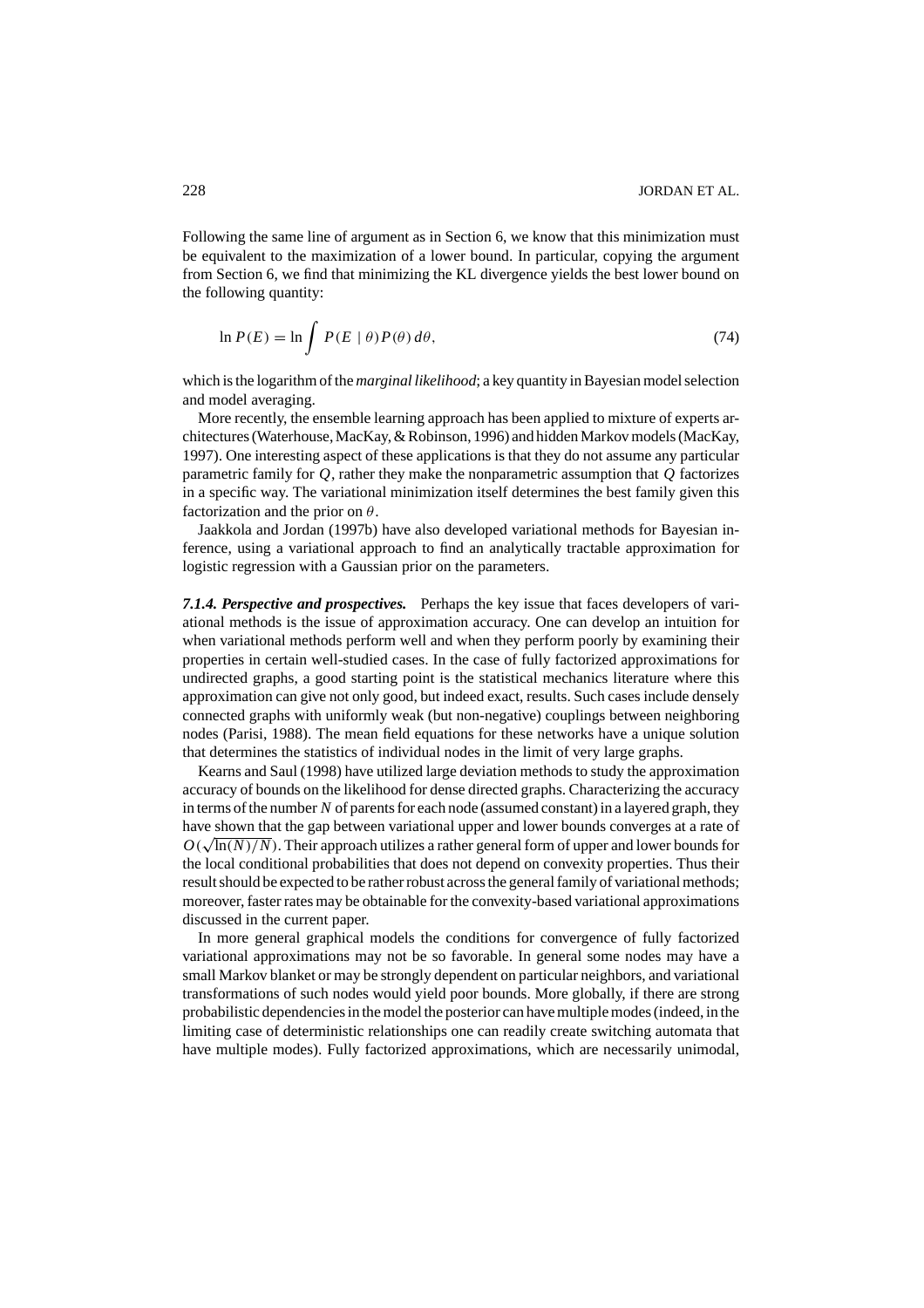#### INTRODUCTION TO VARIATIONAL METHODS 229

will fail in such cases. Handling such cases requires making use of methods that transform only a subset of the nodes, incorporating exact inferential procedures as subroutines to handle the untransformed structure. The exact methods can capture the strong dependencies, leaving the weaker dependencies for the variational transformations. In practice, achieving this kind of division of labor either requires that the strong dependencies can be identified in advance by inspection of the graph, or can be identified in the context of a sequential variational method via simple greedy calculations.

An alternative approach to handling multiple modes is to utilize mixture models as approximating distributions (the *Q* distributions in block variational methods). See Jaakkola and Jordan (1999a) and Bishop et al. (1998) for discussion of this approach.

Finally, it is also important to stress the difference between joint distributions  $P(H, E)$ , and conditional distributions  $P(H \mid E)$ . In many situations, such as classification problems in which *H* represents a category label, the joint distribution  $P(H, E)$  is multi-modal, but the conditional distribution  $P(H | E)$  is not. Thus factorized approximations may make sense for inference problems even when they would be poor overall approximations to the joint probability model.

Another key issue has to do with broadening the scope of variational methods. In this paper we have presented a restricted set of variational techniques, those based on convexity transformations. For these techniques to be applicable the appropriate convexity properties need to be identified. While it is relatively easy to characterize small classes of models where these properties lead to simple approximation algorithms, such as the case in which the local conditional probabilities are log-concave generalized linear models, it is not generally easy to develop variational algorithms for other kinds of graphical models. A broader characterization of variational approximations is needed and a more systematic algebra is needed to match the approximations to models.

Other open problems include: (1) the problem of combining variational methods with sampling methods and with search based methods, (2) the problem of making more informed choices of node ordering in the case of sequential methods, (3) the development of upper bounds within the block framework, (4) the combination of multiple variational approximations for the same model, and (5) the development of variational methods for architectures that combine continuous and discrete random variables.

Similar open problems exist for sampling methods and for methods based on incomplete or pruned versions of exact methods. The difficulty in providing solid theoretical foundations in all of these cases lies in the fact that accuracy is contingent to a large degree on the actual conditional probability values of the underlying probability model rather than on the discrete properties of the graph.

## **Appendix**

In this section, we calculate the conjugate functions for the logarithm function and the log logistic function.

For  $f(x) = \ln x$ , we have:

$$
f^*(\lambda) = \min_x \{ \lambda x - \ln x \}. \tag{A.1}
$$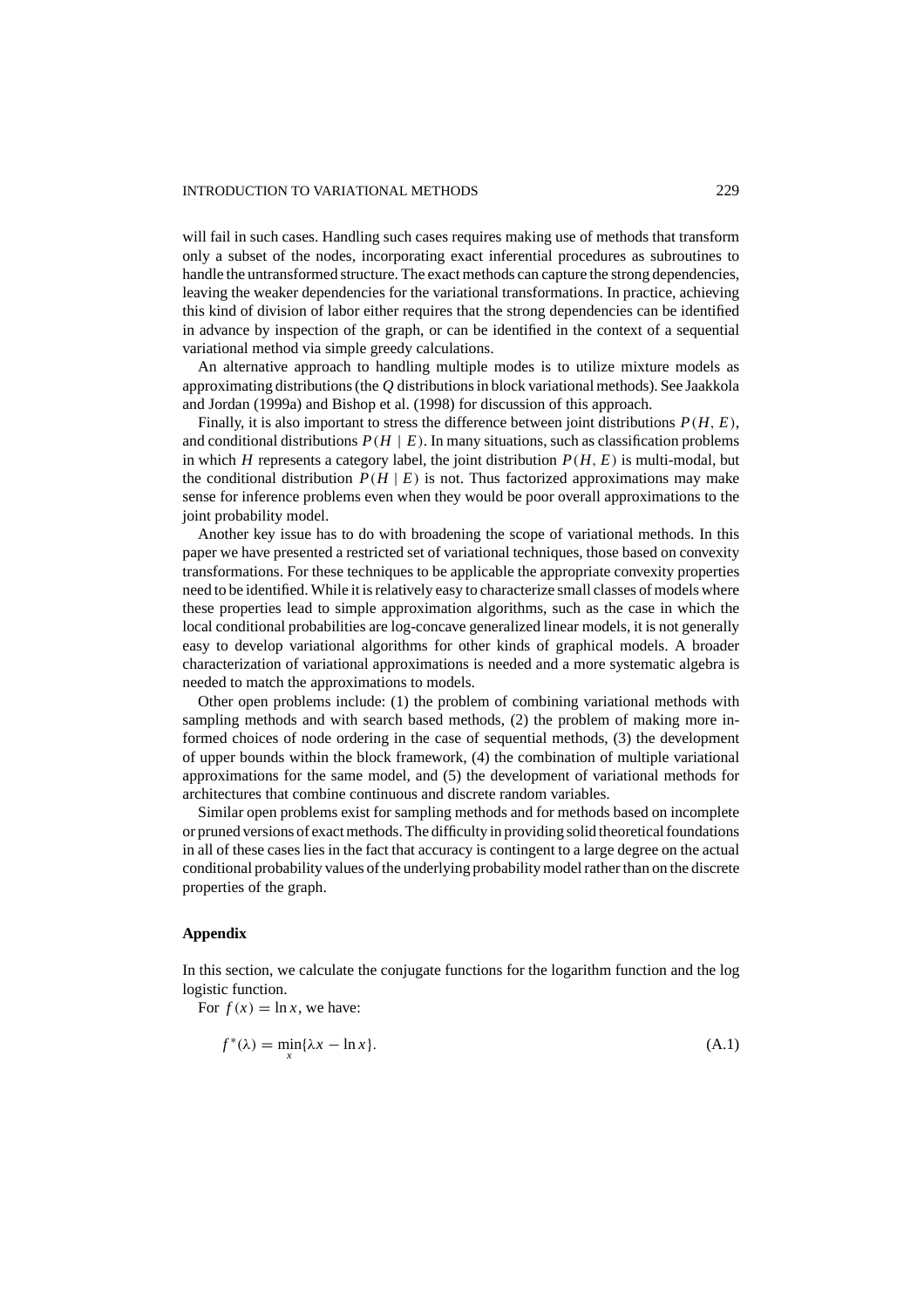Taking the derivative with respect to *x* and setting to zero yields  $x = \lambda^{-1}$ . Substituting back in Eq. (A.1) yields:

$$
f^*(\lambda) = \ln \lambda + 1,\tag{A.2}
$$

which justifies the representation of the logarithm given in Eq.  $(14)$ . For the log logistic function  $g(x) = -\ln(1 + e^{-x})$ , we have:

$$
g^*(\lambda) = \min_{x} \{ \lambda x + \ln(1 + e^{-x}) \}. \tag{A.3}
$$

Taking the derivative with respect to *x* and setting to zero yields:

$$
\lambda = \frac{e^{-x}}{1 + e^{-x}},\tag{A.4}
$$

from which we obtain:

$$
x = \ln \frac{1 - \lambda}{\lambda} \tag{A.5}
$$

and

$$
\ln(1 + e^{-x}) = \ln \frac{1}{1 - \lambda}.
$$
\n(A.6)

Plugging these expressions back into Eq. (A.3) yields:

$$
g^*(\lambda) = -\lambda \ln \lambda - (1 - \lambda) \ln(1 - \lambda),\tag{A.7}
$$

which is the binary entropy function  $H(\lambda)$ . This justifies the representation of the logistic function given in Eq. (19).

# **Acknowledgments**

We wish to thank Brendan Frey, David Heckerman, Uffe Kjærulff, and (as always) Peter Dayan for helpful comments on the manuscript.

## **Notes**

- 1. Our presentation will take the point of view that moralization and triangulation, when combined with a local message-passing algorithm, are *sufficient* for exact inference. It is also possible to show that, under certain conditions, these steps are *necessary* for exact inference. See Jensen and Jensen (1994).
- 2. Here and elsewhere we identify the  $i$ th node with the random variable  $S_i$  associated with the node.
- 3. We define a clique to be a subset of nodes which are fully connected and maximal; i.e., no additional node can be added to the subset so that the subset remains fully connected.
- 4. Note in particular that figure 2 is the moralization of figure 1.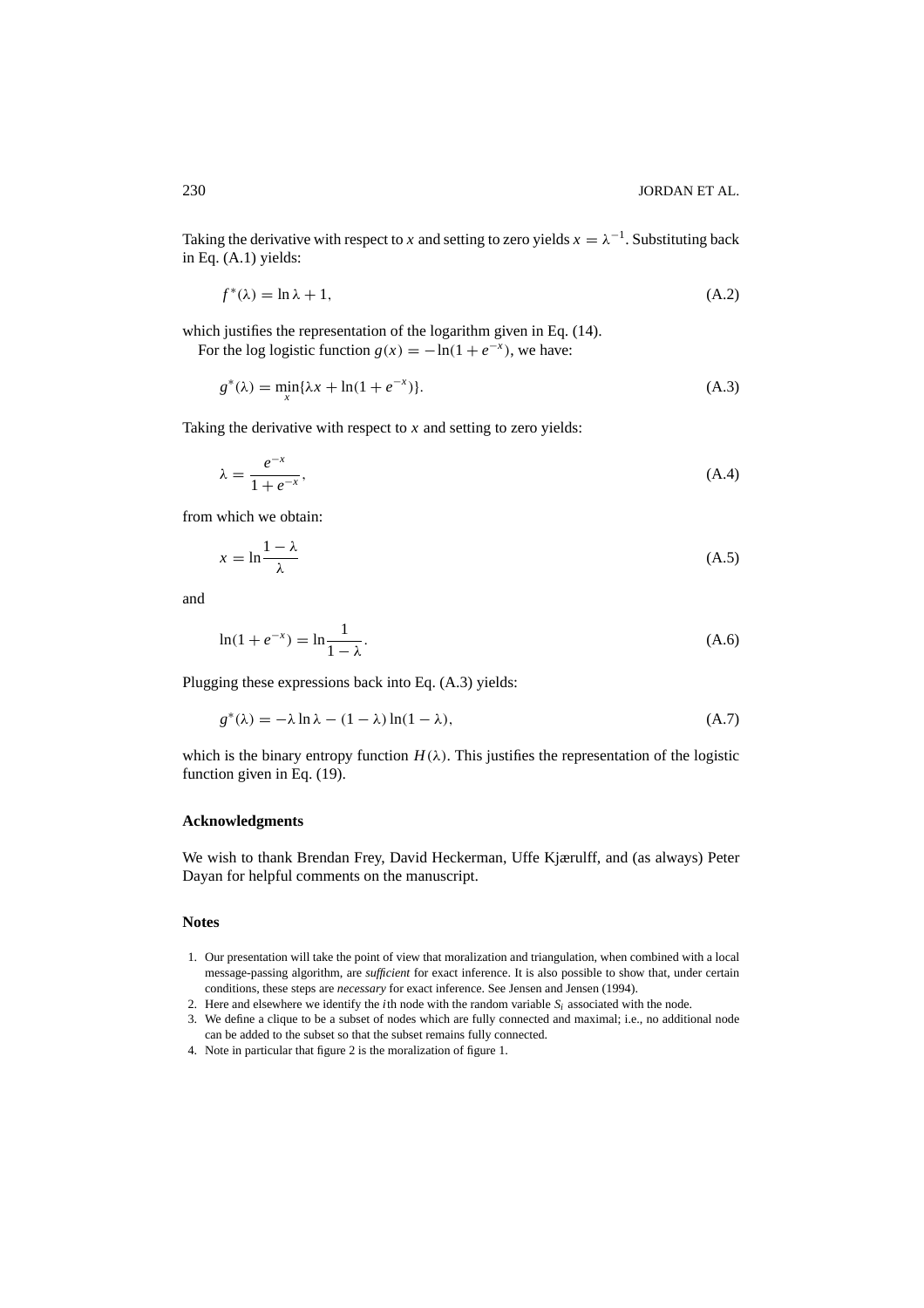#### INTRODUCTION TO VARIATIONAL METHODS 231

- 5. The acronym "QMR-DT" refers to the "Decision Theoretic" version of the "Quick Medical Reference."
- 6. In particular, the pattern of missing edges in the graph implies that (a) the diseases are marginally independent, and (b) given the diseases, the symptoms are conditionally independent.
- 7. Jaakkola and Jordan (1999b) also calculated the median of the pairwise cutset size. This value was found to be 106.5, which also rules out exact cutset methods for inference for the QMR-DT.
- 8. It is also possible to consider more general Boltzmann machines with multivalued nodes, and potentials that are exponentials of arbitrary functions on the cliques. Such models are essentially equivalent to the general undirected graphical model of Eq. (3) (although the latter can represent zero probabilities while the former cannot).
- 9. Note that we treat *P*(*H*, *E*) in general as a marginal probability; that is, we do not necessarily assume that *H* and *E* jointly exhaust the set of nodes *S*.
- 10. The particular recognition model utilized in the Helmholtz machine is a layered graph, which makes weak conditional independence assumptions and thus makes it possible, in principle, to capture fairly general dependencies.

## **References**

Bathe, K. J. (1996). *Finite element procedures*. Englewood Cliffs, NJ: Prentice-Hall.

- Baum, L. E., Petrie, T., Soules, G., & Weiss, N. (1970). A maximization technique occurring in the statistical analysis of probabilistic functions of Markov chains. *The Annals of Mathematical Statistics, 41*, 164–171.
- Bishop, C. M., Lawrence, N., Jaakkola, T. S., & Jordan, M. I. (1998). Approximating posterior distributions in belief networks using mixtures. In M. Jordan, M. Kearns, & S. Solla (Eds.), *Advances in neural information processing systems 10*, Cambridge MA: MIT Press.
- Cover, T., & Thomas, J. (1991). *Elements of information theory*. New York: John Wiley.
- Dagum, P., & Luby, M. (1993). Approximating probabilistic inference in Bayesian belief networks is NP-hard. *Artificial Intelligence, 60*, 141–153.
- Dayan, P., Hinton, G. E., Neal, R., & Zemel, R. S. (1995). The Helmholtz Machine. *Neural Computation, 7*, 889–904.
- Dean, T., & Kanazawa, K. (1989). A model for reasoning about causality and persistence. *Computational Intelligence, 5*, 142–150.
- Dechter, R. (1999). Bucket elimination: A unifying framework for probabilistic inference. In M. I. Jordan (Ed.), *Learning in graphical models*. Cambridge, MA: MIT Press.
- Dempster, A. P., Laird, N. M., & Rubin, D. B. (1977). Maximum-likelihood from incomplete data via the EM algorithm. *Journal of the Royal Statistical Society, B39*, 1–38.
- Draper, D. L., & Hanks, S. (1994). Localized partial evaluation of belief networks. *Uncertainty and Artificial Intelligence: Proceedings of the Tenth Conference*. San Mateo, CA: Morgan Kaufmann.
- Frey, B., Hinton, G. E., & Dayan, P. (1996). Does the wake-sleep algorithm learn good density estimators? In D. S. Touretzky, M. C. Mozer, & M. E. Hasselmo (Eds.), *Advances in neural information processing systems 8*. Cambridge, MA: MIT Press.
- Fung, R. & Favero, B. D. (1994). Backward simulation in Bayesian networks. *Uncertainty and Artificial Intelligence: Proceedings of the Tenth Conference*. San Mateo, CA: Morgan Kaufmann.
- Galland, C. (1993). The limitations of deterministic Boltzmann machine learning. *Network, 4*, 355–379.
- Ghahramani, Z., & Hinton, G. E. (1996). Switching state-space models. (Technical Report CRG-TR-96-3). Toronto: Department of Computer Science, University of Toronto.
- Ghahramani, Z., & Jordan, M. I. (1997). Factorial Hidden Markov models. *Machine Learning, 29*, 245–273.
- Gilks, W., Thomas, A., & Spiegelhalter, D. (1994). A language and a program for complex Bayesian modelling. *The Statistician, 43*, 169–178.
- Heckerman, D. (1999). A tutorial on learning with Bayesian networks. In M. I. Jordan (Ed.), *Learning in graphical models*. Cambridge, MA: MIT Press.
- Henrion, M. (1991). Search-based methods to bound diagnostic probabilities in very large belief nets. *Uncertainty and Artificial Intelligence: Proceedings of the Seventh Conference*. San Mateo, CA: Morgan Kaufmann.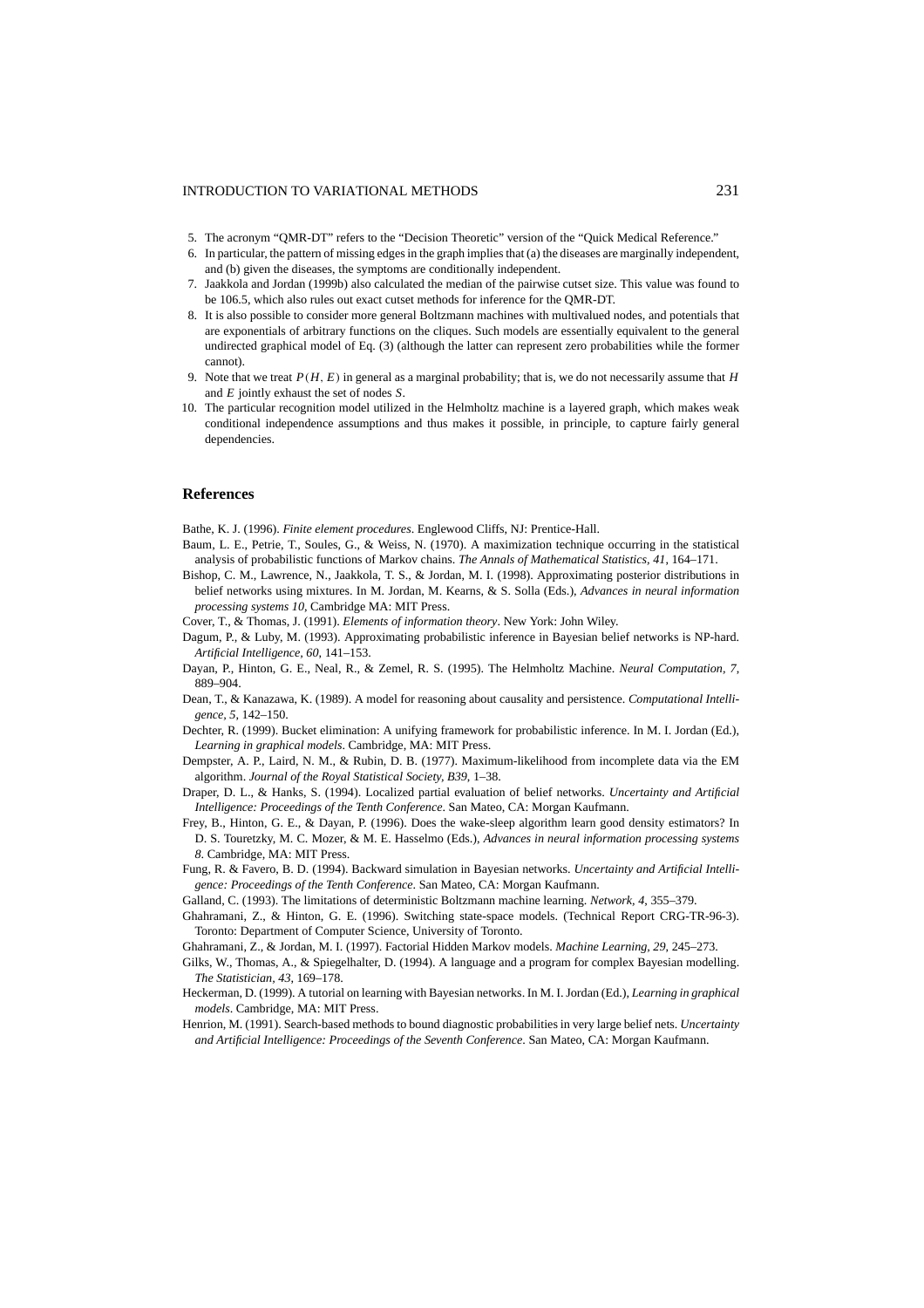- Hinton, G. E., & Sejnowski, T. (1986). Learning and relearning in Boltzmann machines. In D. E. Rumelhart & J. L. McClelland (Eds.), *Parallel distributed processing* (Vol. 1). Cambridge, MA: MIT Press.
- Hinton, G. E., & van Camp, D. (1993). Keeping neural networks simple by minimizing the description length of the weights. *Proceedings of the 6th Annual Workshop on Computational Learning Theory*. New York, NY: ACM Press.
- Hinton, G. E., Dayan, P., Frey, B., & Neal, R. M. (1995). The wake-sleep algorithm for unsupervised neural networks. *Science, 268*, 1158–1161.
- Hinton, G. E., Sallans, B., & Ghahramani, Z. (1999). A hierarchical community of experts. In M. I. Jordan (Ed.), *Learning in graphical models*. Cambridge, MA: MIT Press.
- Horvitz, E. J., Suermondt, H. J., & Cooper, G. F. (1989). Bounded conditioning: Flexible inference for decisions under scarce resources. *Conference on Uncertainty in Artificial Intelligence: Proceedings of the Fifth Conference*. Mountain View, CA: Association for UAI.
- Jaakkola, T. S., & Jordan, M. I. (1996). Computing upper and lower bounds on likelihoods in intractable networks. *Uncertainty and Artificial Intelligence: Proceedings of the Twelth Conference*. San Mateo, CA: Morgan Kaufmann.
- Jaakkola, T. S. (1997). *Variational methods for inference and estimation in graphical models*. Unpublished doctoral dissertation, Massachusetts Institute of Technology, Cambridge, MA.
- Jaakkola, T. S., & Jordan, M. I. (1997a). Recursive algorithms for approximating probabilities in graphical models. In M. C. Mozer, M. I. Jordan, & T. Petsche (Eds.), *Advances in neural information processing systems 9*. Cambridge, MA: MIT Press.
- Jaakkola, T. S., & Jordan, M. I. (1997b). Bayesian logistic regression: A variational approach. In D. Madigan & P. Smyth (Eds.), *Proceedings of the 1997 Conference on Artificial Intelligence and Statistics*. Ft. Lauderdale, FL.
- Jaakkola, T. S., & Jordan, M. I. (1999a). Improving the mean field approximation via the use of mixture distributions. In M. I. Jordan (Ed.), *Learning in graphical models*. Cambridge, MA: MIT Press.
- Jaakkola, T. S., & Jordan, M. I. (1999b). Variational methods and the QMR-DT database. *Journal of Artificial Intelligence Research, 10*, 291–322.
- Jensen, C. S., Kong, A., & Kjærulff, U. (1995). Blocking-Gibbs sampling in very large probabilistic expert systems. *International Journal of Human-Computer Studies, 42*, 647–666.
- Jensen, F. V., & Jensen, F. (1994). Optimal junction trees. *Uncertainty and Artificial Intelligence: Proceedings of the Tenth Conference*. San Mateo, CA: Morgan Kaufmann.
- Jensen, F. V. (1996). *An introduction to Bayesian networks*. London: UCL Press.
- Jordan, M. I. (1994). A statistical approach to decision tree modeling. In M. Warmuth (Ed.), *Proceedings of the Seventh Annual ACM Conference on Computational Learning Theory*. New York: ACM Press.
- Jordan, M. I., Ghahramani, Z., & Saul, L. K. (1997). Hidden Markov decision trees. In M. C. Mozer, M. I. Jordan, & T. Petsche (Eds.), *Advances in neural information processing systems 9*. Cambridge, MA: MIT Press.
- Kanazawa, K., Koller, D., & Russell, S. (1995). Stochastic simulation algorithms for dynamic probabilistic networks. *Uncertainty and Artificial Intelligence: Proceedings of the Eleventh Conference*. San Mateo, CA: Morgan Kaufmann.
- Kjærulff, U. (1990). Triangulation of graphs—Algorithms giving small total state space. (Research Report R-90- 09). Department of Mathematics and Computer Science, Aalborg University, Denmark.
- Kjærulff, U. (1994). Reduction of computational complexity in Bayesian networks through removal of weak dependences. *Uncertainty and Artificial Intelligence: Proceedings of the Tenth Conference*. San Mateo, CA: Morgan Kaufmann.
- MacKay, D. J. C. (1997). Ensemble learning for hidden Markov models. Unpublished manuscript. Cambridge: Department of Physics, University of Cambridge.
- McEliece, R. J., MacKay, D. J. C., & Cheng, J.-F. (1998). Turbo decoding as an instance of Pearl's "belief propagation algorithm." *IEEE Journal on Selected Areas in Communication, 16*, 140–152.
- Merz, C. J., & Murphy, P. M. (1996). *UCI repository of machine learning databases*. Irvine, CA: Department of Information and Computer Science, University of California.
- Neal, R. (1992). Connectionist learning of belief networks. *Artificial Intelligence, 56*, 71–113.
- Neal, R. (1993). Probabilistic inference using Markov chain Monte Carlo methods. (Technical Report CRG-TR-93-1). Toronto: Department of Computer Science, University of Toronto.